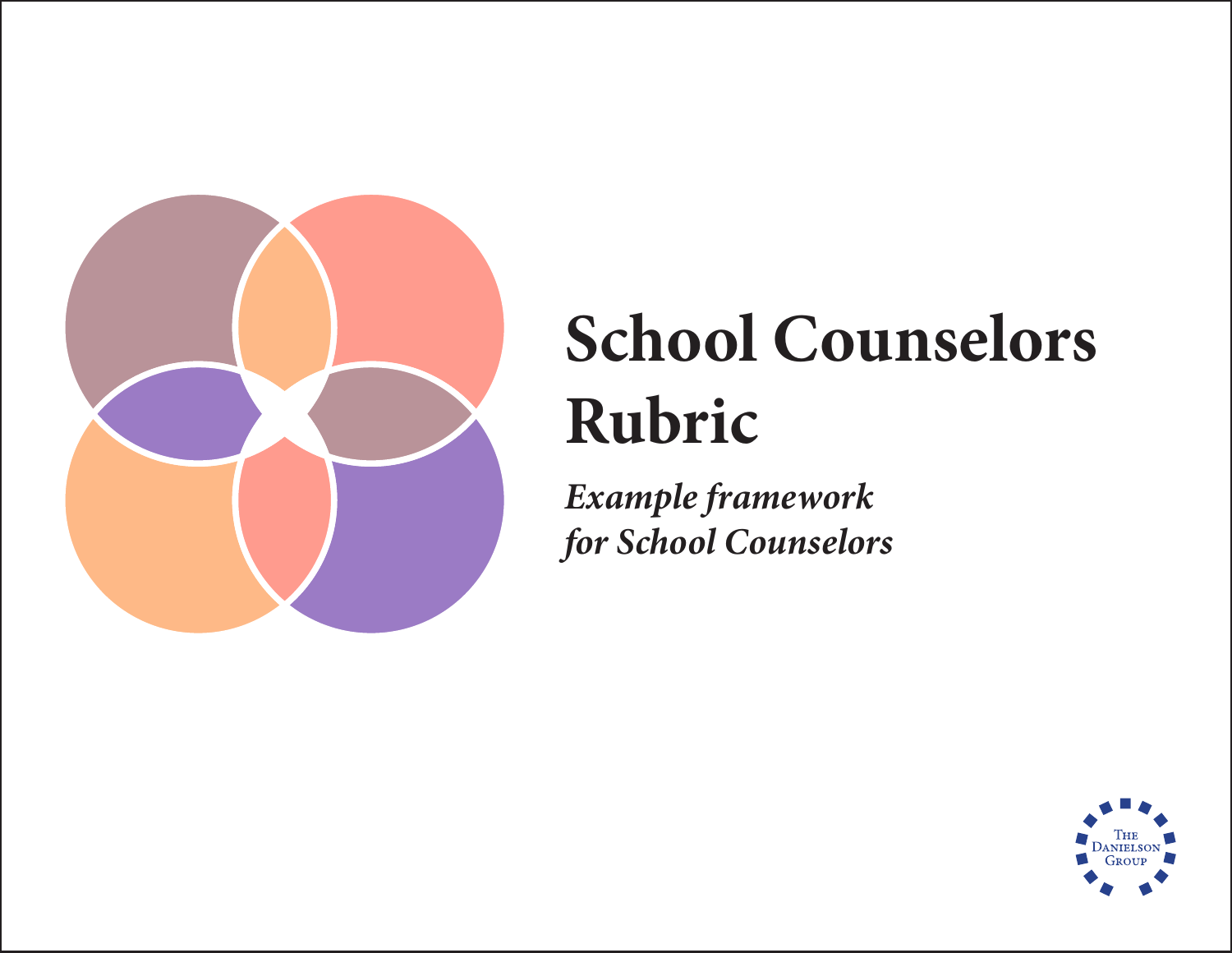

*Enhancing Professional Practice: A Framework for Teaching* by Charlotte Danielson was first published by ASCD in 1996, and quickly found wide acceptance and acclaim across the nation for its research-based definition of good teaching. As Charlotte Danielson notes, however, the *Framework for Teaching* (FfT) is just that, a definition of *teaching* that did not address the work of many specialists, including school counselors. Recognizing the need for a similar definition for such positions, Charlotte Danielson added rubrics for several specialists in the second edition of the *Framework for Teaching* in 2007. In those specialist rubrics, the basic architecture of the *Framework for Teaching* remained, with the components adjusted to ensure relevance and alignment with the work of specialist groups.

The Danielson Group published the *Framework for Teaching Evaluation Instrument in 2011 and a second edition in 2013.* The *Evaluation Instrument* contained rubric language for each component at all four levels of performance, as well as critical attributes and possible examples for each of those levels of performance. Four members of the Danielson Group, each with masters' degrees in counseling, began in 2013 to create a framework similar to the *Evaluation Instrument*, that would accurately and specifically reflect the work of school counselors.

It is the role of school counselors, just as with other educators, to ensure student success. Counselors not only respond to the immediate needs of students but also plan for proactive services. At the elementary level, the emphasis is on helping all students acquire skills such as being able to communicate in effective ways, developing a healthy self-image, and forming appropriate relationships with their peers. Secondary school counselors continue the same skills acquisition, but also focus on post-secondary planning, and cultivating skills that will help them become college- and career-ready. School counselors carry out their work in various settings, including individual, small group, and classroom guidance.

School counselors serve as a resource to individual students, teachers, parents and guardians, the school as a whole, and their communities. They counsel individual students regarding such matters as making positive choices, reducing excessive tardiness, addressing behavioral issues, and designing an appropriate academic program. They also collaborate with teachers to present curriculum-based guidance lessons or to offer advice on the development of interpersonal or study skills. School counselors regularly confer with parents about any number of issues that affect student learning, often including issues related to behavior and emotions. In addition, the counselor might work at the school level, interpreting cognitive, aptitude, and achievement tests; maintaining student records; and assisting the school principal and school psychologist in identifying and resolving student needs, issues, and problems.

A seminal document that informed this process was the ASCA (American School Counselor Association) National Model. Throughout the writing process, the group also consulted practicing school counselors to ensure alignment with their practice. As noted in the ASCA National Model, "Today's school counselors are vital members of the education team. They help all students in the areas of academic achievement, personal/social development and career development, ensuring today's students become the productive, well-adjusted adults of tomorrow."

We offer this rubric example to support and enhance professional conversations in the school counseling community.

Danielson Group Consultants: Darlene Axtell, MaryLou McGirr, Joanie Peterson, Karyn Wright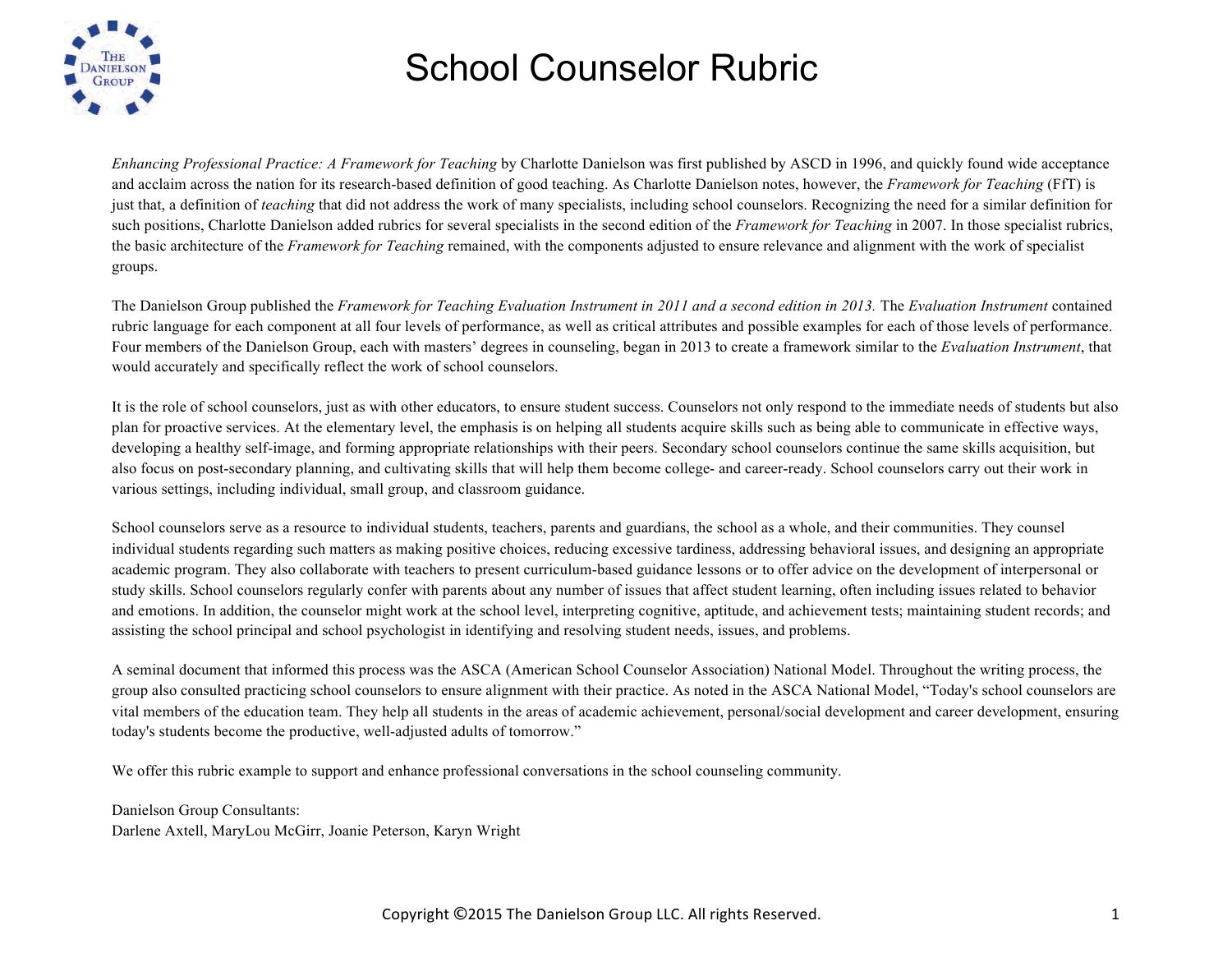

#### **Domain 1 for School Counselors: Planning and Preparation**

| <b>Component</b>                                                            | <b>Level of Performance</b>                                                                                                                                                                                     |                                                                                                                                                                                                                                                                                       |                                                                                                                                                                                                                                                                                        |                                                                                                                                                                                                                                                                                                                                                |  |
|-----------------------------------------------------------------------------|-----------------------------------------------------------------------------------------------------------------------------------------------------------------------------------------------------------------|---------------------------------------------------------------------------------------------------------------------------------------------------------------------------------------------------------------------------------------------------------------------------------------|----------------------------------------------------------------------------------------------------------------------------------------------------------------------------------------------------------------------------------------------------------------------------------------|------------------------------------------------------------------------------------------------------------------------------------------------------------------------------------------------------------------------------------------------------------------------------------------------------------------------------------------------|--|
|                                                                             | <b>Unsatisfactory</b>                                                                                                                                                                                           | <b>Basic</b>                                                                                                                                                                                                                                                                          | <b>Proficient</b>                                                                                                                                                                                                                                                                      | <b>Distinguished</b>                                                                                                                                                                                                                                                                                                                           |  |
| 1a: Demonstrating<br><b>Knowledge of School</b><br><b>Counseling Theory</b> | <b>School Counselor</b><br>demonstrates little or no<br>understanding of school<br>programming, counseling<br>techniques, and theory.                                                                           | <b>School Counselor</b><br>demonstrates limited<br>understanding of school<br>programming, counseling<br>techniques, and theory.                                                                                                                                                      | <b>School Counselor</b><br>demonstrates solid<br>understanding of school<br>programming, counseling<br>techniques, and theory.                                                                                                                                                         | <b>School Counselor</b><br>demonstrates deep and<br>thorough understanding of<br>school programming,<br>counseling techniques and<br>theory. School Counselor's<br>plans and practice reflect<br>familiarity with a wide range<br>of effective counseling<br>approaches.                                                                       |  |
| <b>Critical Attributes</b>                                                  | • School Counselor<br>displays minimal<br>understanding and<br>application of the district/<br>school programming and<br>counseling techniques.<br>School Counselor's plans<br>use inappropriate<br>strategies. | • School Counselor<br>displays rudimentary<br>understanding and<br>application of the<br>district/school<br>programming.<br>• School Counselor's<br>knowledge and use of<br>counseling techniques is<br>of moderate value or<br>suitability in meeting the<br>needs of some students. | • School Counselor<br>demonstrates solid<br>understanding and<br>application of the district/<br>school programming and<br>counseling techniques.<br>• School Counselor is able<br>to select and employ<br>suitable and effective<br>techniques to meet the<br>needs of most students. | • School Counselor<br>demonstrates extensive<br>knowledge and<br>application of the<br>district/school<br>programming and<br>counseling techniques.<br>• School Counselor actively<br>investigates new<br>counseling theories and<br>techniques, and skillfully<br>selects and employs<br>those that meet the needs<br>of individual students. |  |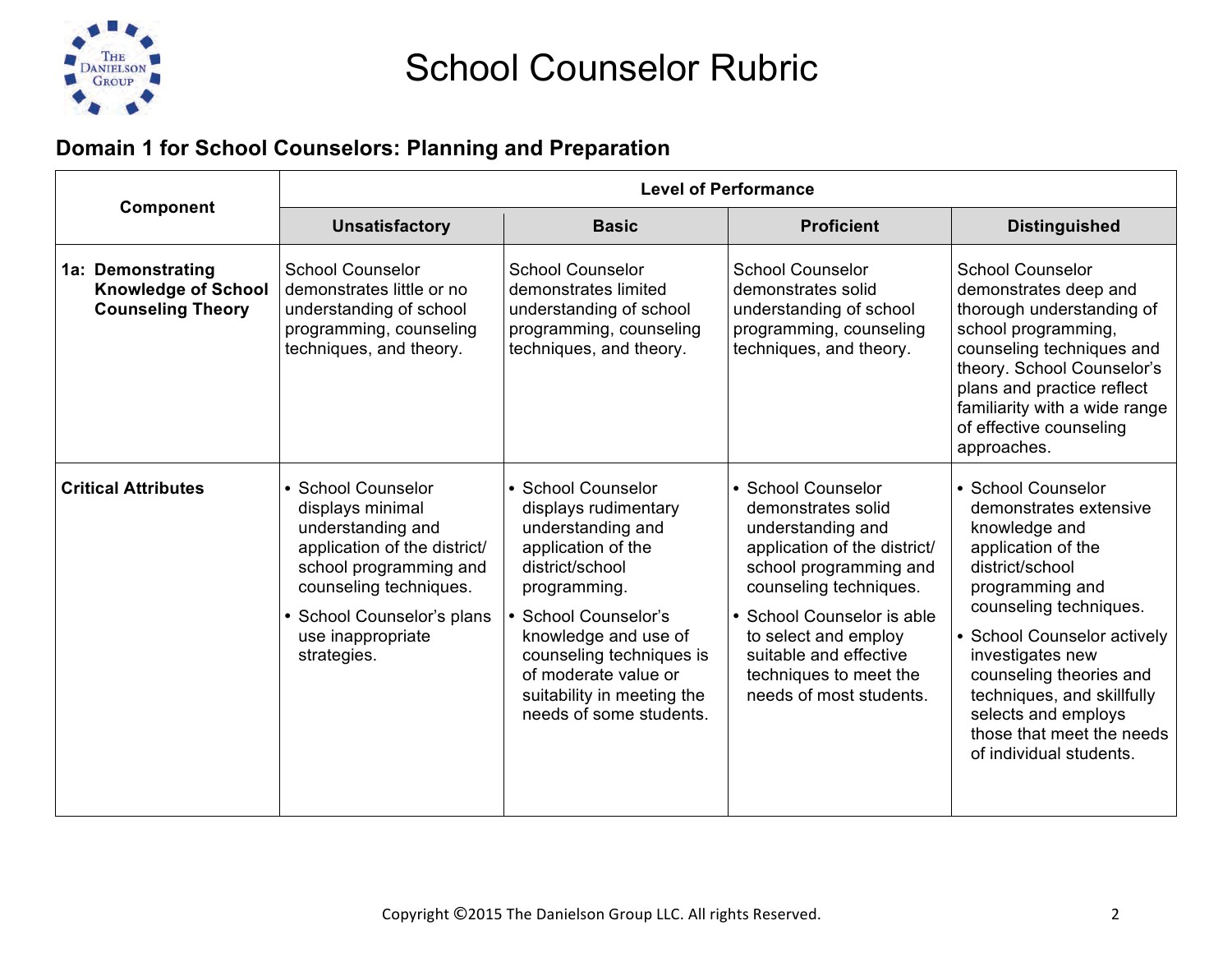

|                          |                                                                                                                                                                                                                                                                                                                                                                                                                                                                                                                                              |                                                                                                                                                                                                                                                                                                                                                                                                                             | <b>Level of Performance</b>                                                                                                                                                                                                                                                                                                                                                                                                                                                                                                                                           |                                                                                                                                                                                                                                                                                                                                                                                                                                                                               |
|--------------------------|----------------------------------------------------------------------------------------------------------------------------------------------------------------------------------------------------------------------------------------------------------------------------------------------------------------------------------------------------------------------------------------------------------------------------------------------------------------------------------------------------------------------------------------------|-----------------------------------------------------------------------------------------------------------------------------------------------------------------------------------------------------------------------------------------------------------------------------------------------------------------------------------------------------------------------------------------------------------------------------|-----------------------------------------------------------------------------------------------------------------------------------------------------------------------------------------------------------------------------------------------------------------------------------------------------------------------------------------------------------------------------------------------------------------------------------------------------------------------------------------------------------------------------------------------------------------------|-------------------------------------------------------------------------------------------------------------------------------------------------------------------------------------------------------------------------------------------------------------------------------------------------------------------------------------------------------------------------------------------------------------------------------------------------------------------------------|
| Component                | <b>Unsatisfactory</b>                                                                                                                                                                                                                                                                                                                                                                                                                                                                                                                        | <b>Basic</b>                                                                                                                                                                                                                                                                                                                                                                                                                | <b>Proficient</b>                                                                                                                                                                                                                                                                                                                                                                                                                                                                                                                                                     | <b>Distinguished</b>                                                                                                                                                                                                                                                                                                                                                                                                                                                          |
| <b>Possible Examples</b> | • School Counselor says,<br>"Services for our ELL<br>students and their families<br>should be identical to<br>those for everyone else."<br>• When a student indicates<br>she has thoughts of<br>harming herself, the<br><b>School Counselor gives</b><br>her a booklet on mental<br>health issues and tells her<br>to come back after she<br>has read it.<br>• School counselor says,<br>"We have our own plan. I<br>don't see why it has to<br>align with the American<br><b>School Counselor</b><br>Association (ASCA)<br>National Model." | • School Counselor meets<br>with a student who is<br>struggling with anger<br>management issues, but<br>does not apply research-<br>based counseling<br>techniques to the<br>sessions, such as<br>cognitive behavioral<br>therapy.<br>• School Counselor says, "I<br>know there are social<br>skills programs out there<br>for students with autism.<br>but I just don't know how I<br>am going to find out about<br>them." | • School Counselor alerts<br>the principal to issues of<br>students sexting on their<br>phones and offers<br>suggestions related to<br>positive interventions for<br>students.<br>• School Counselor<br>incorporates social justice<br>advocacy services into<br>the counseling program<br>based upon student<br>demographics and needs.<br>• School Counselor<br>downloads the ASCA<br>"Mindsets & Behaviors for<br><b>Student Success"</b><br>program planning tool and<br>works with colleagues to<br>address gaps in the<br>current school counseling<br>program. | • School Counselor surveys<br>students on her roster<br>about bullying, both<br>personal experiences and<br>observed occurrences.<br>She brings in an expert to<br>advise the department<br>and launches an effective<br>anti-bullying program for<br>the district.<br>• School Counselor leads a<br>regional training event for<br>colleagues to raise<br>awareness of how<br>counseling traditions and<br>one's own views may be<br>based on culturally biased<br>concepts. |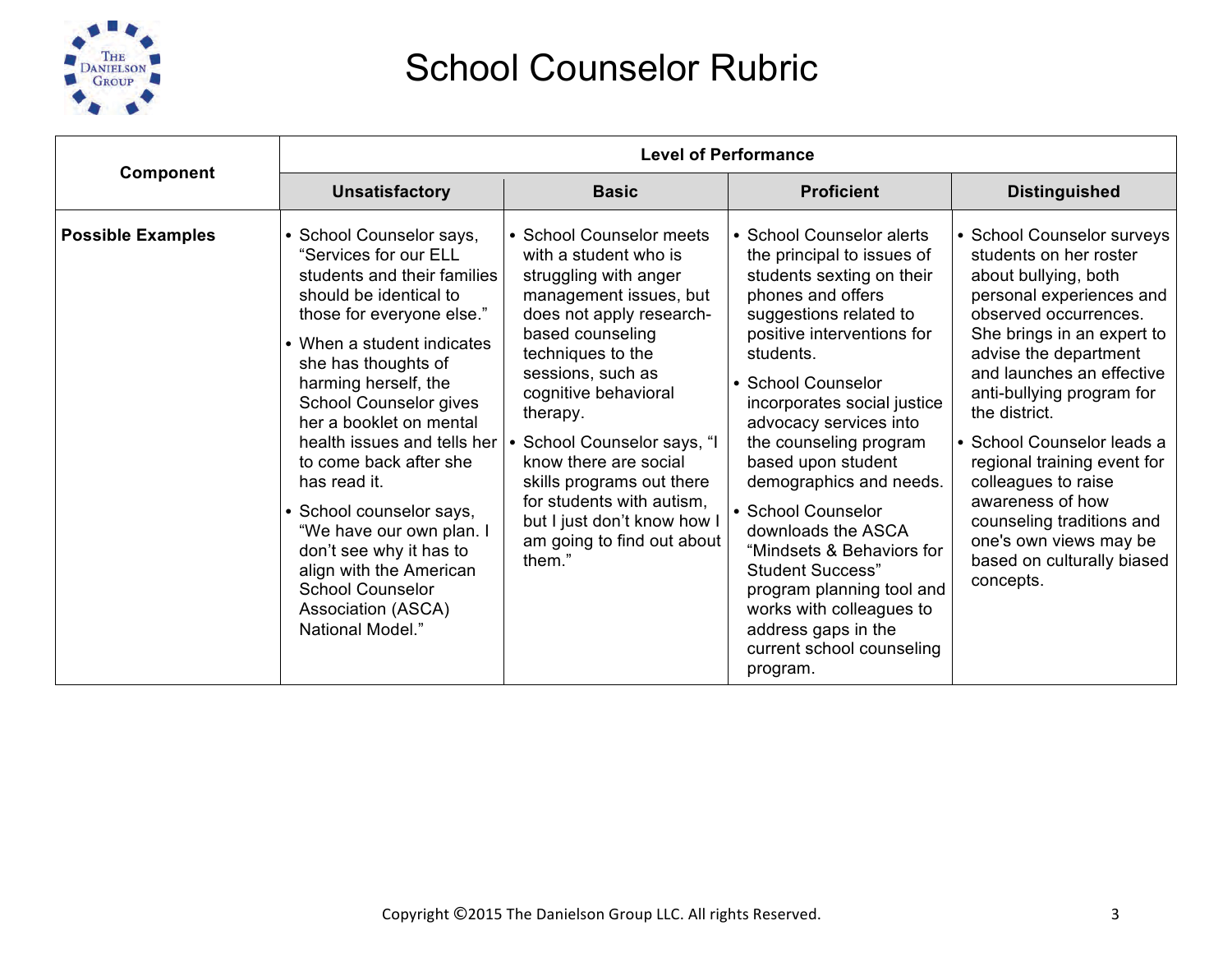

|                                                      | <b>Level of Performance</b>                                                                                                                                                                                                                                                                                   |                                                                                                                                                                                                                                                                                                              |                                                                                                                                                                                                                                                                                                                                                 |                                                                                                                                                                                                                                                                                                                                                                                                                                                             |
|------------------------------------------------------|---------------------------------------------------------------------------------------------------------------------------------------------------------------------------------------------------------------------------------------------------------------------------------------------------------------|--------------------------------------------------------------------------------------------------------------------------------------------------------------------------------------------------------------------------------------------------------------------------------------------------------------|-------------------------------------------------------------------------------------------------------------------------------------------------------------------------------------------------------------------------------------------------------------------------------------------------------------------------------------------------|-------------------------------------------------------------------------------------------------------------------------------------------------------------------------------------------------------------------------------------------------------------------------------------------------------------------------------------------------------------------------------------------------------------------------------------------------------------|
| Component                                            | <b>Unsatisfactory</b>                                                                                                                                                                                                                                                                                         | <b>Basic</b>                                                                                                                                                                                                                                                                                                 | <b>Proficient</b>                                                                                                                                                                                                                                                                                                                               | <b>Distinguished</b>                                                                                                                                                                                                                                                                                                                                                                                                                                        |
| 1b: Demonstrating<br>Knowledge of<br><b>Students</b> | <b>School Counselor displays</b><br>little or no knowledge of<br>child and adolescent<br>development nor of<br>students' skills, special<br>needs, interests and<br>cultural heritages. .                                                                                                                     | <b>School Counselor displays</b><br>limited knowledge of child<br>and adolescent<br>development. and some<br>knowledge of the varied<br>students' skills, special<br>needs, interests and<br>cultural heritages.                                                                                             | <b>School Counselor</b><br>demonstrates<br>understanding of the<br>typical developmental<br>characteristics of the age<br>group, as well as<br>exceptions to the general<br>patterns of development.<br>Counselor displays<br>accurate and detailed<br>knowledge of students'<br>skills, special needs,<br>interests and cultural<br>heritages. | In addition to the<br>characteristics of<br>"proficient," School<br>Counselor displays<br>knowledge of the extent to<br>which individual students<br>follow the general patterns<br>of development.<br><b>School Counselor</b><br>demonstrates extensive<br>knowledge of students,<br>systematically acquiring<br>knowledge from several<br>sources about individual<br>students' knowledge, skills,<br>special needs, interests<br>and cultural heritages. |
| <b>Critical Attributes</b>                           | • School Counselor does<br>not understand child<br>development<br>characteristics and has<br>unrealistic expectations<br>for students.<br>• School Counselor is<br>unaware of the<br>individualized needs of<br>students and ignores<br>students' cultures.<br>language, interests,<br>special needs, history | • School Counselor cites<br>developmental theory,<br>but does not seek to<br>integrate theory into<br>interactions with<br>students.<br>• School Counselor<br>inconsistently attempts to<br>gain knowledge of<br>individual needs of<br>students and sometimes<br>seeks to understand<br>students' cultures, | · School Counselor<br>integrates knowledge of<br>developmental theory<br>with knowledge of<br>students on their<br>counseling roster to<br>inform their practice.<br><b>School Counselor</b><br>actively seeks to gain<br>knowledge of student<br>background and<br>experiences, culture,<br>special needs, history                             | • School Counselor<br>applies understanding of<br>developmental attributes<br>to differentiate practice<br>and decision-making<br>based on individual<br>students' circumstances.<br>• School Counselor<br>demonstrates thorough<br>knowledge of student<br>background and<br>experiences, culture,<br>special needs, history                                                                                                                               |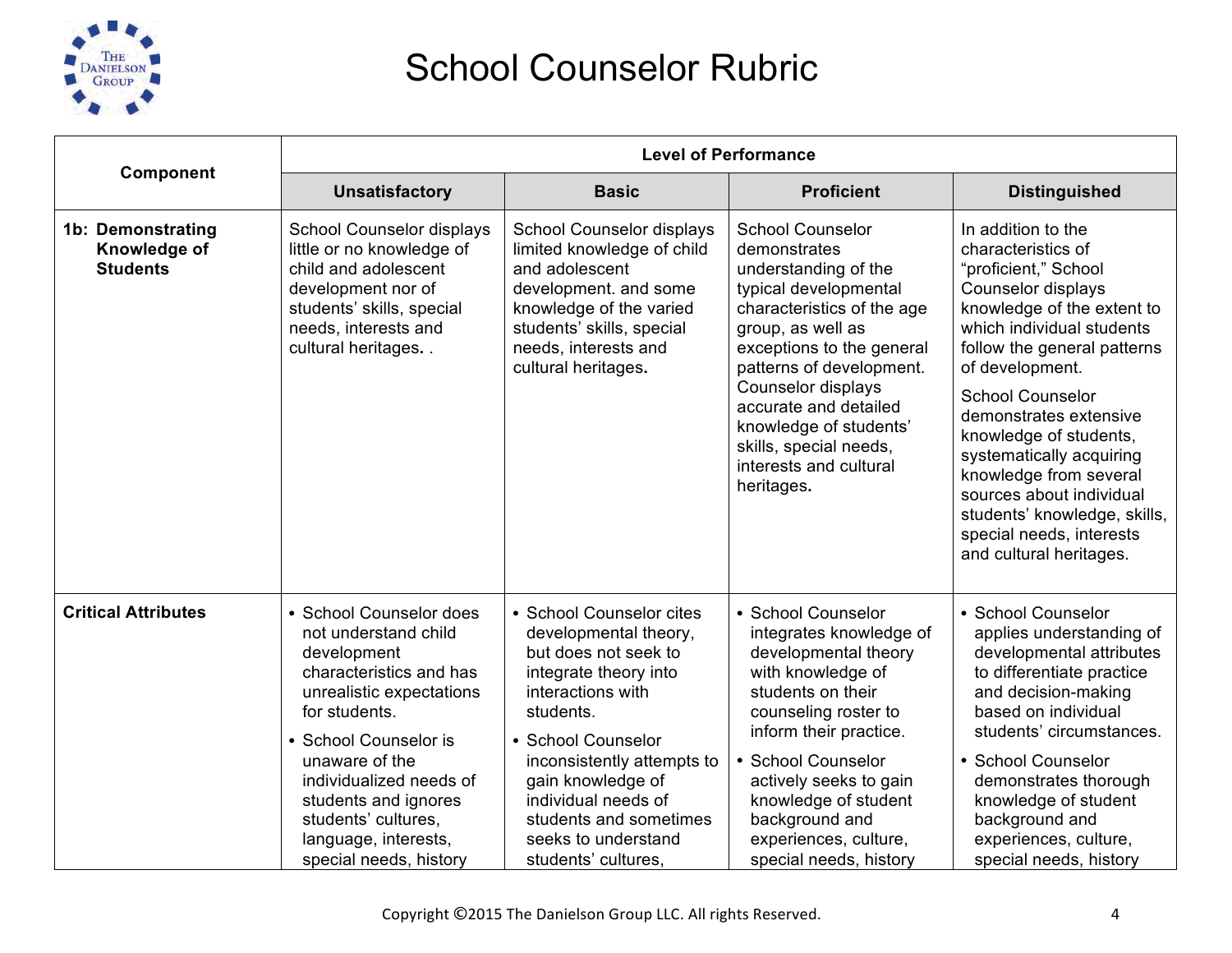

|                          |                                                                                                                                                                                                                                                                                                                                                                                               |                                                                                                                                                                                                                                                                                                                                                               | <b>Level of Performance</b>                                                                                                                                                                                                                                                                                                      |                                                                                                                                                                                                                                                                                                                                                                                                                                                |
|--------------------------|-----------------------------------------------------------------------------------------------------------------------------------------------------------------------------------------------------------------------------------------------------------------------------------------------------------------------------------------------------------------------------------------------|---------------------------------------------------------------------------------------------------------------------------------------------------------------------------------------------------------------------------------------------------------------------------------------------------------------------------------------------------------------|----------------------------------------------------------------------------------------------------------------------------------------------------------------------------------------------------------------------------------------------------------------------------------------------------------------------------------|------------------------------------------------------------------------------------------------------------------------------------------------------------------------------------------------------------------------------------------------------------------------------------------------------------------------------------------------------------------------------------------------------------------------------------------------|
| Component                | <b>Unsatisfactory</b>                                                                                                                                                                                                                                                                                                                                                                         | <b>Basic</b>                                                                                                                                                                                                                                                                                                                                                  | <b>Proficient</b>                                                                                                                                                                                                                                                                                                                | <b>Distinguished</b>                                                                                                                                                                                                                                                                                                                                                                                                                           |
|                          | and/or circumstances.<br>• School Counselor is<br>unaware of medical<br>issues and learning<br>disabilities of students.                                                                                                                                                                                                                                                                      | language, interests,<br>special needs, history<br>and/or circumstances.<br>• School Counselor is<br>aware of medical issues<br>and learning disabilities<br>with some students, but<br>does not seek to<br>understand the<br>implications of those<br>issues and conditions.                                                                                  | and circumstances and<br>uses this knowledge in<br>practice and decision-<br>making.<br>• School Counselor is<br>aware of medical issues<br>and learning disabilities<br>of all students on her<br>caseload and works<br>collaboratively with<br>colleagues to understand<br>the implications of those<br>issues and conditions. | and circumstances, as<br>well as knowledge of<br>individualized techniques<br>to support student.<br><b>School Counselor uses</b><br>this knowledge to<br>proactively communicate<br>with or about the student.<br>• School Counselor<br>researches medical and<br>learning issues of<br>students on her<br>caseload, and works with<br>those students to ensure<br>their own understanding<br>and ability to advocate<br>on their own behalf. |
| <b>Possible Examples</b> | • School Counselor uses<br>materials and resources<br>for a kindergarten student<br>that have been designed<br>for third grade students.<br>· School Counselor does<br>not know how to address<br>the behavioral responses<br>of a student with sensory<br>issues. She issues a<br>detention to the student<br>for covering his ears in<br>the cafeteria and shouting<br>that everyone should | • School Counselor<br>provides for the kosher<br>dietary restrictions of<br>Jewish students for an<br>evening event, but does<br>not make<br>accommodations for<br>vegetarians or those with<br>gluten sensitivities.<br>• School Counselor uses a<br>check in and check out<br>strategy with a student,<br>but does not share the<br>progress of the student | • School Counselor uses<br>conversational turn-taking<br>in a class designed for<br>students with Asperger<br>syndrome to support the<br>acquisition of social skills.<br>• School Counselor<br>ascertains each student's<br>background knowledge<br>about the college<br>application process<br>before providing<br>guidance.   | • After reviewing<br>anonymous school<br>surveys related to<br>smoking, the School<br>Counselor works with the<br>school assistance team<br>and student<br>representatives to<br>develop a smoking<br>cessation program.<br>• The School Counselor<br>holds a meeting with a<br>student and his mother to<br>discuss the recent                                                                                                                |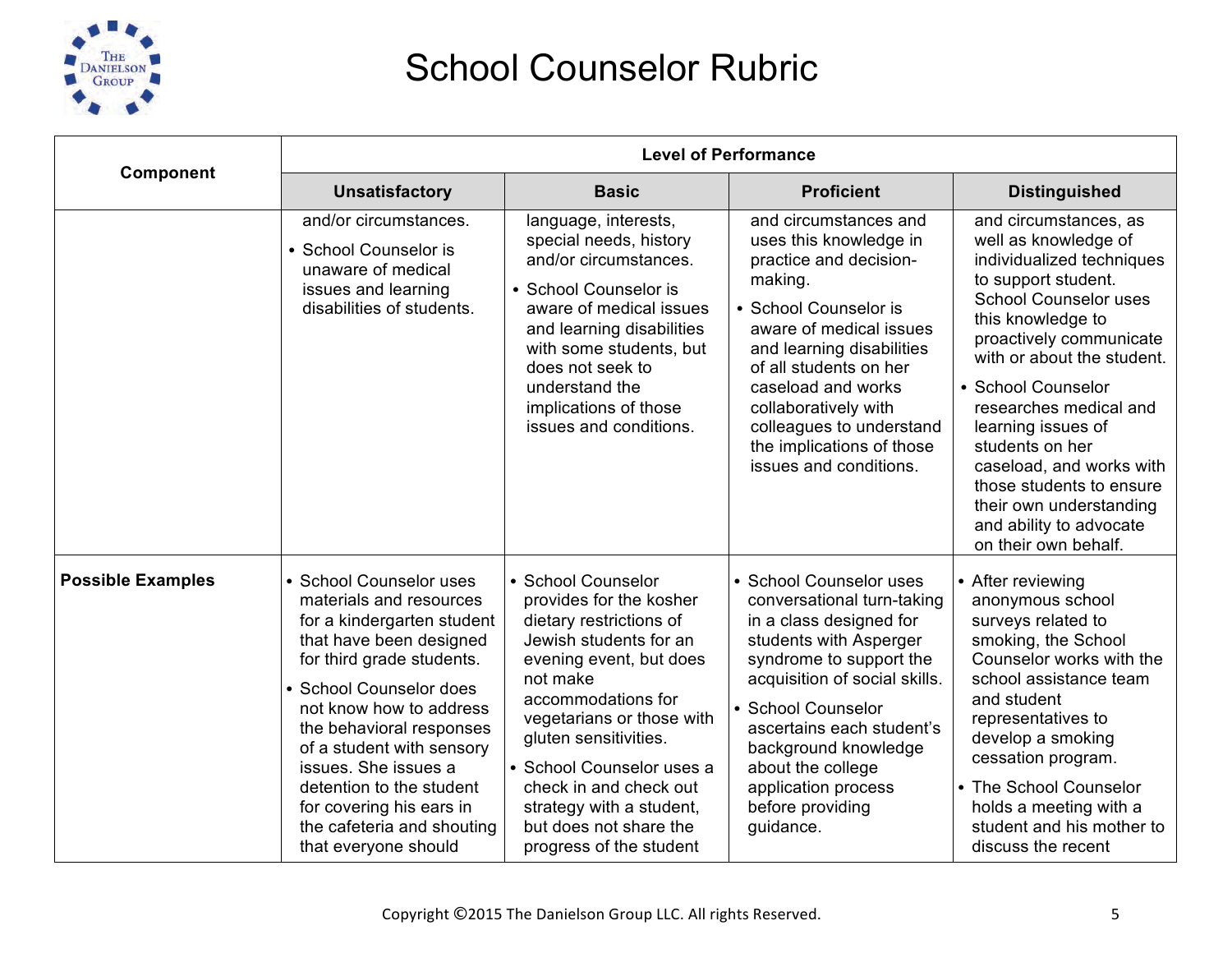

| Component |                       |                          | <b>Level of Performance</b> |                                                                                                                                                                 |  |  |  |
|-----------|-----------------------|--------------------------|-----------------------------|-----------------------------------------------------------------------------------------------------------------------------------------------------------------|--|--|--|
|           | <b>Unsatisfactory</b> | <b>Basic</b>             | <b>Proficient</b>           | <b>Distinguished</b>                                                                                                                                            |  |  |  |
|           | "Shut up."            | with teacher and parent. |                             | incarceration of a sibling.<br>Together they design a<br>plan to inform the<br>student's teachers and to<br>design strategies that will<br>support the student. |  |  |  |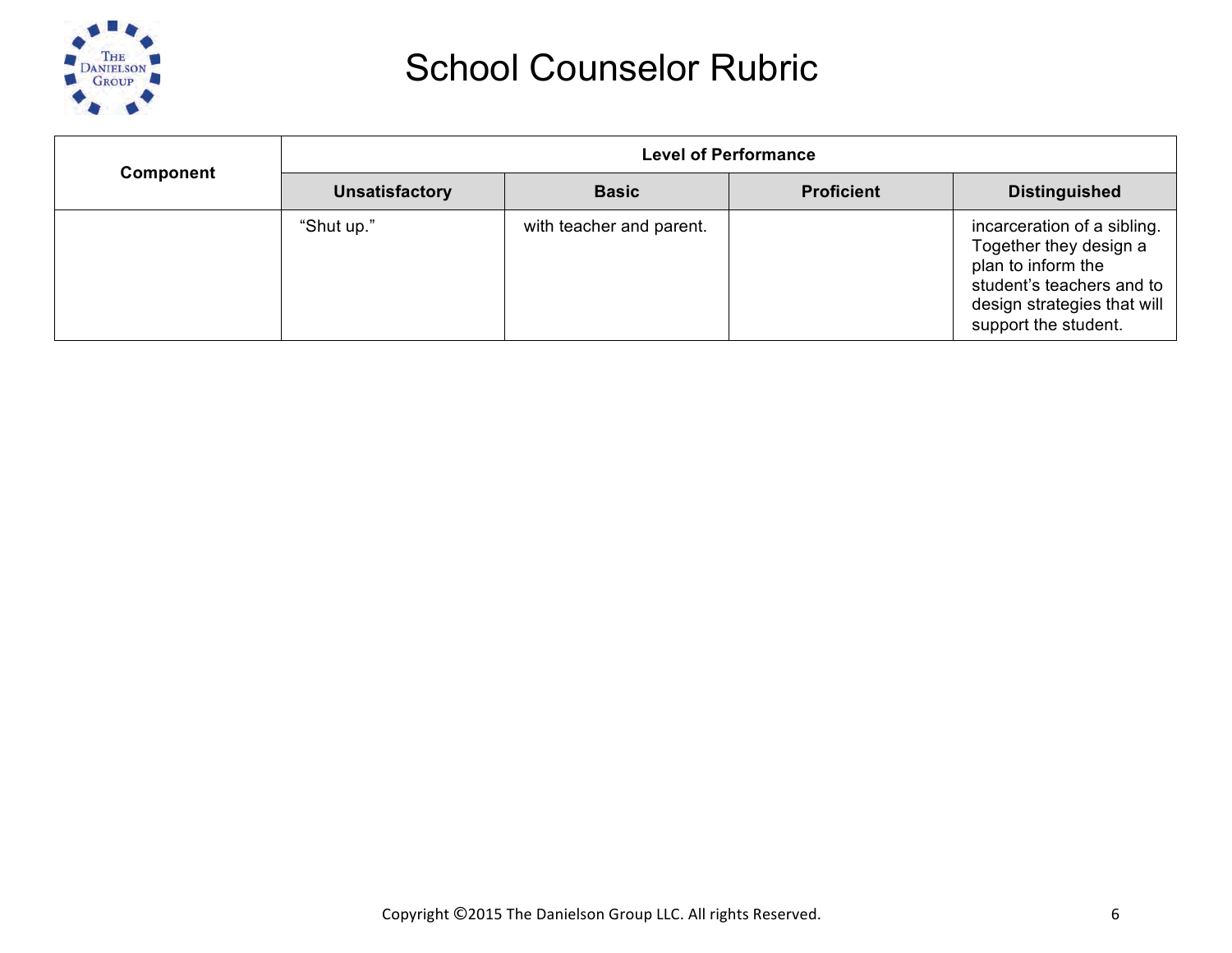

| Component                                                |                                                                                                                                                                                                                                     | <b>Level of Performance</b>                                                                                                                                                                                                         |                                                                                                                                                                                                                                                                                 |                                                                                                                                                                                                                                                                                                                                                                                                                                                                    |
|----------------------------------------------------------|-------------------------------------------------------------------------------------------------------------------------------------------------------------------------------------------------------------------------------------|-------------------------------------------------------------------------------------------------------------------------------------------------------------------------------------------------------------------------------------|---------------------------------------------------------------------------------------------------------------------------------------------------------------------------------------------------------------------------------------------------------------------------------|--------------------------------------------------------------------------------------------------------------------------------------------------------------------------------------------------------------------------------------------------------------------------------------------------------------------------------------------------------------------------------------------------------------------------------------------------------------------|
|                                                          | <b>Unsatisfactory</b>                                                                                                                                                                                                               | <b>Basic</b>                                                                                                                                                                                                                        | <b>Proficient</b>                                                                                                                                                                                                                                                               | <b>Distinguished</b>                                                                                                                                                                                                                                                                                                                                                                                                                                               |
| 1c: Establishing<br><b>Counseling</b><br><b>Outcomes</b> | School Counselor has no<br>clear goals for the<br>counseling program, or<br>goals are inappropriate to<br>either the situation or the<br>age of the students.<br>Counseling outcomes<br>represent low expectations<br>for students. | School Counselor's goals<br>for the counseling program<br>are rudimentary and are<br>partially suitable to the<br>situation and the age of the<br>students. Counseling<br>outcomes represent<br>moderate expectations and<br>rigor. | School Counselor's goals<br>for the counseling program<br>are clear and appropriate<br>to the situation in the<br>school and to the age of<br>the students. Counseling<br>outcomes represent<br>rigorous and important<br>expectations for student<br>learning and achievement. | School Counselor's goals<br>for the counseling program<br>are highly appropriate to<br>the situation in the school<br>and the age of the<br>students, and have been<br>developed in consultation<br>with students, parents, and<br>colleagues. Counseling<br>outcomes represent high-<br>level learning and<br>achievement. Outcomes<br>are differentiated and<br>reflect multiple career and<br>college ready paths based<br>on student aspirations and<br>input. |
| <b>Critical Attributes</b>                               | • School Counselor cannot<br>identify goals for students.<br>• Goals do not represent<br>the needs of the student<br>population.                                                                                                    | • Goals represent low<br>expectations for<br>students.<br>• Goals reflect minimal<br>consideration of student<br>population needs.                                                                                                  | • Goals represent high<br>expectations and rigor for<br>students.<br>• Goals reflect consistent<br>consideration of student<br>population needs.                                                                                                                                | • Goals represent high<br>expectations and rigor<br>and are differentiated to<br>encourage individual<br>students to take<br>educational risks.<br>• Goals are carefully<br>tailored and differentiated<br>to meet the needs of the<br>entire student population.                                                                                                                                                                                                  |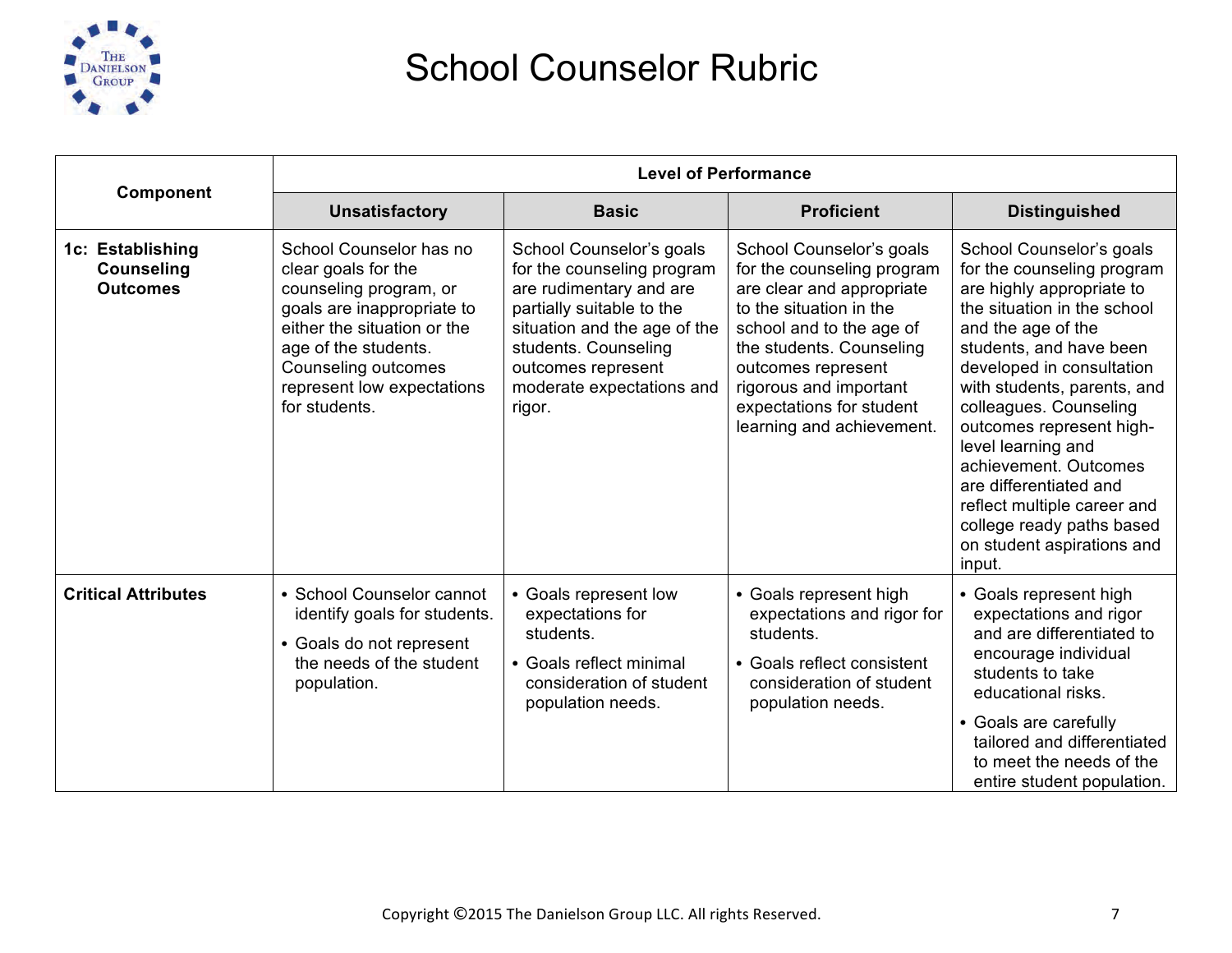

|                          |                                                                                                                                                                                                                                                                                                                                                                      |                                                                                                                                                                                                                                                                                                                               | <b>Level of Performance</b>                                                                                                                                                                                                                                                                           |                                                                                                                                                                                                                                                                                                                                                                                                                                                                            |  |
|--------------------------|----------------------------------------------------------------------------------------------------------------------------------------------------------------------------------------------------------------------------------------------------------------------------------------------------------------------------------------------------------------------|-------------------------------------------------------------------------------------------------------------------------------------------------------------------------------------------------------------------------------------------------------------------------------------------------------------------------------|-------------------------------------------------------------------------------------------------------------------------------------------------------------------------------------------------------------------------------------------------------------------------------------------------------|----------------------------------------------------------------------------------------------------------------------------------------------------------------------------------------------------------------------------------------------------------------------------------------------------------------------------------------------------------------------------------------------------------------------------------------------------------------------------|--|
| Component                | <b>Unsatisfactory</b>                                                                                                                                                                                                                                                                                                                                                | <b>Basic</b>                                                                                                                                                                                                                                                                                                                  | <b>Proficient</b>                                                                                                                                                                                                                                                                                     | <b>Distinguished</b>                                                                                                                                                                                                                                                                                                                                                                                                                                                       |  |
| <b>Possible Examples</b> | • School Counselor states<br>college and career<br>readiness outcomes in<br>terms of student<br>awareness of information<br>rather than achievement<br>goals.<br>• School Counselor says<br>that reducing the over-<br>representation of minority<br>students in out -of-school<br>suspensions is not a goal<br>that is related to her job<br>as a School Counselor. | • The School Counselor<br>creates outcomes for<br>Social Skills learning that<br>do not address<br>generalization of skills to<br>novel environments.<br>• School Counselor begins<br>to research evidence-<br>based programs to<br>reduce out-of-school-<br>suspensions, but sets<br>modest goals for<br>improving outcomes. | • School Counselor works<br>with students to establish<br>learning outcomes for<br>counseling sessions.<br>• School Counselor<br>successfully establishes<br>an advisory council that<br>includes all stakeholders<br>reflective of the<br>collaborative<br>components of the ASCA<br>National Model. | • School Counselor<br>revises the counseling<br>program outcomes to<br>include data from student<br>self-assessments.<br>• School Counselor works<br>collaboratively with<br>administration,<br>colleagues, and student<br>leaders to set goals for<br>reducing out-of-school<br>suspensions. The goals<br>are research-based and<br>aligned to the district and<br>school program goals. A<br>key feature is student<br>self-monitoring and<br>assessment of<br>outcomes. |  |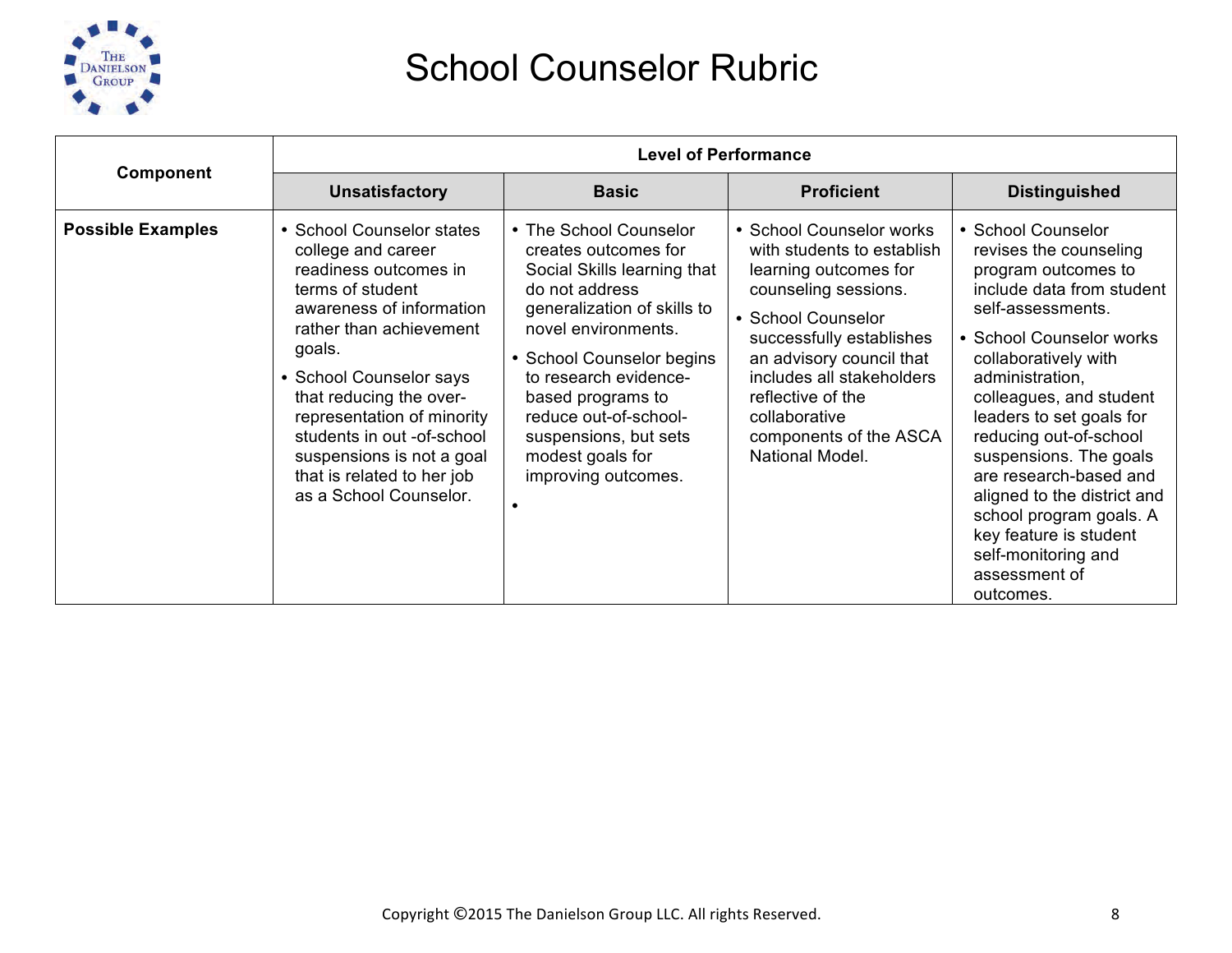

|                                                       | <b>Level of Performance</b>                                                                                                                                                                                                                               |                                                                                                                                                                                                                                            |                                                                                                                                                                                                                                                                                                                                      |                                                                                                                                                                                                                                                                                                                                                                                                                                    |  |
|-------------------------------------------------------|-----------------------------------------------------------------------------------------------------------------------------------------------------------------------------------------------------------------------------------------------------------|--------------------------------------------------------------------------------------------------------------------------------------------------------------------------------------------------------------------------------------------|--------------------------------------------------------------------------------------------------------------------------------------------------------------------------------------------------------------------------------------------------------------------------------------------------------------------------------------|------------------------------------------------------------------------------------------------------------------------------------------------------------------------------------------------------------------------------------------------------------------------------------------------------------------------------------------------------------------------------------------------------------------------------------|--|
| Component                                             | <b>Unsatisfactory</b>                                                                                                                                                                                                                                     | <b>Basic</b>                                                                                                                                                                                                                               | <b>Proficient</b>                                                                                                                                                                                                                                                                                                                    | <b>Distinguished</b>                                                                                                                                                                                                                                                                                                                                                                                                               |  |
| 1d: Demonstrating<br>Knowledge of<br><b>Resources</b> | <b>School Counselor</b><br>demonstrates little or no<br>knowledge of resources<br>available to students<br>through the school, district<br>or community, nor is the<br>counselor aware of<br>resources for expanding<br>one's own professional<br>skills. | School Counselor displays<br>some awareness of<br>resources available to<br>students through the<br>school, district, or<br>community and for<br>extending one's<br>professional skills but does<br>not seek to expand their<br>knowledge. | School Counselor displays<br>knowledge of resources<br>available to students<br>through the school or<br>district, as well as those in<br>the community, on the<br>internet, and other sources<br>external to the school.<br><b>School Counselor seeks</b><br>resources to extend their<br>own professional skills and<br>knowledge. | School Counselor displays<br>extensive knowledge of<br>resources for students.<br>These include school,<br>district, community, and<br>external resources. School<br>Counselor makes extensive<br>use of resources provided<br>by professional<br>organizations, universities<br>and on the internet.                                                                                                                              |  |
| <b>Critical Attributes</b>                            | • School Counselor does<br>not seek resources<br>outside the district to<br>expand his/her<br>knowledge.<br>• School Counselor is<br>unable to suggest or<br>identify resources that<br>meet the needs of<br>students.                                    | • School Counselor<br>sometimes seeks<br>resources outside the<br>district to expand his/her<br>knowledge.<br>• School Counselor has<br>limited suggestions for<br>resources to meet the<br>needs of students.                             | • School Counselor knows<br>how to gain access to<br>resources outside the<br>district and effectively<br>shares them with<br>students and parents.<br>• The School Counselor<br>makes detailed<br>suggestions for<br>evidence-based<br>resources to meet the<br>needs of a diverse<br>student population.                           | • School Counselor<br>proactively and routinely<br>seeks resources outside<br>the district and makes<br>extensive effort to share<br>with students, colleagues,<br>parents and all<br>community stakeholders.<br>• The School Counselor<br>works collaboratively with<br>colleagues, parents and<br>students to create a list of<br>evidence-based<br>resources that will support<br>the needs of a diverse<br>student population. |  |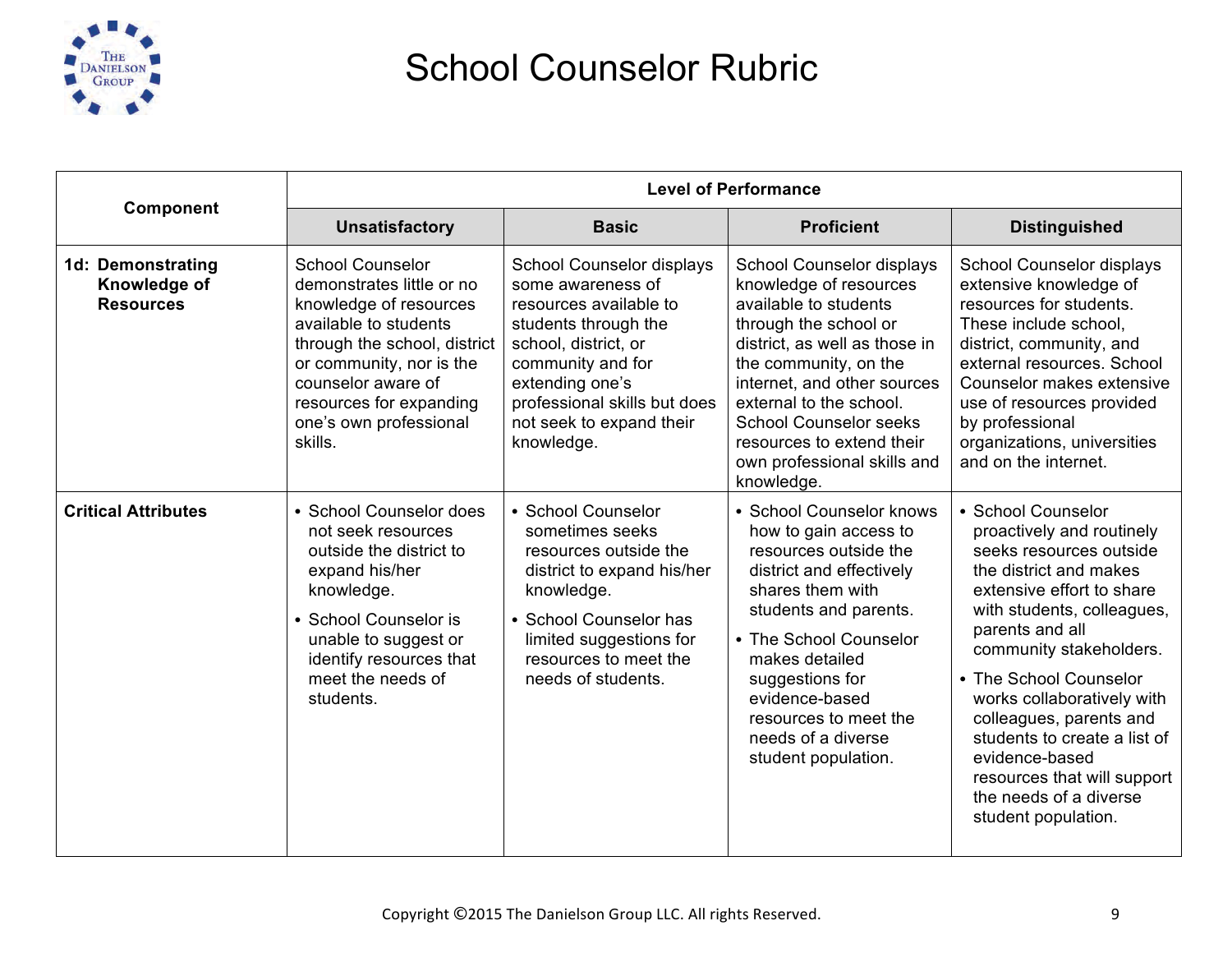

|                          | <b>Level of Performance</b>                                                                                                                                                                                                                                                                             |                                                                                                                                                                                                                                                                                                                                                                                                            |                                                                                                                                                                                                                                                                                                                                                                 |                                                                                                                                                                                                                                                                                                                                                                                                                                                                   |  |
|--------------------------|---------------------------------------------------------------------------------------------------------------------------------------------------------------------------------------------------------------------------------------------------------------------------------------------------------|------------------------------------------------------------------------------------------------------------------------------------------------------------------------------------------------------------------------------------------------------------------------------------------------------------------------------------------------------------------------------------------------------------|-----------------------------------------------------------------------------------------------------------------------------------------------------------------------------------------------------------------------------------------------------------------------------------------------------------------------------------------------------------------|-------------------------------------------------------------------------------------------------------------------------------------------------------------------------------------------------------------------------------------------------------------------------------------------------------------------------------------------------------------------------------------------------------------------------------------------------------------------|--|
| Component                | <b>Unsatisfactory</b>                                                                                                                                                                                                                                                                                   | <b>Basic</b>                                                                                                                                                                                                                                                                                                                                                                                               | <b>Proficient</b>                                                                                                                                                                                                                                                                                                                                               | <b>Distinguished</b>                                                                                                                                                                                                                                                                                                                                                                                                                                              |  |
| <b>Possible Examples</b> | • School Counselor gives<br>the same college<br>resource information to<br>all students, regardless<br>of their career plans.<br>• School Counselor is not<br>able to recommend local<br>mental health care<br>providers or community<br>resources to the family<br>of a severely depressed<br>student. | • School Counselor hands<br>a list of local mental<br>health care providers to a<br>student without trying to<br>determine the most<br>appropriate provider for<br>the individual student's<br>issue.<br>• School Counselor knows<br>she needs to learn more<br>about working with<br>secondary students with<br>autism, but doesn't<br>contact autism<br>specialists to support<br>professional learning. | • School Counselor gives<br>a student several<br>resource options when<br>asked about local<br>businesses that offer job<br>apprenticeships in the<br>hospitality industry.<br>• School Counselor tells<br>her supervisor about an<br>online course in social<br>justice programs she<br>would like to take in<br>order to expand her<br>knowledge in the area. | • School Counselor creates<br>an online "clearinghouse"<br>of resources that is used<br>by all counseling staff in<br>the district for local and<br>regional resources to<br>meet the developmental<br>needs of all students.<br>• School Counselor spends<br>the summer meeting with<br>the Commerce<br><b>Commission and Better</b><br><b>Business Bureau to</b><br>develop a resource library<br>with a broad array of<br>student internship<br>opportunities. |  |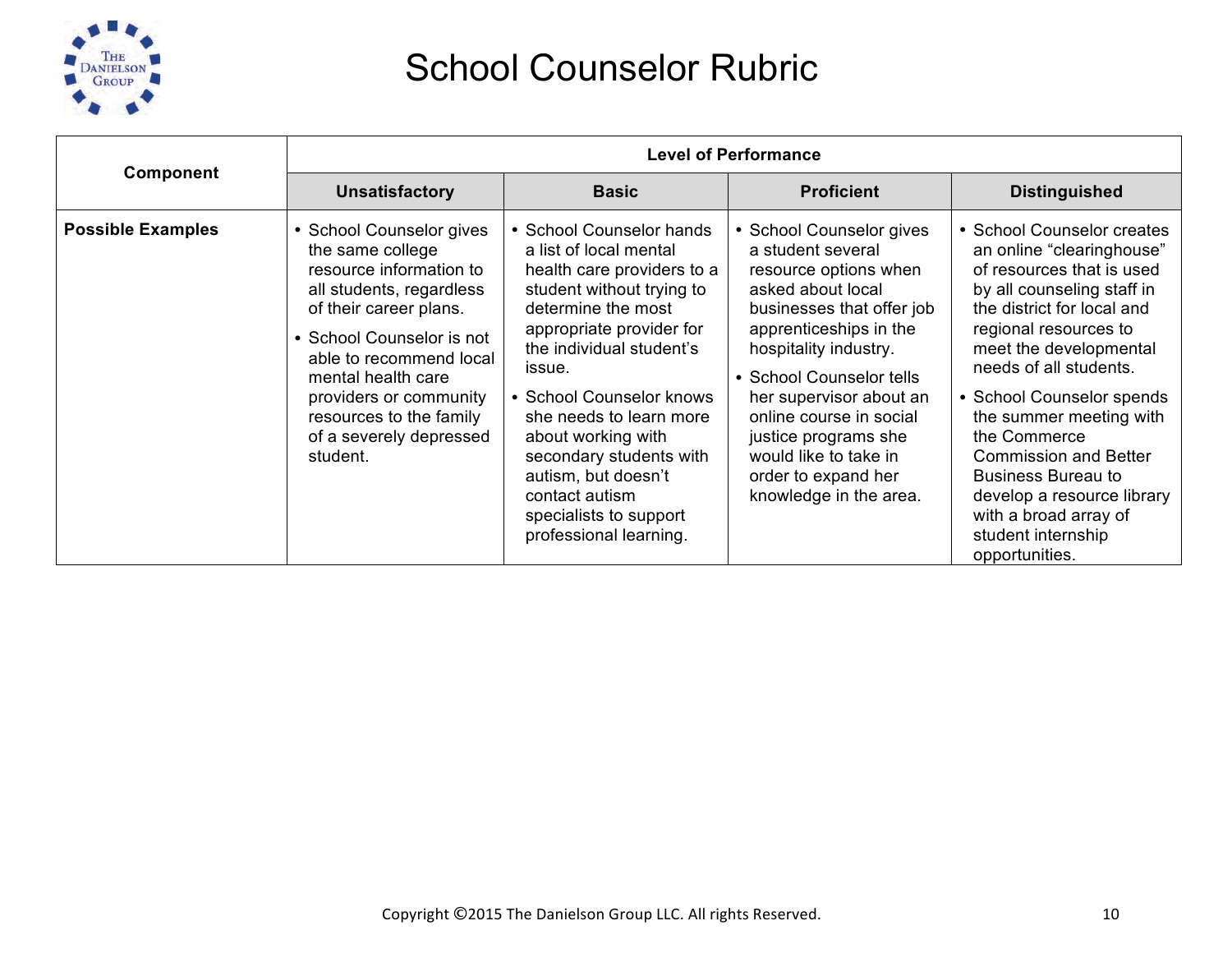

| Component                                                          | <b>Level of Performance</b>                                                                                                                                                                                                                                                                                                                                                                                                                                  |                                                                                                                                                                                                                                                                                                                                                                                                                                                         |                                                                                                                                                                                                                                                                                                                                                                                                                                                                       |                                                                                                                                                                                                                                                                                                                                                                                                                                                                 |
|--------------------------------------------------------------------|--------------------------------------------------------------------------------------------------------------------------------------------------------------------------------------------------------------------------------------------------------------------------------------------------------------------------------------------------------------------------------------------------------------------------------------------------------------|---------------------------------------------------------------------------------------------------------------------------------------------------------------------------------------------------------------------------------------------------------------------------------------------------------------------------------------------------------------------------------------------------------------------------------------------------------|-----------------------------------------------------------------------------------------------------------------------------------------------------------------------------------------------------------------------------------------------------------------------------------------------------------------------------------------------------------------------------------------------------------------------------------------------------------------------|-----------------------------------------------------------------------------------------------------------------------------------------------------------------------------------------------------------------------------------------------------------------------------------------------------------------------------------------------------------------------------------------------------------------------------------------------------------------|
|                                                                    | <b>Unsatisfactory</b>                                                                                                                                                                                                                                                                                                                                                                                                                                        | <b>Basic</b>                                                                                                                                                                                                                                                                                                                                                                                                                                            | <b>Proficient</b>                                                                                                                                                                                                                                                                                                                                                                                                                                                     | <b>Distinguished</b>                                                                                                                                                                                                                                                                                                                                                                                                                                            |
| 1e: Designing a<br><b>Coherent</b><br><b>Counseling</b><br>Program | School Counselor plan<br>consists of a random<br>collection of unrelated<br>activities, lacking coherence<br>or an overall structure, and<br>is poorly aligned to<br>counseling outcomes.<br>School Counselor plan is<br>developed without input<br>from stakeholders or<br>inclusion of individual,<br>school, and district needs.                                                                                                                          | School Counselor plan has<br>a guiding principle and<br>includes a number of<br>activities, some of which<br>do not fit with the broader<br>goals. There is little<br>differentiation for students.<br><b>School Counselor seeks</b><br>minimal input from<br>stakeholders.                                                                                                                                                                             | School Counselor plan<br>includes important aspects of<br>counseling in the school<br>setting and includes school<br>goals. Counseling programs<br>follow an organized<br>progression with<br>differentiation for different<br>groups of students. School<br>Counselor routinely seeks<br>input from stakeholders.                                                                                                                                                    | School Counselor plan is<br>highly coherent and serves<br>to support not only the<br>students individually and in<br>groups, but also the broader<br>educational program. The<br>plan provides opportunity<br>for student choice. Input<br>from stakeholders is<br>incorporated throughout the<br>plan.                                                                                                                                                         |
| <b>Critical Attributes</b>                                         | • School Counselor plan<br>lacks structure and is not<br>aligned to social decision-<br>making, behavioral,<br>mental health, and<br>academic goals.<br>• There is no effort to<br>connect counseling<br>activities to counseling<br>outcomes.<br>• School Counselor plan<br>lacks a mission statement<br>describing the school<br>counseling program goals<br>and vision of how<br>students will benefit from<br>the program.<br>• School Counselor designs | • School Counselor plan<br>may be unrealistic about<br>expectations for social<br>decision-making,<br>behavioral, mental<br>health, and academic<br>goals.<br>• Counseling activities are<br>loosely connected to<br>counseling outcomes.<br>• School Counselor plan<br>includes an incomplete<br>mission statement<br>describing the school<br>counseling program<br>goals and partial vision of<br>how the students will<br>benefit from the program. | • School Counselor plan is<br>well structured and<br>reasonable about<br>expectations for social<br>decision making,<br>behavioral, mental health,<br>and academic goals.<br>• Counseling activities match<br>counseling outcomes.<br>• School Counselor plan<br>includes an appropriate<br>mission statement<br>describing the school<br>counseling program goals<br>and clear vision of how the<br>students will benefit from<br>the program.<br>• School Counselor | • School Counselor plan is<br>holistic, systemic,<br>balanced, proactive,<br>integrated into the<br>academic agenda, and<br>reflective in addressing<br>individual student's social<br>decision making,<br>behavioral, mental health,<br>and academic goals.<br>• Counseling activities are<br>aligned with counseling<br>outcomes and ensure<br>student choice.<br>• School Counselor plan<br>includes a mission<br>statement and a<br>comprehensive vision of |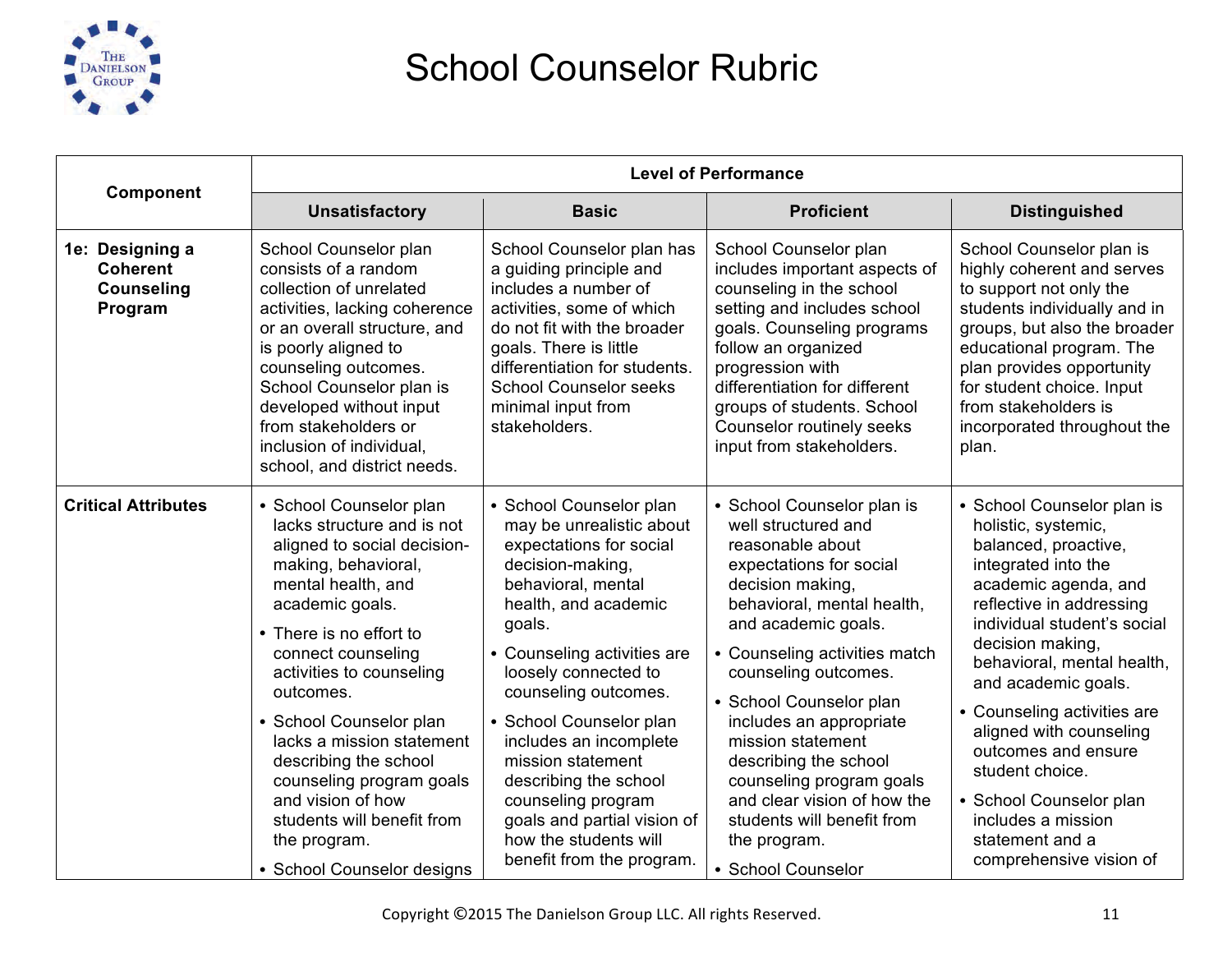

| Component                | <b>Level of Performance</b>                                                                                                                                                                                                                                                                                                                                                                               |                                                                                                                                                                                                                                                                                                                                                                                 |                                                                                                                                                                                                                                                                                                                                                                                                                                                                                                                                                                     |                                                                                                                                                                                                                                                                                                                                                                                                                                                                                                                     |
|--------------------------|-----------------------------------------------------------------------------------------------------------------------------------------------------------------------------------------------------------------------------------------------------------------------------------------------------------------------------------------------------------------------------------------------------------|---------------------------------------------------------------------------------------------------------------------------------------------------------------------------------------------------------------------------------------------------------------------------------------------------------------------------------------------------------------------------------|---------------------------------------------------------------------------------------------------------------------------------------------------------------------------------------------------------------------------------------------------------------------------------------------------------------------------------------------------------------------------------------------------------------------------------------------------------------------------------------------------------------------------------------------------------------------|---------------------------------------------------------------------------------------------------------------------------------------------------------------------------------------------------------------------------------------------------------------------------------------------------------------------------------------------------------------------------------------------------------------------------------------------------------------------------------------------------------------------|
|                          | <b>Unsatisfactory</b>                                                                                                                                                                                                                                                                                                                                                                                     | <b>Basic</b>                                                                                                                                                                                                                                                                                                                                                                    | <b>Proficient</b>                                                                                                                                                                                                                                                                                                                                                                                                                                                                                                                                                   | <b>Distinguished</b>                                                                                                                                                                                                                                                                                                                                                                                                                                                                                                |
|                          | the plan without<br>collaboration with<br>stakeholders.                                                                                                                                                                                                                                                                                                                                                   | • School Counselor<br>designs the plan with<br>minimal collaboration<br>with stakeholders.                                                                                                                                                                                                                                                                                      | consistently engages in<br>collaborative planning with<br>all in-district stakeholders.                                                                                                                                                                                                                                                                                                                                                                                                                                                                             | how students'<br>individualized needs will<br>be met though<br>differentiated program<br>goals.<br>• School Counselor actively<br>seeks input from multiple<br>stakeholders within and<br>beyond the district to<br>maximize collaborative<br>planning process.                                                                                                                                                                                                                                                     |
| <b>Possible Examples</b> | • School Counselor says,<br>"The program does not<br>need to address academic<br>goals; that is the job of<br>their teachers."<br>• School Counselor does<br>not design programs to<br>support the post-<br>secondary plans of<br>students who do not want<br>to attend a four-year<br>college.<br>• School Counselor states<br>that he does not have<br>time to learn more about<br>the core curriculum. | • School Counselor says,<br>"I know that we need to<br>involve community<br>leaders in order to<br>develop student<br>internships. I just don't<br>know how I am going to<br>structure that."<br>• School Counselor reads<br>information about<br>cyberbullying, but offers<br>only general statements<br>about its impact, and<br>does not explore<br>preventative strategies. | • School Counselor designs a<br>meet-and-greet evening<br>where students can learn<br>how adults with disabilities<br>navigated both school and<br>workplace challenges.<br>• School Counselor<br>participates in a community<br>forum to seek input from<br>local mental healthcare<br>providers on improving<br>mutual collaboration.<br>• School Counselor works<br>with her department chair<br>on a presentation to her<br>colleagues and school<br>administration that<br>recommends an evidence-<br>based program for reducing<br>out-of-school suspensions. | · School Counselor<br>implements a program<br>where students can self-<br>assess their own learning<br>styles and suggest<br>individualized<br>accommodations and<br>modifications that would<br>successfully support their<br>learning goals.<br>· School Counselor holds a<br>series of feedback<br>sessions after the first<br>year of implementing a<br>new counseling plan, to<br>identify both highly<br>successful components of<br>the plan as well as gaps in<br>the program that need to<br>be addressed. |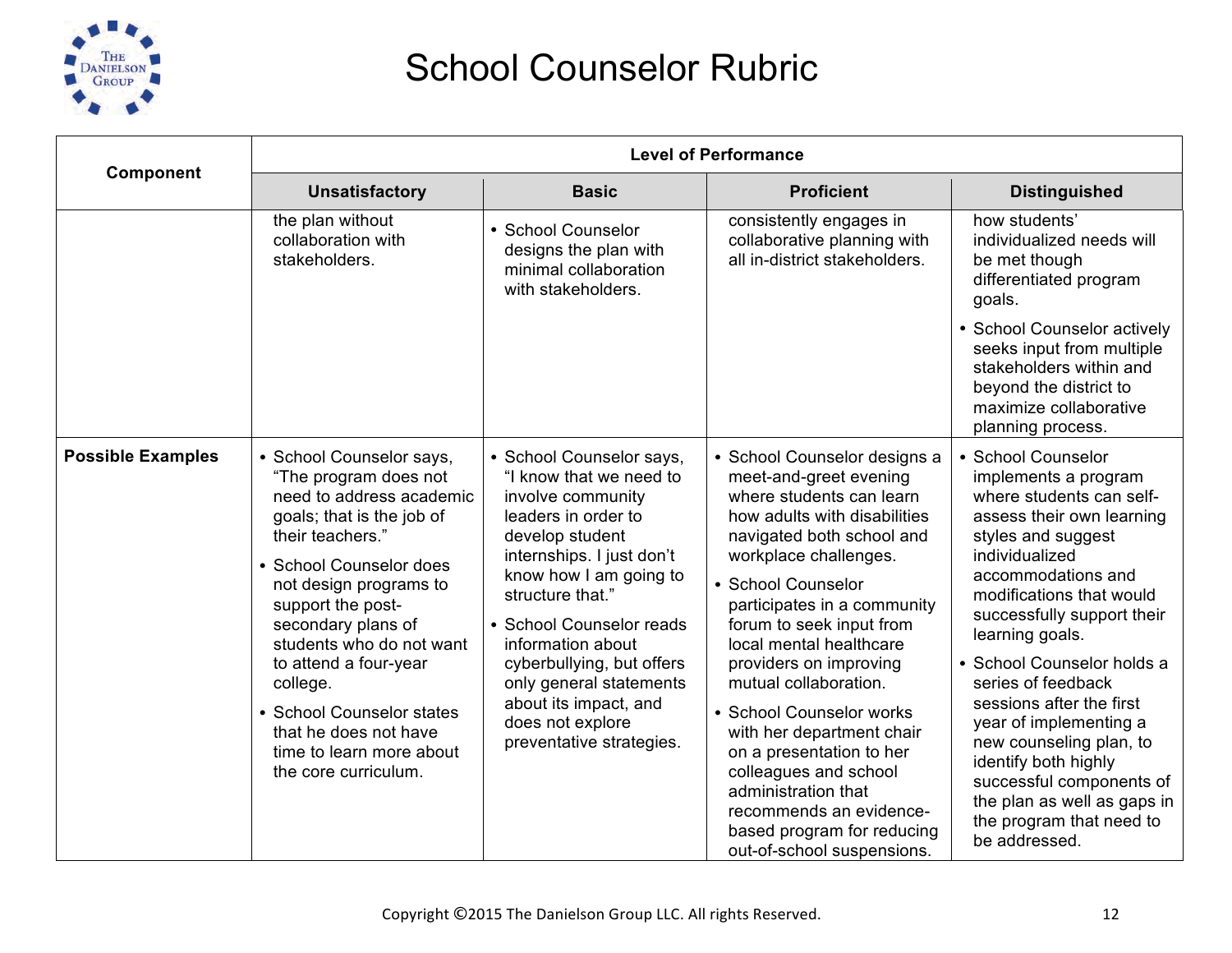

|                                            |                                                                                                                                                                                                                                                                                            | <b>Level of Performance</b>                                                                                                                                                                                                                                                                                                                                                          |                                                                                                                                                                                                                                                                                                                         |                                                                                                                                                                                                                                                                                                                                                                                                            |  |
|--------------------------------------------|--------------------------------------------------------------------------------------------------------------------------------------------------------------------------------------------------------------------------------------------------------------------------------------------|--------------------------------------------------------------------------------------------------------------------------------------------------------------------------------------------------------------------------------------------------------------------------------------------------------------------------------------------------------------------------------------|-------------------------------------------------------------------------------------------------------------------------------------------------------------------------------------------------------------------------------------------------------------------------------------------------------------------------|------------------------------------------------------------------------------------------------------------------------------------------------------------------------------------------------------------------------------------------------------------------------------------------------------------------------------------------------------------------------------------------------------------|--|
| Component                                  | <b>Unsatisfactory</b>                                                                                                                                                                                                                                                                      | <b>Basic</b>                                                                                                                                                                                                                                                                                                                                                                         | <b>Proficient</b>                                                                                                                                                                                                                                                                                                       | <b>Distinguished</b>                                                                                                                                                                                                                                                                                                                                                                                       |  |
| 1f: Designing Program<br><b>Assessment</b> | School Counselor has no<br>plan to assess services or<br>resists suggestions that<br>such an evaluation is<br>important.                                                                                                                                                                   | School Counselor has a<br>rudimentary plan to<br>assess services.<br>Assessment criteria and<br>standards have been<br>developed, but they are<br>not clear. School<br>Counselor's approach to<br>using formative<br>assessment is partially<br>developed and includes<br>only some of the program<br>outcomes.                                                                      | <b>School Counselor's</b><br>plan to assess services<br>is organized around<br>clear goals, criteria, and<br>standards related to the<br>collection of evidence.<br>School Counselor has a<br>well-developed strategy<br>for using formative<br>assessment data.                                                        | <b>School Counselor's</b><br>assessment plan is highly<br>sophisticated, with a<br>variety of evidence<br>sources and clear criteria<br>for assessing outcomes.<br>The plan includes student<br>contributions to its<br>development. Assessment<br>plan includes multiple<br>methodologies to ensure<br>accurate assessment of<br>program effectiveness for<br>diverse student groups.                     |  |
| <b>Critical Attributes</b>                 | • There is no program<br>assessment plan to gather<br>feedback from<br>stakeholders and evaluate<br>services.<br>• The program assessment<br>plan has no provision for<br>data collection.<br>• School Counselor does<br>not use data/assessments<br>to plan future program<br>priorities. | • The program<br>assessment plan<br>contains minimal<br>provision for feedback<br>from stakeholders.<br>• The program<br>assessment plan has<br>limited provision for data<br>collection. Only some of<br>the counseling<br>outcomes are addressed<br>in the planned<br>assessments.<br>• School Counselor<br>minimally uses<br>assessment data to plan<br>future program priorities | • The program<br>assessment plan is<br>updated based upon<br>feedback from<br>stakeholders.<br>• The program<br>assessment plan<br>provides for collection<br>of relevant data and is<br>consistent with<br>program goals.<br>• School Counselor<br>synthesizes data to<br>plan effective future<br>program priorities. | • The program<br>assessment plan<br>includes cycles for<br>reviewing progress of the<br>counseling program, so<br>that formative<br>adjustments can be<br>made as needed.<br>• The program<br>assessment plan uses a<br>variety of methods to<br>collect data in order to<br>assess program goals<br>and services, including<br>soliciting student input.<br>• School Counselor<br>continually synthesizes |  |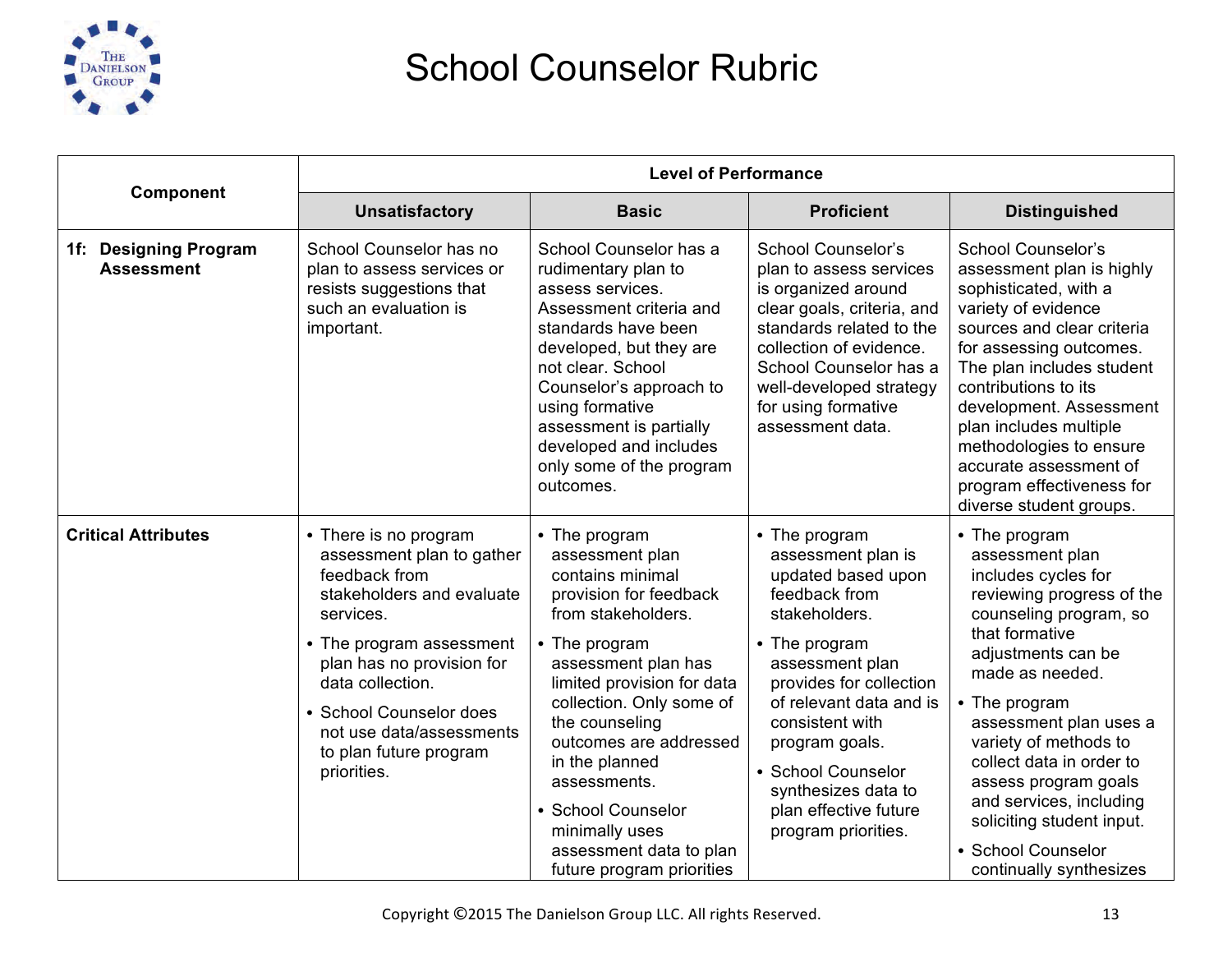

|                          | <b>Level of Performance</b>                                                                                                                                                                                                                                                          |                                                                                                                                                                                                                                                                                                                                                                                                                                                                                                                               |                                                                                                                                                                                                                                                                                                                                                                                                                                                                                                                                                            |                                                                                                                                                                                                                                                                                                                                                                                                                                                                                                  |
|--------------------------|--------------------------------------------------------------------------------------------------------------------------------------------------------------------------------------------------------------------------------------------------------------------------------------|-------------------------------------------------------------------------------------------------------------------------------------------------------------------------------------------------------------------------------------------------------------------------------------------------------------------------------------------------------------------------------------------------------------------------------------------------------------------------------------------------------------------------------|------------------------------------------------------------------------------------------------------------------------------------------------------------------------------------------------------------------------------------------------------------------------------------------------------------------------------------------------------------------------------------------------------------------------------------------------------------------------------------------------------------------------------------------------------------|--------------------------------------------------------------------------------------------------------------------------------------------------------------------------------------------------------------------------------------------------------------------------------------------------------------------------------------------------------------------------------------------------------------------------------------------------------------------------------------------------|
| Component                | <b>Unsatisfactory</b>                                                                                                                                                                                                                                                                | <b>Basic</b>                                                                                                                                                                                                                                                                                                                                                                                                                                                                                                                  | <b>Proficient</b>                                                                                                                                                                                                                                                                                                                                                                                                                                                                                                                                          | <b>Distinguished</b>                                                                                                                                                                                                                                                                                                                                                                                                                                                                             |
|                          |                                                                                                                                                                                                                                                                                      |                                                                                                                                                                                                                                                                                                                                                                                                                                                                                                                               |                                                                                                                                                                                                                                                                                                                                                                                                                                                                                                                                                            | data to plan for effective<br>program priorities,<br>monitors progress, and<br>makes adjustments as<br>needed.                                                                                                                                                                                                                                                                                                                                                                                   |
| <b>Possible Examples</b> | • School Counselor states<br>that he is too busy<br>providing services to<br>figure out how to assess<br>program effectiveness.<br>• When asked about data to<br>support continuation of a<br>program, School<br>Counselor states that<br>quantitative data would<br>not be helpful. | • School Counselor<br>attempts to aggregate<br>student data to assess<br>program effectiveness.<br>but states that he is<br>often very behind in<br>maintaining the data.<br>• School counselor states<br>that he has data for<br>some of the counseling<br>programs, but has not<br>had time to analyze it.<br>• School Counselor tells<br>student internship<br>supervisors that the<br>school is very interested<br>in their feedback, but<br>does not provide a<br>document or method for<br>them to provide<br>feedback. | • School Counselor<br>explains to the<br>principal how she has<br>used students'<br>academic and<br>behavioral progress<br>data to assess<br>program<br>effectiveness.<br>• As part of the design<br>of a new program to<br>reduce out-of-school<br>suspensions, the<br><b>School Counselor</b><br>participates as a team<br>member in developing<br>measurable program<br>outcomes.<br>• School Counselor<br>reports the results of<br>quantitative and<br>qualitative data about<br>the school counselor<br>program at quarterly<br>department meetings. | • School Counselor<br>initiates a committee to<br>develop an efficient<br>system for managing the<br>large amounts of data<br>collected on each<br>student. The counselor<br>states, "We are collecting<br>but not effectively using<br>data to inform our<br>decisions about<br>programs and students."<br>• School Counselor<br>mentors a student<br>committee that analyzes<br>the data related to the<br>school code of conduct<br>and the effectiveness of<br>current school<br>procedures. |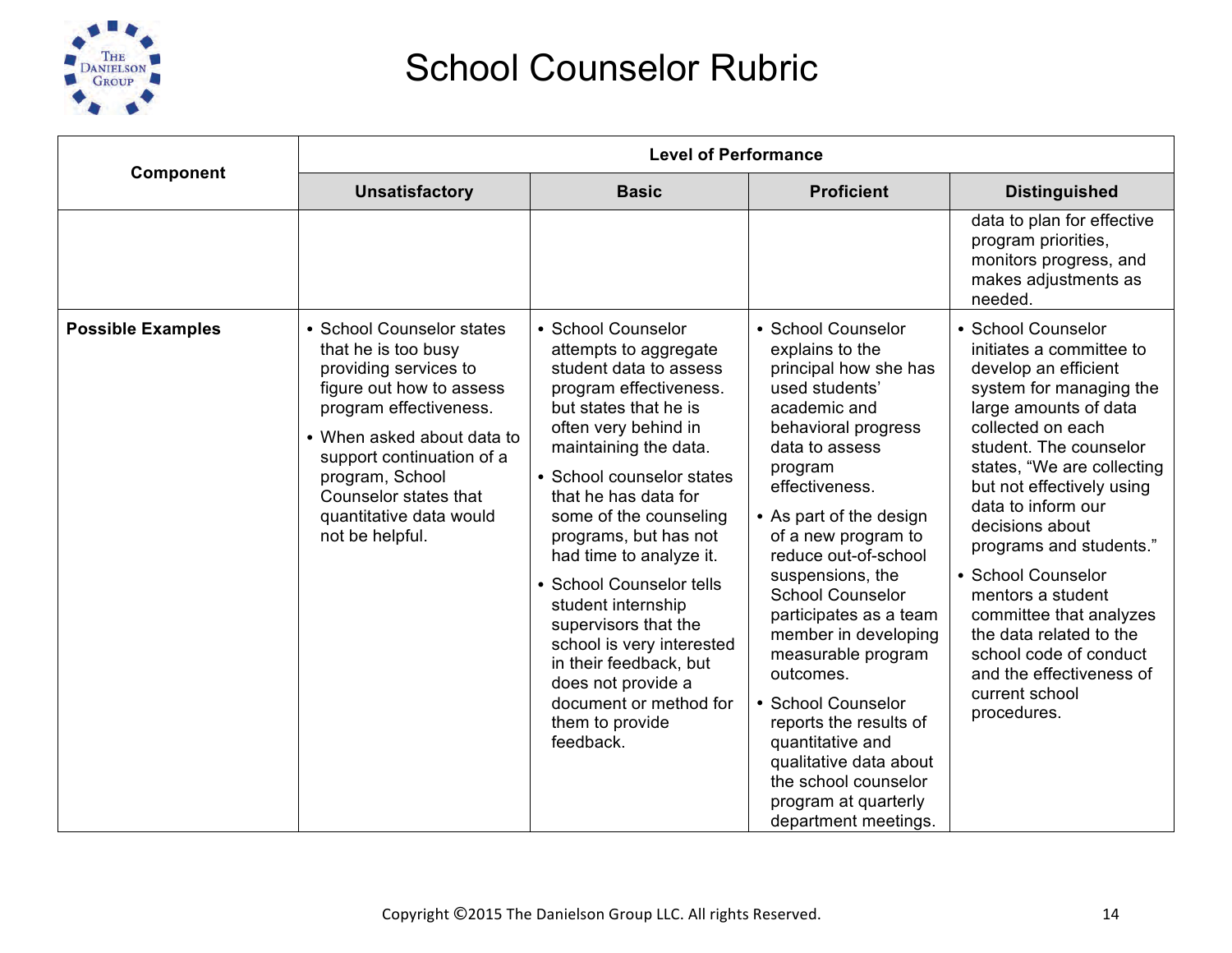

#### **Domain 2 for School Counselors: The Environment**

|                                                                        | <b>Level of Performance</b>                                                                                                                                                                                                                                                                                                                                                                                                                                                             |                                                                                                                                                                                                                                                                                                                                                                                                                                                                                                 |                                                                                                                                                                                                                                                                                                                                                           |                                                                                                                                                                                                                                                                                                                                                                                      |
|------------------------------------------------------------------------|-----------------------------------------------------------------------------------------------------------------------------------------------------------------------------------------------------------------------------------------------------------------------------------------------------------------------------------------------------------------------------------------------------------------------------------------------------------------------------------------|-------------------------------------------------------------------------------------------------------------------------------------------------------------------------------------------------------------------------------------------------------------------------------------------------------------------------------------------------------------------------------------------------------------------------------------------------------------------------------------------------|-----------------------------------------------------------------------------------------------------------------------------------------------------------------------------------------------------------------------------------------------------------------------------------------------------------------------------------------------------------|--------------------------------------------------------------------------------------------------------------------------------------------------------------------------------------------------------------------------------------------------------------------------------------------------------------------------------------------------------------------------------------|
| Component                                                              | <b>Unsatisfactory</b>                                                                                                                                                                                                                                                                                                                                                                                                                                                                   | <b>Basic</b>                                                                                                                                                                                                                                                                                                                                                                                                                                                                                    | <b>Proficient</b>                                                                                                                                                                                                                                                                                                                                         | <b>Distinguished</b>                                                                                                                                                                                                                                                                                                                                                                 |
| 2a: Creating an<br><b>Environment of</b><br><b>Respect and Rapport</b> | <b>School Counselor's</b><br>interactions with students<br>are mostly negative,<br>inappropriate, or insensitive<br>to students' ages, cultural<br>backgrounds, and<br>developmental levels. The<br>counselor does not promote<br>positive interactions among<br>students, parents, or staff.<br>The Counselor does not<br>deal with disrespectful<br>behavior. The counseling<br>environment is not a place<br>where students, teachers,<br>and/or parents feel safe and<br>respected. | <b>School Counselor's</b><br>interactions with students<br>are generally appropriate,<br>but may reflect occasional<br>inconsistencies and<br>insensitivity. The counselor<br>makes occasional attempts<br>to promote positive<br>interactions among students,<br>parents, or staff. The<br>counselor attempts to<br>respond to disrespectful<br>behavior with uneven<br>results. Students, teachers<br>and/or parents feel<br>somewhat safe and<br>respected in the counseling<br>environment. | <b>School Counselor's</b><br>interactions with<br>students, parents and<br>staff are respectful and<br>appropriate to the ages,<br>cultures, and<br>developmental levels of<br>the students. The<br>counselor actively<br>promotes positive<br>interactions. The<br>counseling environment<br>is one in which<br>participants feel safe<br>and respected. | School Counselor's<br>interactions with students,<br>parents and staff are highly<br>positive, respectful, and<br>appropriate to the ages,<br>cultures and<br>developmental levels of<br>the students, reflecting<br>genuine warmth, caring<br>and sensitivity. The<br>counselor has successfully<br>involved students in<br>promoting positive student-<br>to-student interactions. |
| <b>Critical Attributes</b>                                             | • School Counselor is<br>insensitive to students'<br>cultural backgrounds and<br>developmental levels.<br>• School Counselor<br>displays no familiarity with<br>or caring about students.<br>• School Counselor speaks<br>disrespectfully to<br>students, parents, staff, or<br>colleagues.                                                                                                                                                                                             | • School Counselor makes<br>inconsistent effort to be<br>sensitive to students'<br>cultural backgrounds and<br>developmental levels.<br>• School Counselor<br>demonstrates familiarity<br>with the unique<br>circumstances of some of<br>the students on her roster.<br>• Quality of interactions                                                                                                                                                                                               | • School Counselor is<br>sensitive to all<br>students' cultural<br>backgrounds and<br>developmental levels<br>and fosters this<br>sensitivity with<br>students and staff.<br>• School Counselor<br>demonstrates detailed<br>knowledge of each of<br>the students on her                                                                                   | • School Counselor is<br>highly sensitive to all<br>students' cultural<br>backgrounds and<br>developmental levels and<br>supports student<br>initiation of events<br>recognizing and including<br>diverse populations.<br>• School Counselor<br>consistently<br>demonstrates knowledge                                                                                               |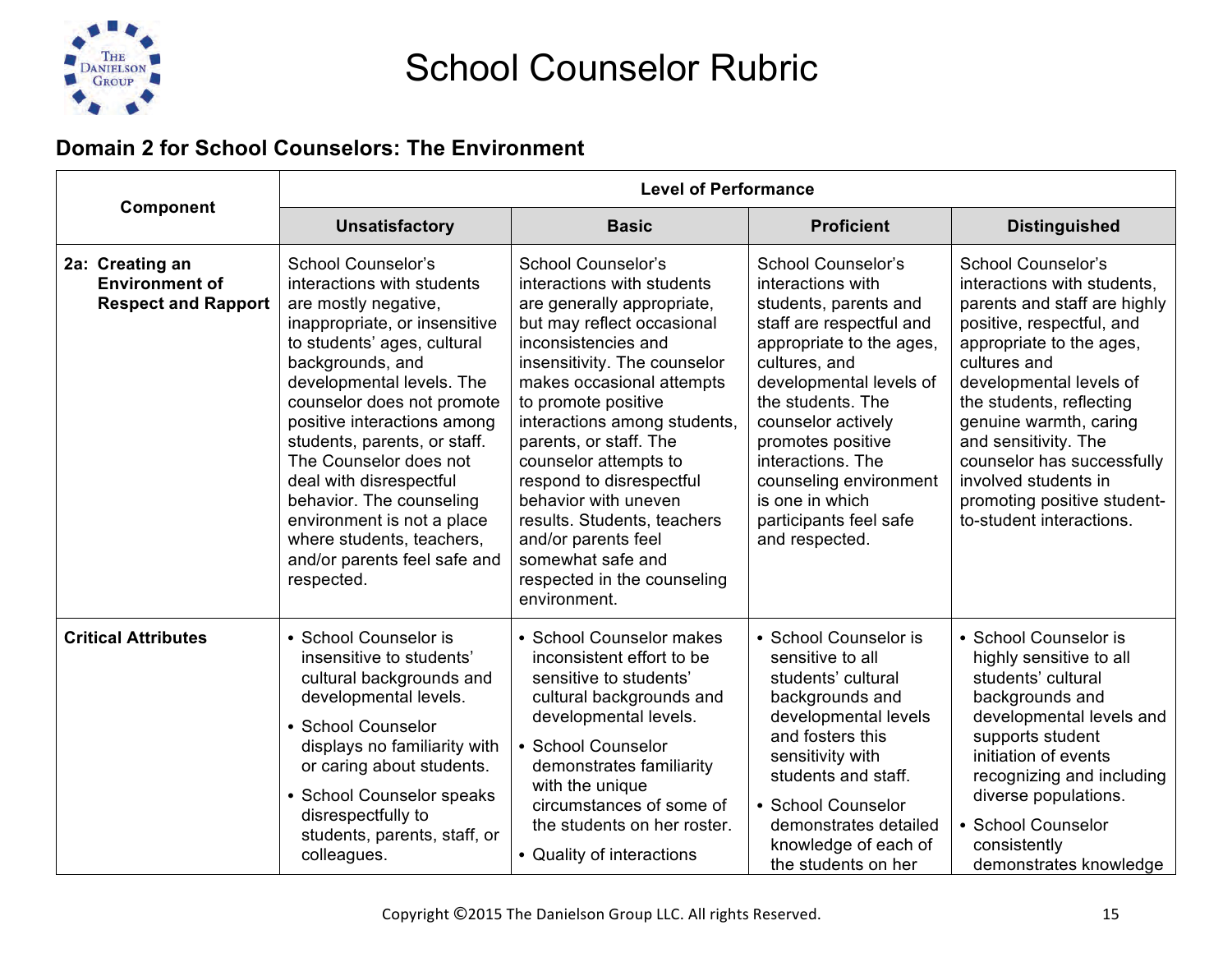

|                          | <b>Level of Performance</b>                                                                                                                                                                                  |                                                                                                                                                                                                                                                                                                                                                                                      |                                                                                                                                                                                                                                                                                                                                             |                                                                                                                                                                                                                                                                                                                                                                                                                                                                                                                                                                        |
|--------------------------|--------------------------------------------------------------------------------------------------------------------------------------------------------------------------------------------------------------|--------------------------------------------------------------------------------------------------------------------------------------------------------------------------------------------------------------------------------------------------------------------------------------------------------------------------------------------------------------------------------------|---------------------------------------------------------------------------------------------------------------------------------------------------------------------------------------------------------------------------------------------------------------------------------------------------------------------------------------------|------------------------------------------------------------------------------------------------------------------------------------------------------------------------------------------------------------------------------------------------------------------------------------------------------------------------------------------------------------------------------------------------------------------------------------------------------------------------------------------------------------------------------------------------------------------------|
| Component                | <b>Unsatisfactory</b>                                                                                                                                                                                        | <b>Basic</b>                                                                                                                                                                                                                                                                                                                                                                         | <b>Proficient</b>                                                                                                                                                                                                                                                                                                                           | <b>Distinguished</b>                                                                                                                                                                                                                                                                                                                                                                                                                                                                                                                                                   |
|                          | • School Counselor<br>displays a lack of<br>responsiveness to<br>students, parents, staff<br>and colleagues.<br>• School Counselor fails to<br>convey an atmosphere of<br>respect and<br>encouragement.      | between School Counselor<br>and students, parents, and<br>staff is uneven, with<br>occasional disrespect or<br>insensitivity.<br>• School Counselor is<br>responsive to a small<br>number of students,<br>parents, staff and<br>colleagues.<br>• School Counselor attempts<br>to create an atmosphere of<br>respect with uneven<br>results. Students may<br>hesitate to participate. | roster.<br>• Interactions between<br>School Counselor and<br>students, parents, and<br>staff are consistently<br>respectful.<br>• School Counselor is<br>responsive to parents,<br>staff, colleagues, and<br>all students on his/her<br>caseload.<br>• School Counselor<br>consistently creates<br>an atmosphere of<br>support and rapport. | of, compassion for, and<br>responsiveness to all<br>students.<br>• School Counselor<br>models exemplary<br>respect for students,<br>parents, staff, and<br>community stakeholders,<br>treating them with dignity<br>in all situations.<br>• School Counselor is<br>responsive to all school,<br>district, and community<br>stakeholders.<br>• School Counselor<br>facilitates an atmosphere<br>of genuine caring and<br>respect for all. Students<br>participate without fear of<br>put-downs or ridicule<br>from either the School<br>Counselor or other<br>students. |
| <b>Possible Examples</b> | • During a school meeting,<br>School Counselor openly<br>makes disparaging<br>remarks about groups of<br>students and their cultural<br>background.<br>• School Counselor does<br>not call students by name. | • School Counselor<br>responds to disparaging<br>remarks between students<br>in an inconsistent manner.<br>• School Counselor calls<br>some students by name.<br>• School Counselor agrees<br>to be the faculty sponsor                                                                                                                                                              | • School Counselor<br>advocates for students<br>whose developmental<br>and social needs are<br>typically underserved<br>by forming a unified<br>soccer team.<br>• School Counselor                                                                                                                                                          | • School Counselor<br>challenges a student who<br>makes disparaging<br>remarks about others'<br>cultural background and<br>provides education about<br>diversity and tolerance.<br>• School Counselor works                                                                                                                                                                                                                                                                                                                                                            |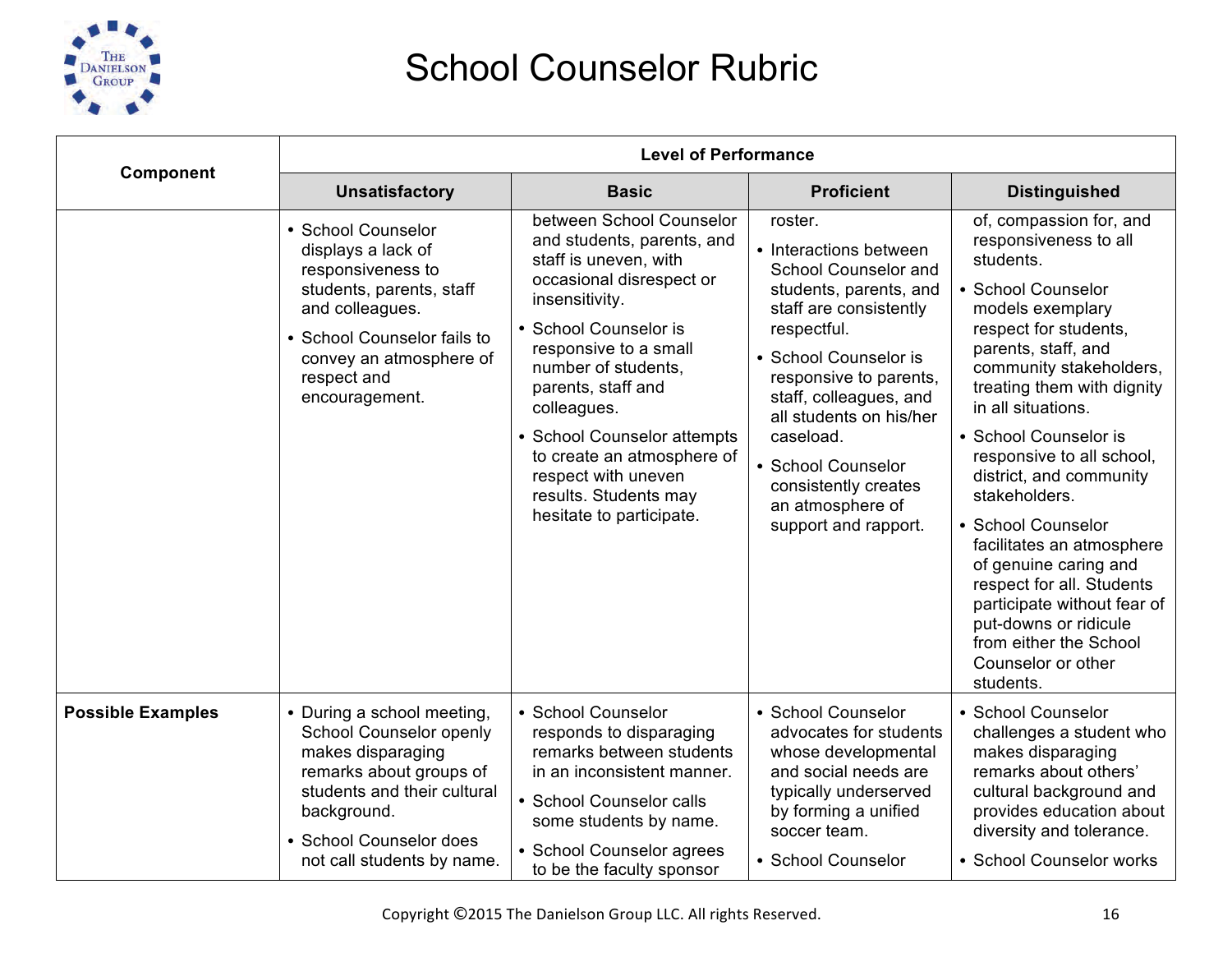

|           | <b>Level of Performance</b>                                                                                                                                                                                                                                                        |                                                                                                                                                                                                     |                                                                                                                                                                                                                                                                                                                                                                                                                                                                                                                                                                                              |                                                                                                                                                                                                                                                                                                                                                                                                                                                                                                                                                                                                                                                                                                                                                                                                            |  |
|-----------|------------------------------------------------------------------------------------------------------------------------------------------------------------------------------------------------------------------------------------------------------------------------------------|-----------------------------------------------------------------------------------------------------------------------------------------------------------------------------------------------------|----------------------------------------------------------------------------------------------------------------------------------------------------------------------------------------------------------------------------------------------------------------------------------------------------------------------------------------------------------------------------------------------------------------------------------------------------------------------------------------------------------------------------------------------------------------------------------------------|------------------------------------------------------------------------------------------------------------------------------------------------------------------------------------------------------------------------------------------------------------------------------------------------------------------------------------------------------------------------------------------------------------------------------------------------------------------------------------------------------------------------------------------------------------------------------------------------------------------------------------------------------------------------------------------------------------------------------------------------------------------------------------------------------------|--|
| Component | <b>Unsatisfactory</b>                                                                                                                                                                                                                                                              | <b>Basic</b>                                                                                                                                                                                        | <b>Proficient</b>                                                                                                                                                                                                                                                                                                                                                                                                                                                                                                                                                                            | <b>Distinguished</b>                                                                                                                                                                                                                                                                                                                                                                                                                                                                                                                                                                                                                                                                                                                                                                                       |  |
|           | • School Counselor refuses<br>to work with a Future<br>Farmers student group,<br>stating, "The students<br>should aim higher than<br>that."<br>• School Counselor<br>consistently interrupts and<br>talks over students in a<br>group session in order to<br>get her point across. | for a Model United Nations<br>group, but does not attend<br>their meetings.<br>• School Counselor listens<br>attentively to a student, but<br>does not reflect back or<br>ask questions to clarify. | reaches out to the<br>family of a student<br>with special needs to<br>better understand how<br>to support the student.<br>• School Counselor<br>works with the<br><b>Academic Quiz Bowl</b><br>group, attending<br>practice sessions and<br>meets.<br>• School Counselor<br>models a variety of<br>active listening skills<br>with students and<br>builds positive<br>relationships with<br>them as a result.<br>• School Counselor acts<br>as a mentor to a<br>student.<br>• The School Counselor<br>and students use<br>social courtesies such<br>as, "Please, may I<br>offer an opinion?" | with students in the<br>Drama Club, running<br>lines and helping build<br>sets. Students express<br>respect for the counselor.<br>• School Counselor<br>teaches active listening<br>skills to students.<br>• School Counselor works<br>with a student after<br>school because the<br>student has limited<br>access to the counselor<br>during the school day.<br>• Students, staff and<br>parents report that the<br><b>School Counselor is</b><br>accessible to them and<br>keeps appointments<br>unless there is a crisis.<br>• School Counselor<br>attends the play of a<br>student on his caseload<br>when he learns the<br>family is uninvolved.<br>• During a group session,<br>students clap for one<br>another<br>• Student says, "I feel safe<br>here sharing ideas I<br>thought were different." |  |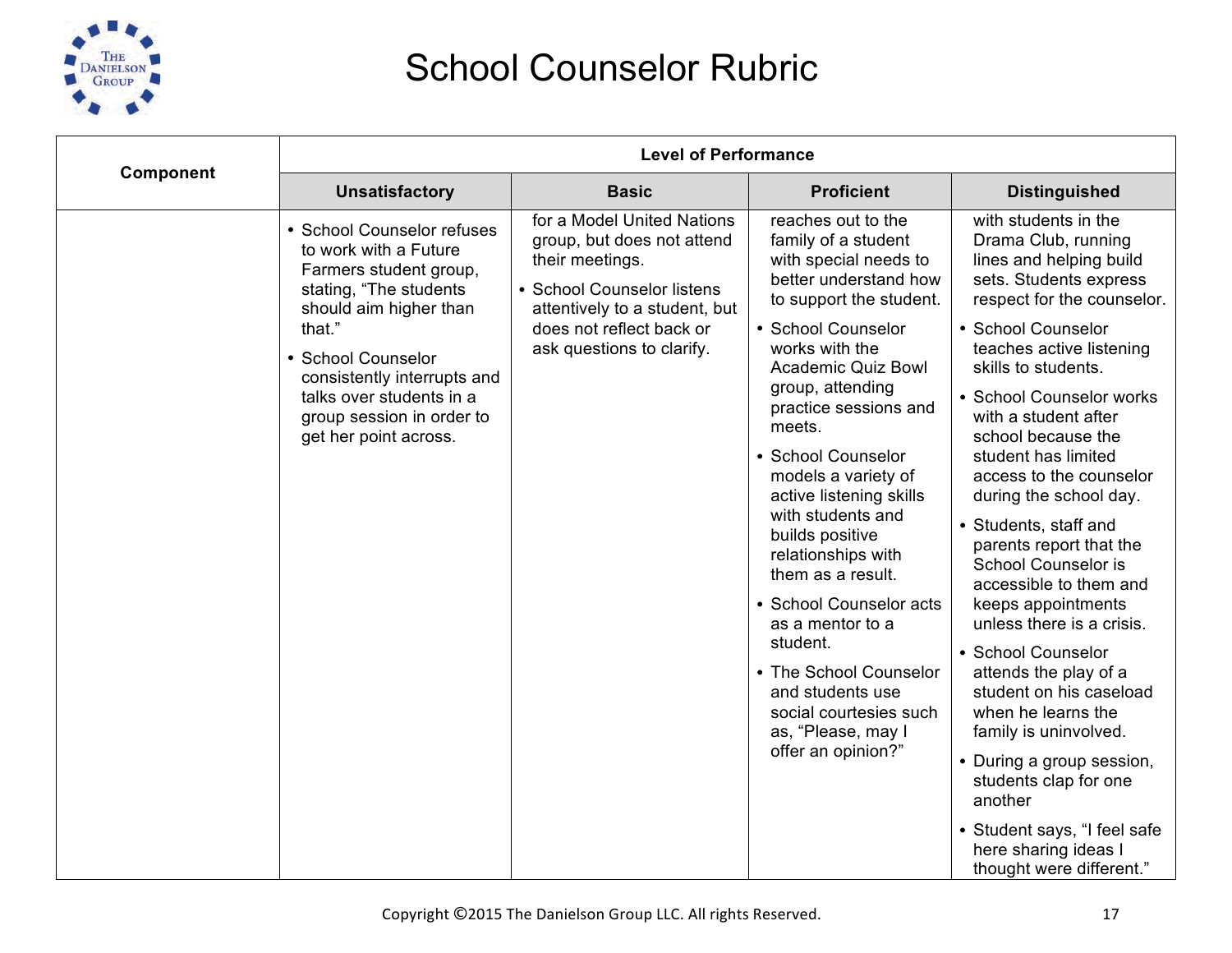

|                                                      |                                                                                                                                                                                                                                                                                                                                                                                                                                                | <b>Level of Performance</b>                                                                                                                                                                                                                                                                                                                                                                                                                                   |                                                                                                                                                                                                                                                                                                                                                                                                                                                                     |                                                                                                                                                                                                                                                                                                                                                                                                                                                                                                            |  |
|------------------------------------------------------|------------------------------------------------------------------------------------------------------------------------------------------------------------------------------------------------------------------------------------------------------------------------------------------------------------------------------------------------------------------------------------------------------------------------------------------------|---------------------------------------------------------------------------------------------------------------------------------------------------------------------------------------------------------------------------------------------------------------------------------------------------------------------------------------------------------------------------------------------------------------------------------------------------------------|---------------------------------------------------------------------------------------------------------------------------------------------------------------------------------------------------------------------------------------------------------------------------------------------------------------------------------------------------------------------------------------------------------------------------------------------------------------------|------------------------------------------------------------------------------------------------------------------------------------------------------------------------------------------------------------------------------------------------------------------------------------------------------------------------------------------------------------------------------------------------------------------------------------------------------------------------------------------------------------|--|
| Component                                            | <b>Unsatisfactory</b>                                                                                                                                                                                                                                                                                                                                                                                                                          | <b>Basic</b>                                                                                                                                                                                                                                                                                                                                                                                                                                                  | <b>Proficient</b>                                                                                                                                                                                                                                                                                                                                                                                                                                                   | <b>Distinguished</b>                                                                                                                                                                                                                                                                                                                                                                                                                                                                                       |  |
| 2b: Establishing a<br><b>Culture for</b><br>Learning | The counseling program<br>and environment are<br>characterized by little to no<br>commitment of effort by the<br>School Counselor or<br>students. Students show no<br>regard for the importance of<br>the counseling work.<br>School Counselor makes no<br>attempt to encourage<br>students to work hard and<br>achieve at their highest<br>level. School Counselor<br>does not offer students<br>support for college and<br>career readiness. | The counseling program and<br>environment are<br>characterized by a<br>inconsistent commitment of<br>effort or investment of<br>energy by the School<br>Counselor or students.<br>Students show little regard<br>for the importance of the<br>counseling work.<br><b>The School Counselor</b><br>encourages some students<br>to achieve at a higher level.<br><b>School Counselor offers</b><br>some students support for<br>college and career<br>readiness. | The counseling program and<br>environment is characterized<br>by a consistent commitment<br>of effort and investment of<br>energy by the School<br>Counselor and students.<br>Students show positive<br>regard for the importance of<br>the counseling work.<br><b>School Counselor interacts</b><br>with all students to<br>encourage hard work and<br>support learning. School<br>Counselor seeks to ensure<br>that all students are college<br>and career ready. | The counseling program and<br>environment are<br>characterized by a high<br>commitment of effort and<br>investment of energy by the<br>School Counselor and<br>students. Students take an<br>active role in upholding the<br>importance of the counseling<br>work.<br><b>School Counselor's</b><br>interactions with students,<br>staff, and families support<br>attainment of success for all<br>students and involves these<br>stakeholders in ensuring all<br>students are college and<br>career ready. |  |
| <b>Critical Attributes</b>                           | • School Counselor<br>conveys to some students<br>that counseling work is<br>too challenging for them.<br>• School Counselor sets no<br>expectations for<br>engagement and<br>participation.<br>• Students are not<br>encouraged to work hard.                                                                                                                                                                                                 | • School Counselor conveys<br>a neutral position to<br>students regarding their<br>ability to meet the<br>demands of counseling<br>work.<br>• School Counselor sets<br>limited expectations for<br>engagement and<br>participation.<br>• Some students receive<br>encouragement to work                                                                                                                                                                       | • School Counselor<br>communicates to students<br>the importance of<br>counseling work, and the<br>conviction that with hard<br>work they will succeed.<br>• School Counselor expects<br>all students to engage with<br>and participate in the<br>counseling program.<br>• All students receive<br>encouragement to work                                                                                                                                            | • School Counselor<br>communicates a passion for<br>counseling work to<br>students, staff, and families<br>and a conviction that<br>students can acquire the<br>skills necessary to be<br>successful.<br>• The School Counselor sets<br>high expectations for<br>engagement in the<br>counseling program and<br>communicates this                                                                                                                                                                          |  |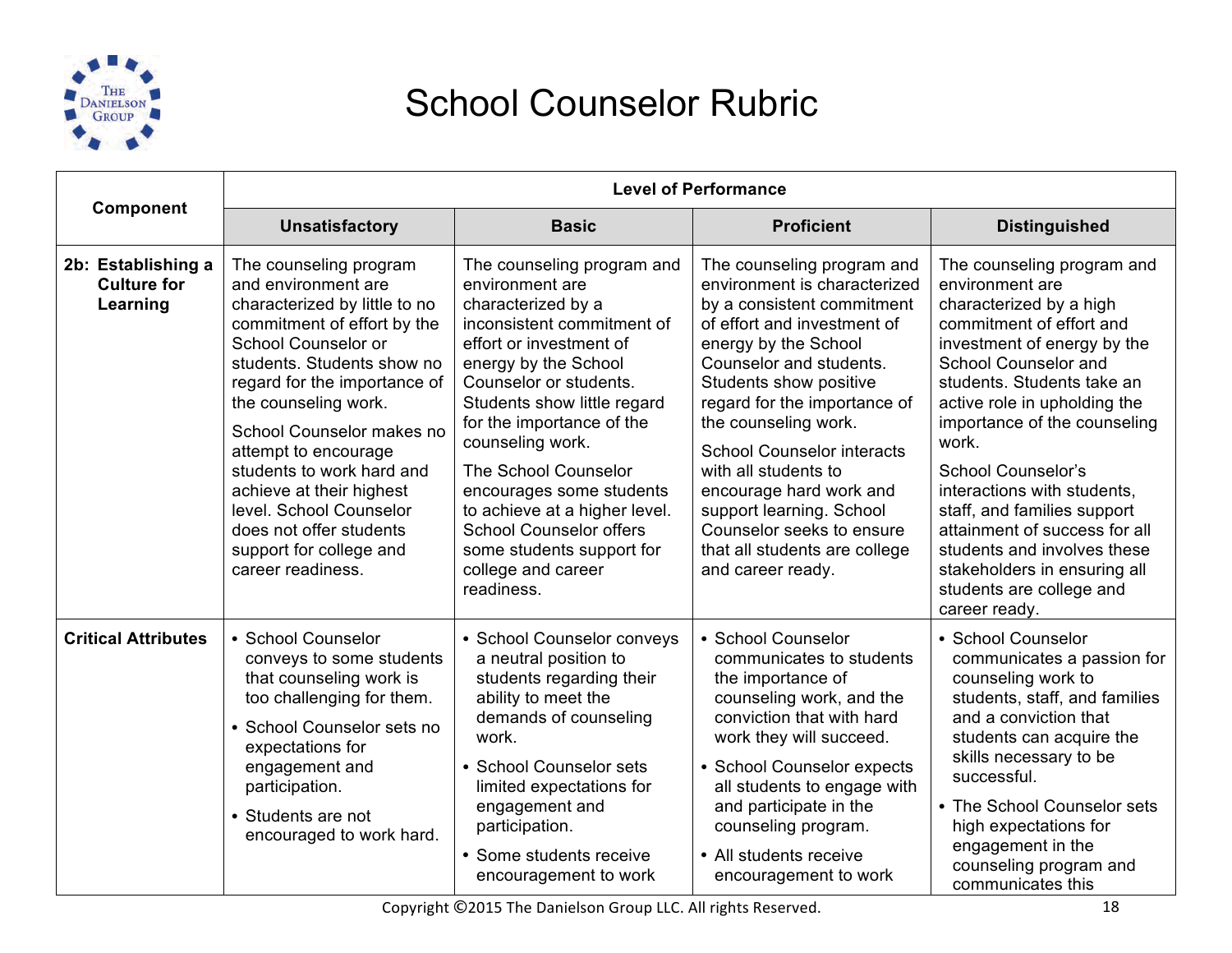

| Component                          |                                                                                                                                                                                                                                                                                                                                                                                                                                                                                                                                                                          |                                                                                                                                                                                                                                                                                                                                                                                                                                                                                                                                                                                                                                                           | <b>Level of Performance</b>                                                                                                                                                                                                                                                                                                                                                                                                                                                                                                                                                                                                         |                                                                                                                                                                                                                                                                                                                                                                                                                                                                                                                                                                                                                                                                              |
|------------------------------------|--------------------------------------------------------------------------------------------------------------------------------------------------------------------------------------------------------------------------------------------------------------------------------------------------------------------------------------------------------------------------------------------------------------------------------------------------------------------------------------------------------------------------------------------------------------------------|-----------------------------------------------------------------------------------------------------------------------------------------------------------------------------------------------------------------------------------------------------------------------------------------------------------------------------------------------------------------------------------------------------------------------------------------------------------------------------------------------------------------------------------------------------------------------------------------------------------------------------------------------------------|-------------------------------------------------------------------------------------------------------------------------------------------------------------------------------------------------------------------------------------------------------------------------------------------------------------------------------------------------------------------------------------------------------------------------------------------------------------------------------------------------------------------------------------------------------------------------------------------------------------------------------------|------------------------------------------------------------------------------------------------------------------------------------------------------------------------------------------------------------------------------------------------------------------------------------------------------------------------------------------------------------------------------------------------------------------------------------------------------------------------------------------------------------------------------------------------------------------------------------------------------------------------------------------------------------------------------|
|                                    | <b>Unsatisfactory</b>                                                                                                                                                                                                                                                                                                                                                                                                                                                                                                                                                    | <b>Basic</b>                                                                                                                                                                                                                                                                                                                                                                                                                                                                                                                                                                                                                                              | <b>Proficient</b>                                                                                                                                                                                                                                                                                                                                                                                                                                                                                                                                                                                                                   | <b>Distinguished</b>                                                                                                                                                                                                                                                                                                                                                                                                                                                                                                                                                                                                                                                         |
|                                    |                                                                                                                                                                                                                                                                                                                                                                                                                                                                                                                                                                          | hard from the counselor.                                                                                                                                                                                                                                                                                                                                                                                                                                                                                                                                                                                                                                  | hard in order to achieve.                                                                                                                                                                                                                                                                                                                                                                                                                                                                                                                                                                                                           | importance to all students,<br>staff, and families.<br>• The School Counselor                                                                                                                                                                                                                                                                                                                                                                                                                                                                                                                                                                                                |
|                                    |                                                                                                                                                                                                                                                                                                                                                                                                                                                                                                                                                                          |                                                                                                                                                                                                                                                                                                                                                                                                                                                                                                                                                                                                                                                           |                                                                                                                                                                                                                                                                                                                                                                                                                                                                                                                                                                                                                                     | supports students' initiative<br>in improving the quality of<br>their work.                                                                                                                                                                                                                                                                                                                                                                                                                                                                                                                                                                                                  |
| <b>Possible</b><br><b>Examples</b> | • School Counselor is<br>surprised when a student<br>comes with news at the<br>end of the semester that<br>he is failing a course, and<br>responds by saying, "Well,<br>you should have worked<br>harder at the beginning of<br>the semester."<br>• School Counselor only<br>meets for academic<br>advising with twenty<br>percent of the students in<br>her caseload.<br>• School Counselor says,<br>"This advocacy program<br>for the homeless takes<br>valuable time away from<br>my day."<br>• School Counselor says,<br>"Why don't you pursue an<br>easier career?" | • School Counselor is aware<br>that a student is struggling<br>academically, but is not<br>sure in what areas, or what<br>the best intervention<br>strategies would be.<br>• School Counselor explains<br>to a student who does not<br>participate in classes, "If<br>you just raise your hand<br>more, your teachers won't<br>be so hard on you."<br>• School Counselor<br>suggests that someone<br>form a peer mentoring<br>group for students in need<br>of additional academic<br>support, but does not<br>follow up on that<br>suggestion.<br>• School Counselor says<br>that the homelessness<br>advocacy program is<br>important, but only attends | · School Counselor holds a<br>study skills session every<br>Wednesday so that<br>students can develop<br>strategies and techniques<br>to support their work.<br>• School Counselor creates<br>classroom activities, group<br>counseling, and individual<br>sessions focused on<br>rigorous academic<br>programs and recruits<br>students from underserved<br>socio-economic<br>backgrounds to participate.<br>• School Counselor<br>frequently participates in<br>meetings and study<br>sessions held by the<br>homelessness advocacy<br>group.<br>• School Counselor meets<br>with the special education<br>staff in order to make | • School Counselor gathers<br>support teams for individual<br>students that includes<br>teachers, specialists, family<br>members, and the student<br>themselves, to proactively<br>monitor the student's<br>progress and determine<br>strategies for increased<br>success.<br>• School Counselor asks<br>students to contribute to a<br>top ten list of effective<br>strategies for meeting the<br>demands of long-term<br>projects.<br>• School Counselor fosters a<br>college and career ready<br>culture by helping students<br>form a number of different<br>career-interest clubs,<br>insuring that they assess<br>and address the needs of<br>the diverse members they |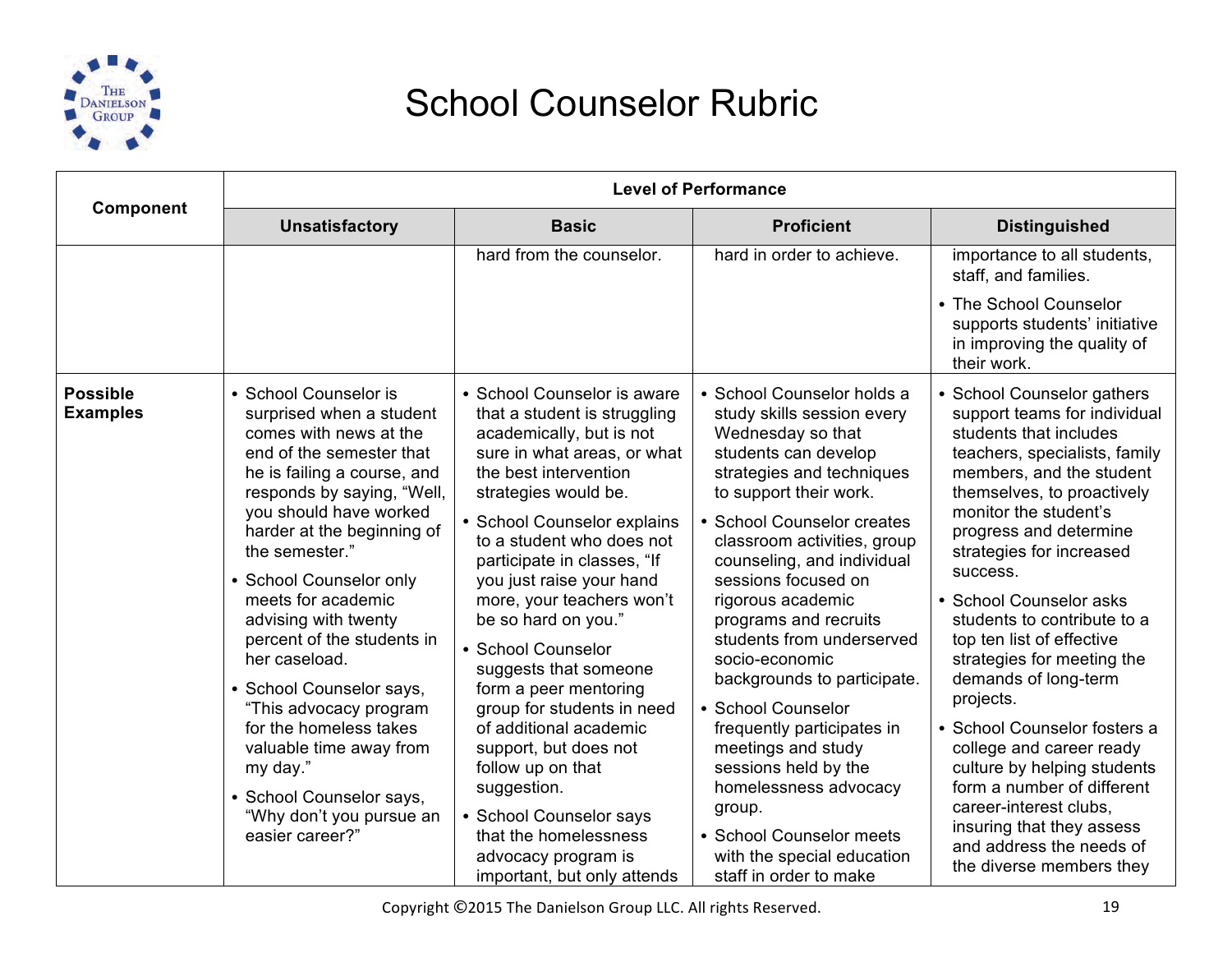

|                  | <b>Level of Performance</b> |                                                                                                                                                                                              |                                                                                                                                                                                                                                       |                                                                                                                                                                                                                                                                                                                                                                                                                                                                                                                                     |  |
|------------------|-----------------------------|----------------------------------------------------------------------------------------------------------------------------------------------------------------------------------------------|---------------------------------------------------------------------------------------------------------------------------------------------------------------------------------------------------------------------------------------|-------------------------------------------------------------------------------------------------------------------------------------------------------------------------------------------------------------------------------------------------------------------------------------------------------------------------------------------------------------------------------------------------------------------------------------------------------------------------------------------------------------------------------------|--|
| <b>Component</b> | <b>Unsatisfactory</b>       | <b>Basic</b>                                                                                                                                                                                 | <b>Proficient</b>                                                                                                                                                                                                                     | <b>Distinguished</b>                                                                                                                                                                                                                                                                                                                                                                                                                                                                                                                |  |
|                  |                             | meetings by the group<br>when told to do so.<br>• School Counselor makes<br>some minor adjustments in<br>the student's schedule<br>because the special<br>education teacher<br>requested it. | adjustments to a student's<br>schedule.<br>• School Counselor holds<br>regular departmental<br>meetings to advocate for<br>student success by<br>reviewing individual<br>student concerns and<br>brainstorming possible<br>solutions. | attract.<br>• School Counselor mentors<br>a homelessness advocacy<br>student group that<br>researches and applies for<br>grant funding to support the<br>work of a local community<br>shelter.<br>• School Counselor involves<br>a special education student<br>and his family in proactively<br>rearranging the student's<br>schedule to better meet his<br>learning needs.<br>• School Counselor<br>discusses and defines<br>beliefs about the ability of<br>all students to achieve at a<br>district in-service<br>presentation. |  |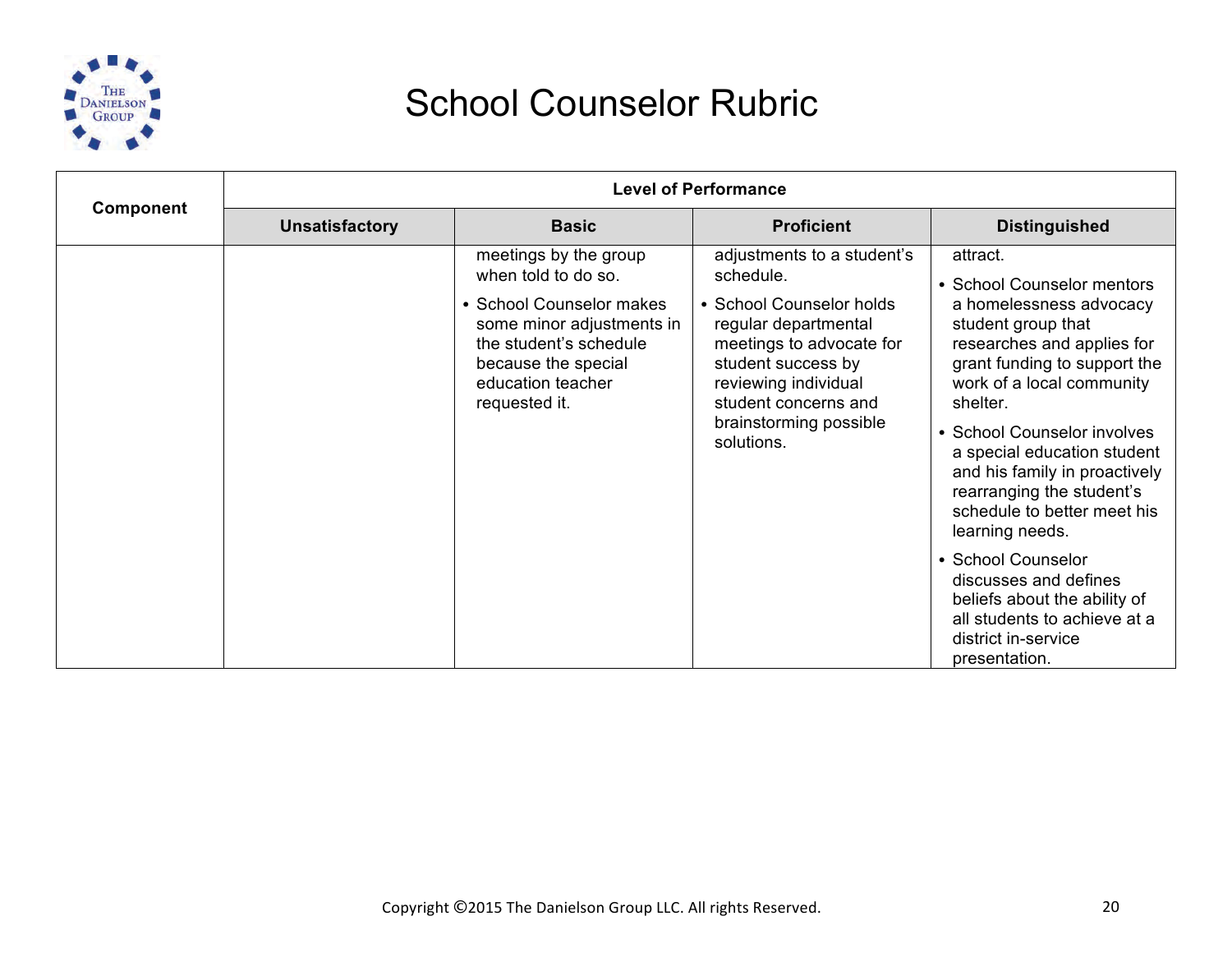

|                                                   | <b>Level of Performance</b>                                                                                                                                                                                                                                                                                                                |                                                                                                                                                                                                                                                                                                                                                                                                                                                                              |                                                                                                                                                                                                                                                                                                                                                                                                                           |                                                                                                                                                                                                                                                                                                                                                                                                                                                                                                       |
|---------------------------------------------------|--------------------------------------------------------------------------------------------------------------------------------------------------------------------------------------------------------------------------------------------------------------------------------------------------------------------------------------------|------------------------------------------------------------------------------------------------------------------------------------------------------------------------------------------------------------------------------------------------------------------------------------------------------------------------------------------------------------------------------------------------------------------------------------------------------------------------------|---------------------------------------------------------------------------------------------------------------------------------------------------------------------------------------------------------------------------------------------------------------------------------------------------------------------------------------------------------------------------------------------------------------------------|-------------------------------------------------------------------------------------------------------------------------------------------------------------------------------------------------------------------------------------------------------------------------------------------------------------------------------------------------------------------------------------------------------------------------------------------------------------------------------------------------------|
| <b>Component</b>                                  | <b>Unsatisfactory</b>                                                                                                                                                                                                                                                                                                                      | <b>Basic</b>                                                                                                                                                                                                                                                                                                                                                                                                                                                                 | <b>Proficient</b>                                                                                                                                                                                                                                                                                                                                                                                                         | <b>Distinguished</b>                                                                                                                                                                                                                                                                                                                                                                                                                                                                                  |
| 2c: Managing<br><b>Routines</b><br>and Procedures | School Counselor's routines<br>for the counseling center or<br>classroom work are<br>nonexistent or disorderly.<br>There are no procedures<br>established for scheduling<br>time with the counselor. No<br>schedule or use-of-time data<br>is available. There is little<br>evidence that students know<br>or follow established routines. | <b>School Counselor's routines</b><br>for the counseling center or<br>classroom work are partially<br>successful. Procedures for<br>scheduling time with the<br>counselor are established.<br>but have been<br>communicated to only some<br>students. Schedule and/or<br>use-of-time data exist, but<br>are not used or maintained.<br>Students are aware of some<br>routines and procedures,<br>but they are only partially<br>effective or are<br>inconsistently followed. | School Counselor's<br>routines and procedures<br>for the counseling center<br>or classroom work are<br>effective. Procedures for<br>scheduling time with the<br>counselor are established.<br>communicated to<br>students, and followed.<br>Schedule and use-of-time<br>data are available, used,<br>and fully maintained.<br>Students know and follow<br>established routines with<br>minimal guidance and<br>prompting. | <b>School Counselor's</b><br>routines for the counseling<br>center or classroom are<br>seamless, and students<br>assist in maintaining them.<br>Procedures for scheduling<br>time with the counselor are<br>established with input from<br>students and well<br>communicated to all<br>stakeholders. Schedule<br>and use-of-time data are<br>detailed and used in a<br>highly effective manner.<br>Routines and procedures<br>are well understood and<br>may be initiated or<br>improved by students. |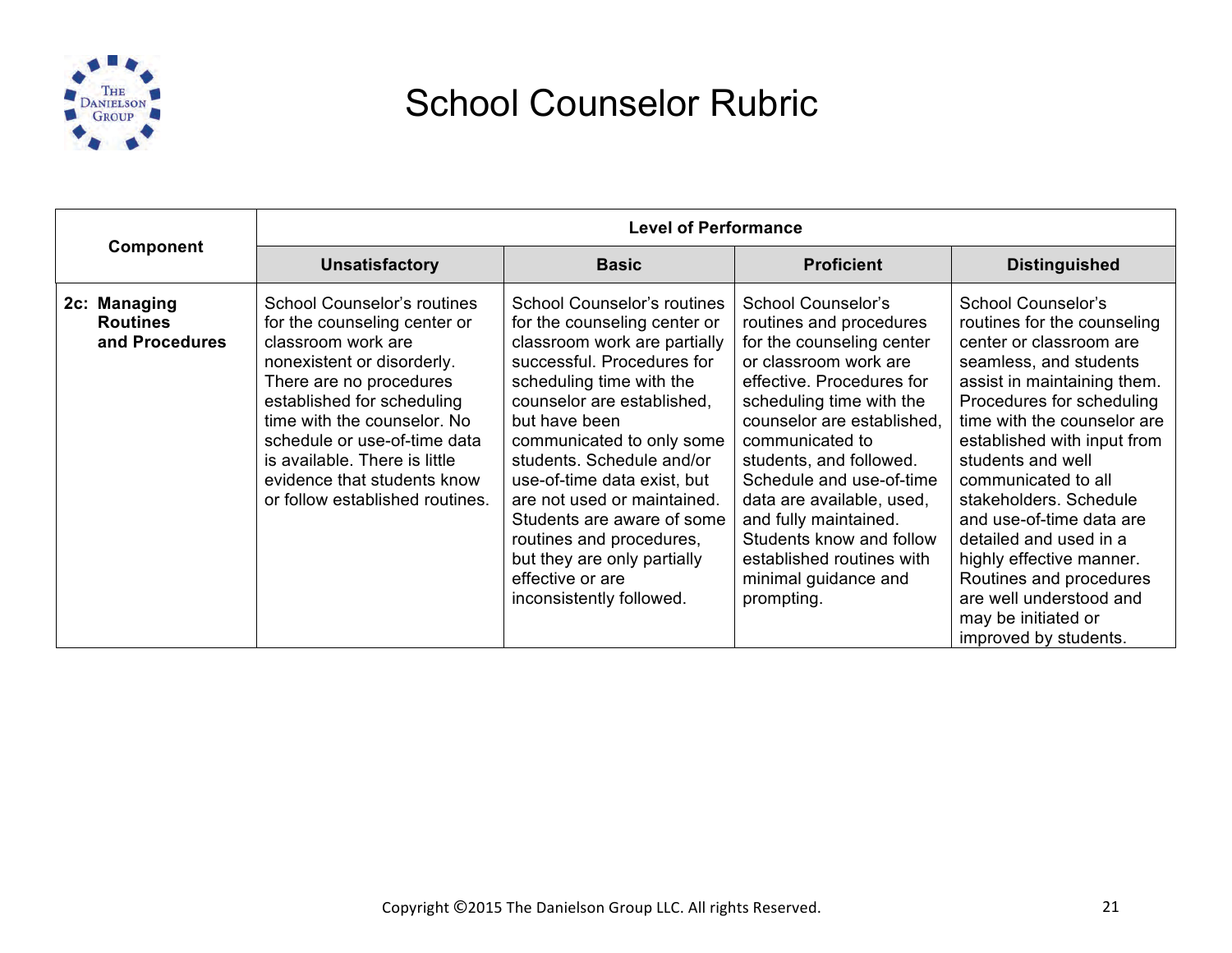

|                            |                                                                                                                                                                                                                                                                               | <b>Level of Performance</b>                                                                                                                                                                                                                                                                                     |                                                                                                                                                                                                                                                                                                                                              |                                                                                                                                                                                                                                                                                                                                                                                                                                 |  |
|----------------------------|-------------------------------------------------------------------------------------------------------------------------------------------------------------------------------------------------------------------------------------------------------------------------------|-----------------------------------------------------------------------------------------------------------------------------------------------------------------------------------------------------------------------------------------------------------------------------------------------------------------|----------------------------------------------------------------------------------------------------------------------------------------------------------------------------------------------------------------------------------------------------------------------------------------------------------------------------------------------|---------------------------------------------------------------------------------------------------------------------------------------------------------------------------------------------------------------------------------------------------------------------------------------------------------------------------------------------------------------------------------------------------------------------------------|--|
| <b>Component</b>           | <b>Unsatisfactory</b>                                                                                                                                                                                                                                                         | <b>Basic</b>                                                                                                                                                                                                                                                                                                    | <b>Proficient</b>                                                                                                                                                                                                                                                                                                                            | <b>Distinguished</b>                                                                                                                                                                                                                                                                                                                                                                                                            |  |
| <b>Critical Attributes</b> | • School Counselor has not<br>established procedures or<br>routines.<br>• School Counselor is unable<br>to prioritize time-sensitive<br>tasks.<br>• Lack of procedures or<br>routines during classroom<br>work or a counseling<br>session result in student<br>time off task. | • School Counselor has<br>inconsistently established<br>procedures and routines.<br>• School Counselor is<br>inconsistent in prioritizing<br>tasks.<br>• Counseling office has<br>some procedures and<br>routines related to<br>counseling activities and<br>access to materials and<br>resources.              | • School Counselor has<br>established consistent<br>routines and<br>procedures.<br>• School Counselor<br>consistently prioritizes<br>tasks.<br>• Counseling office has<br>clear and consistent<br>procedures and routines<br>that are organized to<br>facilitate various<br>counseling sessions and<br>access to materials and<br>resources. | • School Counselor has<br>seamlessly established<br>routines and procedures.<br>Students take initiative in<br>the development and<br>maintenance of<br>counseling session<br>routines and procedures.<br>• School Counselor seeks<br>feedback from students<br>and faculty regarding<br>task prioritization.<br>• Counseling routines and<br>procedures maximize<br>student engagement,<br>opportunities, and time<br>on task. |  |
| <b>Possible Examples</b>   | • School Counselor fails to<br>develop and/ or circulate<br>clear operational schedules.<br>• Students ask why they have<br>been called to the<br>counseling office and<br>express concern that they<br>are missing an important<br>test.                                     | • School Counselor<br>circulates operational<br>schedules only during the<br>first half of the school<br>year.<br>• School Counselor<br>organizes some<br>classroom guidance<br>sessions, but changes the<br>schedule or sometimes<br>fails to show up.<br>• Students ask what they<br>are to do when materials | • In small-group work,<br>students have<br>established roles; they<br>listen to one another,<br>summarizing different<br>views, etc.<br>• School Counselor<br>maintains a calendar so<br>students miss little class<br>time. The schedule is<br>flexible enough to allow<br>for crisis counseling.<br>• School Counselor                     | • School Counselor<br>communicates<br>operational schedules to<br>stakeholders through<br>daily, weekly, monthly,<br>and annual schedules<br>and calendars shared<br>through a variety of<br>media.<br>• A student reminds a<br>classmate that it is his<br>turn to research then<br>present information about                                                                                                                  |  |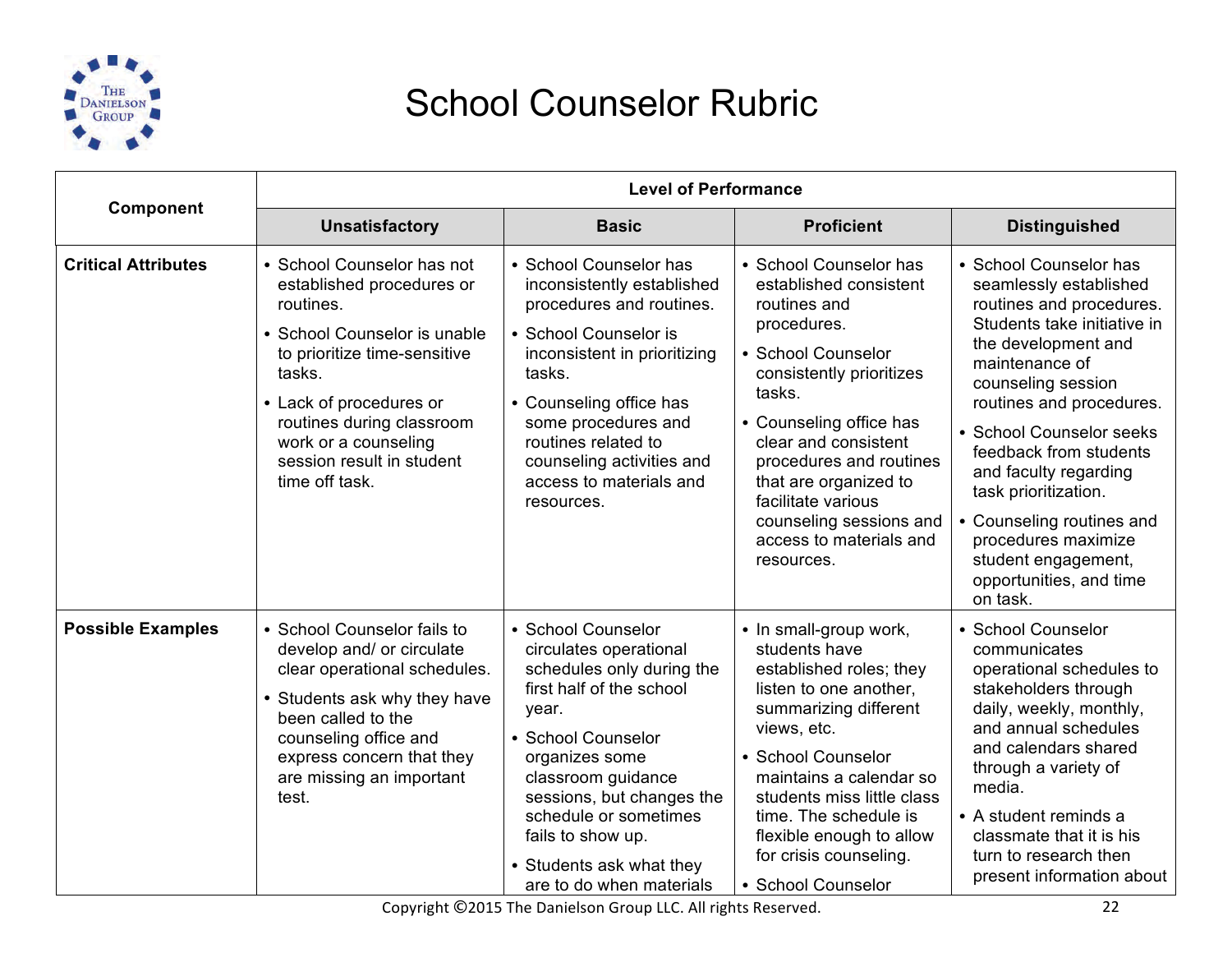

| <b>Component</b> | <b>Level of Performance</b> |                                        |                                                                                                             |                                                                                                                                     |
|------------------|-----------------------------|----------------------------------------|-------------------------------------------------------------------------------------------------------------|-------------------------------------------------------------------------------------------------------------------------------------|
|                  | <b>Unsatisfactory</b>       | <b>Basic</b>                           | <b>Proficient</b>                                                                                           | <b>Distinguished</b>                                                                                                                |
|                  |                             | are being distributed or<br>collected. | organizes and<br>communicates the<br>schedule for classroom<br>guidance to students as<br>well as teachers. | one of the local<br>community college's<br>programs.<br>• Students independently<br>check themselves into<br>the counseling center. |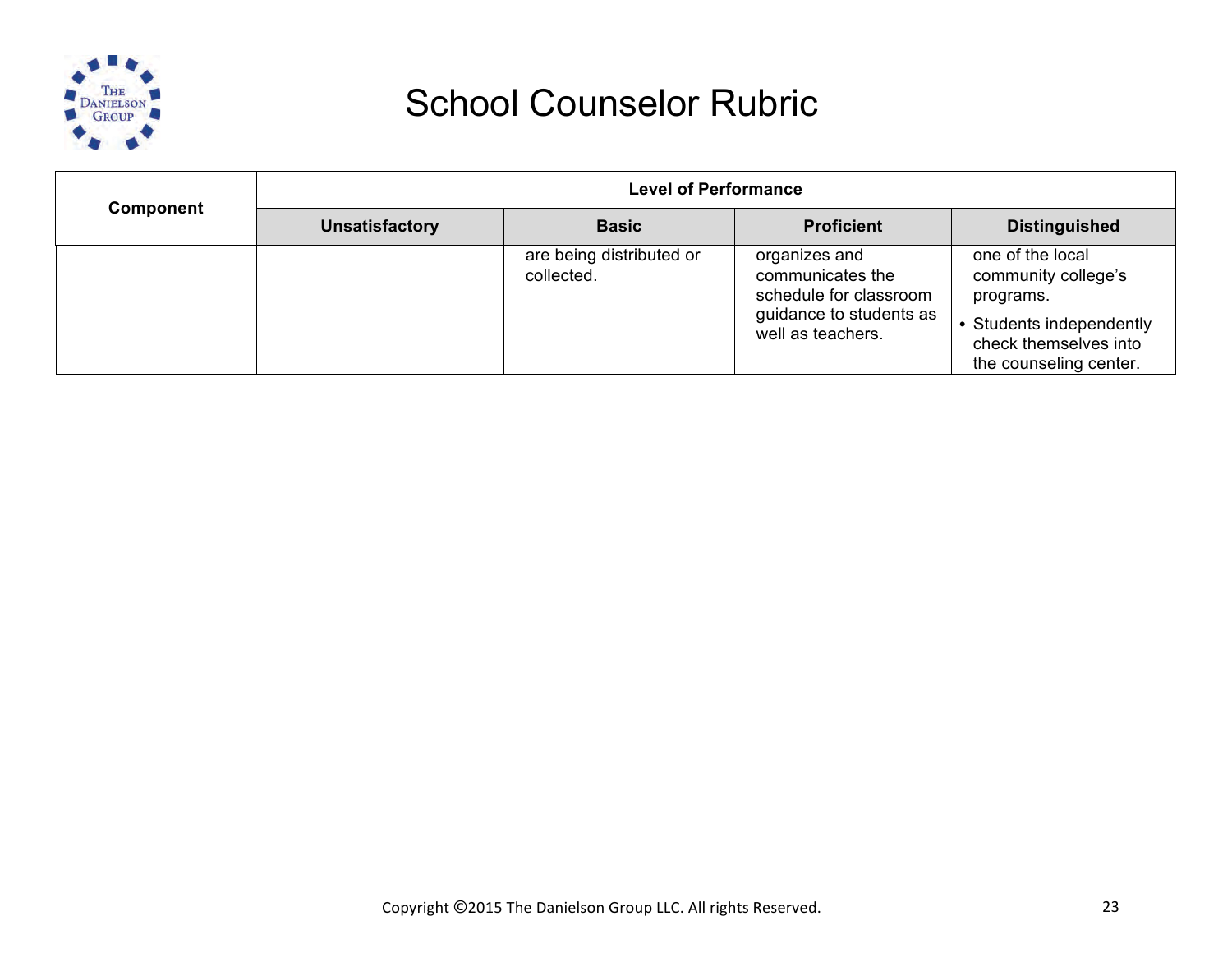

|                                         | <b>Level of Performance</b>                                                                                                                                                                                                                                                                              |                                                                                                                                                                                                                                                                                                                     |                                                                                                                                                                                                                                                                                                                                  |                                                                                                                                                                                                                                                                                                                                                                                                                                                                              |
|-----------------------------------------|----------------------------------------------------------------------------------------------------------------------------------------------------------------------------------------------------------------------------------------------------------------------------------------------------------|---------------------------------------------------------------------------------------------------------------------------------------------------------------------------------------------------------------------------------------------------------------------------------------------------------------------|----------------------------------------------------------------------------------------------------------------------------------------------------------------------------------------------------------------------------------------------------------------------------------------------------------------------------------|------------------------------------------------------------------------------------------------------------------------------------------------------------------------------------------------------------------------------------------------------------------------------------------------------------------------------------------------------------------------------------------------------------------------------------------------------------------------------|
| <b>Component</b>                        | <b>Unsatisfactory</b>                                                                                                                                                                                                                                                                                    | <b>Basic</b>                                                                                                                                                                                                                                                                                                        | <b>Proficient</b>                                                                                                                                                                                                                                                                                                                | <b>Distinguished</b>                                                                                                                                                                                                                                                                                                                                                                                                                                                         |
| 2d: Managing<br><b>Student Behavior</b> | <b>School Counselor has</b><br>established no<br>standards of conduct for<br>students during<br>counseling or classroom<br>sessions. No assistance<br>with student behavior is<br>offered to staff or<br>families.                                                                                       | <b>School Counselor's</b><br>efforts to establish<br>standards of conduct for<br>counseling sessions or<br>classroom are partially<br>effective. School<br>Counselor inconsistently<br>attempts to monitor<br>student behavior and<br>sometimes offers<br>behavioral assistance to<br>staff or families.            | <b>School Counselor has</b><br>established clear standards<br>of conduct for counseling<br>sessions or classroom.<br>Student behavior in<br>counseling sessions is<br>generally appropriate.<br><b>School Counselor makes</b><br>significant effort to offer<br>assistance to staff or<br>families with student<br>behavior.     | School Counselor has established<br>clear standards of conduct for<br>counseling and classroom<br>sessions and students contribute<br>to maintaining them. Students<br>take an active role in monitoring<br>their own behavior and/or that of<br>other students against standards<br>of conduct. School Counselor<br>takes a leadership role in<br>providing assistance with student<br>behavior and shares ideas with<br>staff and/or families.                             |
| <b>Critical Attributes</b>              | • Counseling sessions<br>are chaotic, with no<br>standards of conduct<br>evident.<br>• School Counselor<br>disregards students'<br>violation of rules.<br>• Some students disrupt<br>the counseling<br>session, without<br>apparent School<br>Counselor awareness<br>or with an ineffective<br>response. | • Standards have been<br>established but are not<br>consistently applied or<br>monitored by the<br>School Counselor.<br>• School Counselor<br>maintains order with<br>uneven success.<br>• Response to student<br>misbehavior is<br>inconsistent during the<br>counseling and/or<br>classroom guidance<br>sessions. | • Standards of conduct<br>have been established<br>and are monitored by the<br>School Counselor.<br>• School Counselor<br>maintains order with<br>overall success.<br>• School counselor<br>consistently and<br>appropriately responds to<br>student misbehavior<br>during the counseling and<br>classroom guidance<br>sessions. | • School Counselor's monitoring<br>of student behavior is subtle and<br>preventative. Students actively<br>monitor their own behavior.<br>• Students are involved in the<br>development of appropriate<br>behavioral guidelines for<br>counseling sessions and actively<br>contribute to maintaining order<br>by addressing peer behavior<br>based upon established<br>behavioral guidelines.<br>• School Counselor models and<br>promotes student ownership of<br>behavior. |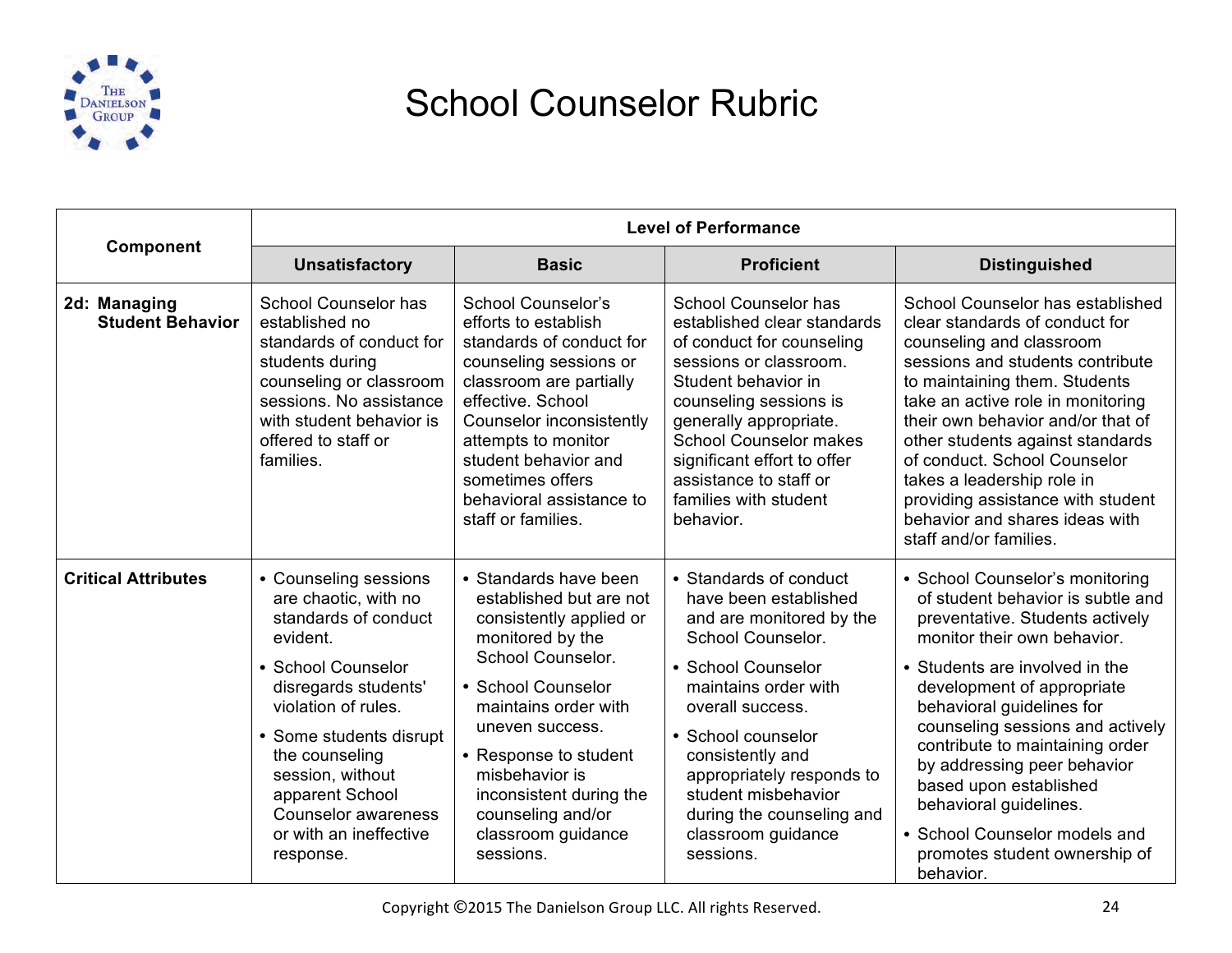

|                          | <b>Level of Performance</b>                                                                                                                                                                                                                                                                                                                                             |                                                                                                                                                                                                                                                          |                                                                                                                                                                                                                                                                                                                                   |                                                                                                                                                                                                                                                                                                                                                                                                                                                                             |
|--------------------------|-------------------------------------------------------------------------------------------------------------------------------------------------------------------------------------------------------------------------------------------------------------------------------------------------------------------------------------------------------------------------|----------------------------------------------------------------------------------------------------------------------------------------------------------------------------------------------------------------------------------------------------------|-----------------------------------------------------------------------------------------------------------------------------------------------------------------------------------------------------------------------------------------------------------------------------------------------------------------------------------|-----------------------------------------------------------------------------------------------------------------------------------------------------------------------------------------------------------------------------------------------------------------------------------------------------------------------------------------------------------------------------------------------------------------------------------------------------------------------------|
| <b>Component</b>         | <b>Unsatisfactory</b>                                                                                                                                                                                                                                                                                                                                                   | <b>Proficient</b><br><b>Basic</b>                                                                                                                                                                                                                        |                                                                                                                                                                                                                                                                                                                                   | <b>Distinguished</b>                                                                                                                                                                                                                                                                                                                                                                                                                                                        |
| <b>Possible Examples</b> | • Students are talking<br>among themselves,<br>rather than attending<br>to the counseling<br>agenda; the School<br>Counselor does not<br>attempt to redirect<br>them.<br>• Students are running<br>around the room,<br>resulting in a chaotic<br>environment.<br>• Students use their<br>phones during a<br>meeting and the<br><b>School Counselor</b><br>ignores them. | • The School Counselor<br>addresses the<br>misbehavior in a group<br>of girls, but ignores<br>similar behavior in a<br>group of boys.<br>• Neither the School<br>Counselor nor students<br>refer to posted<br>classroom rules when<br>they are violated. | • Students respond to<br><b>School Counselor request</b><br>for participation during<br>classroom presentations.<br>• School Counselor<br>recommends use of<br>positive behavior support<br>strategies with a student<br>who exhibits behavioral<br>difficulties, and the School<br>Counselor monitors the<br>student's response. | • The School Counselor<br>effectively uses nonverbal<br>communication to quiet a<br>classroom during a presentation.<br>• School Counselor effectively de-<br>escalates the behavior of a<br>student who is acting out<br>physically by using calming<br>words and an even tone of<br>voice.<br>• School Counselor works with a<br>student to practice self-<br>monitoring strategies.<br>• Student points out a rule about<br>active listening to a distracted<br>student. |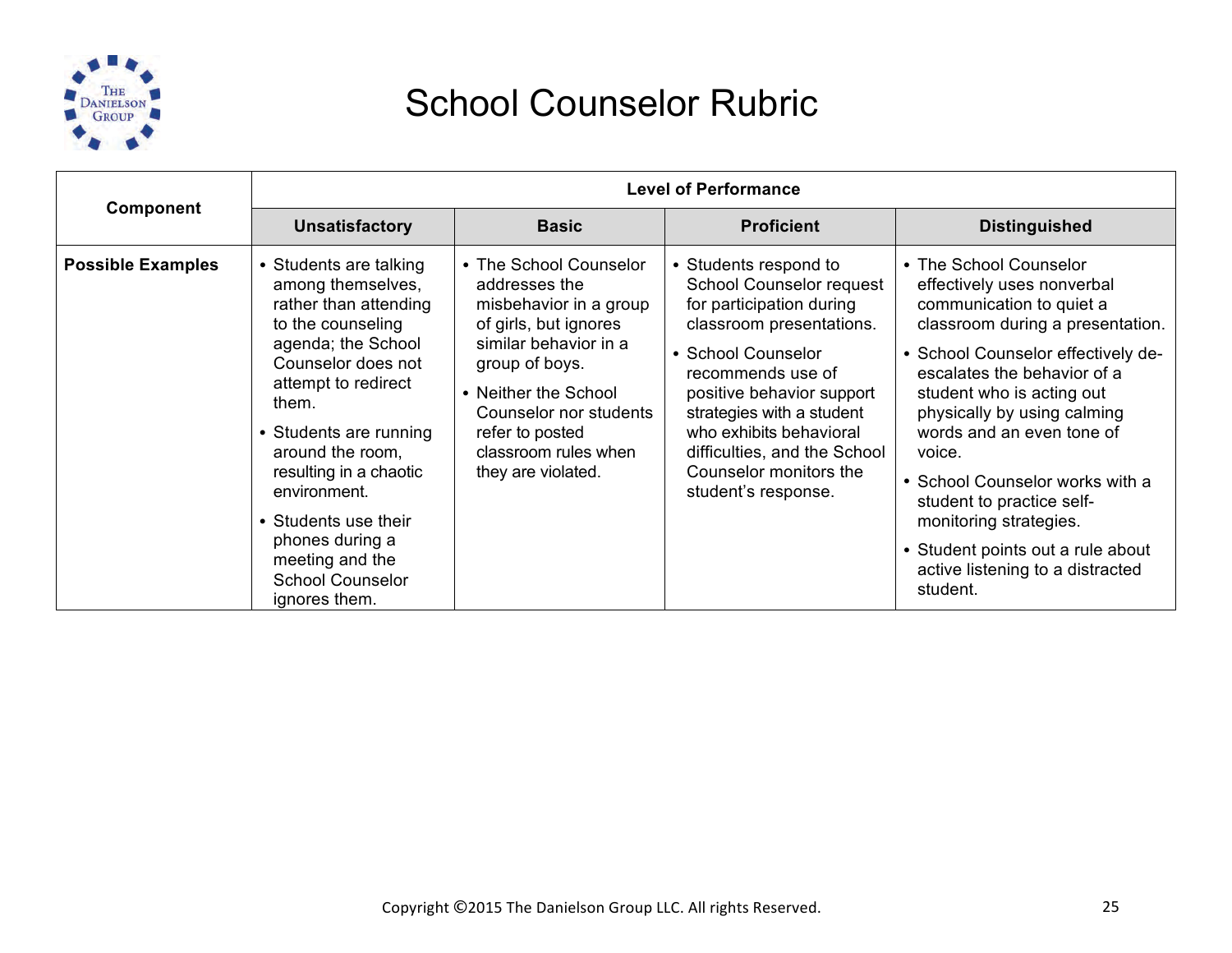

| Component                               |                                                                                                                                                                                                                                                                                                                                                                                                                                                                      | <b>Level of Performance</b>                                                                                                                                                                                                                                                                                                                                                                                  |                                                                                                                                                                                                                                                                                                                                                           |                                                                                                                                                                                                                                                                                                                                                                                                                                                                                         |
|-----------------------------------------|----------------------------------------------------------------------------------------------------------------------------------------------------------------------------------------------------------------------------------------------------------------------------------------------------------------------------------------------------------------------------------------------------------------------------------------------------------------------|--------------------------------------------------------------------------------------------------------------------------------------------------------------------------------------------------------------------------------------------------------------------------------------------------------------------------------------------------------------------------------------------------------------|-----------------------------------------------------------------------------------------------------------------------------------------------------------------------------------------------------------------------------------------------------------------------------------------------------------------------------------------------------------|-----------------------------------------------------------------------------------------------------------------------------------------------------------------------------------------------------------------------------------------------------------------------------------------------------------------------------------------------------------------------------------------------------------------------------------------------------------------------------------------|
|                                         | <b>Unsatisfactory</b>                                                                                                                                                                                                                                                                                                                                                                                                                                                | <b>Basic</b>                                                                                                                                                                                                                                                                                                                                                                                                 | <b>Proficient</b>                                                                                                                                                                                                                                                                                                                                         | <b>Distinguished</b>                                                                                                                                                                                                                                                                                                                                                                                                                                                                    |
| 2e: Organizing<br><b>Physical Space</b> | School Counselor's physical<br>environment is in disarray,<br>unsafe, or is inappropriate<br>for the planned activities.<br>Physical barriers make the<br>counseling area<br>inaccessible to students<br>with special needs.                                                                                                                                                                                                                                         | School Counselor's attempts<br>to create an inviting and<br>well-organized physical<br>environment are partially<br>successful. Accommodations<br>are made for some students'<br>special needs.                                                                                                                                                                                                              | The School Counseling<br>center or classroom<br>arrangements are<br>inviting and conducive<br>to the planned activities.<br>All areas of the<br>counseling center are<br>accessible to students<br>with special needs.                                                                                                                                    | The School Counseling center<br>and classroom arrangements<br>are flexibly arranged to<br>support a range of individual<br>and group counseling<br>activities. Students have<br>contributed ideas to the<br>organization of physical space.<br>Arrangements provide<br>individualized<br>accommodations for students<br>with special needs.                                                                                                                                             |
| <b>Critical Attributes</b>              | • School Counselor does<br>not consider or is unaware<br>of the need to arrange the<br>counseling space. There<br>are physical hazards in<br>the counseling center.<br>• There is no attempt to<br>arrange the counseling<br>center to meet the needs<br>of students with physical<br>or sensory disabilities.<br>• School Counselor does<br>not help teachers design<br>ways to enhance their<br>environment for student<br>safety and learning even<br>when asked. | • School Counselor makes<br>some attempt to arrange<br>the environment and make<br>the counseling office<br>inviting.<br>• School Counselor makes<br>some attempt at arranging<br>the counseling center to<br>accommodate students<br>with physical disabilities.<br>• School Counselor helps<br>teachers design ways to<br>enhance their environment<br>for student safety and<br>learning only when asked. | • School Counselor<br>makes a concerted<br>effort to make the<br>counseling<br>environment inviting<br>and accessible for<br>students.<br>• School Counselor<br>successfully arranges<br>the counseling center<br>to accommodate<br>groups with special<br>needs.<br>• School Counselor<br>volunteers to help<br>teachers design ways<br>to enhance their | • School Counselor enlists the<br>input of students on how to<br>make the counseling<br>environment inviting and<br>welcoming.<br>• School Counselor solicits<br>and implements innovative<br>ideas from students, parents,<br>and experts on<br>environmental<br>accommodations to make<br>the counseling center safe,<br>comfortable, and inviting for<br>students with special needs.<br>• Students take the initiative to<br>adjust the environment<br>based on planned activities. |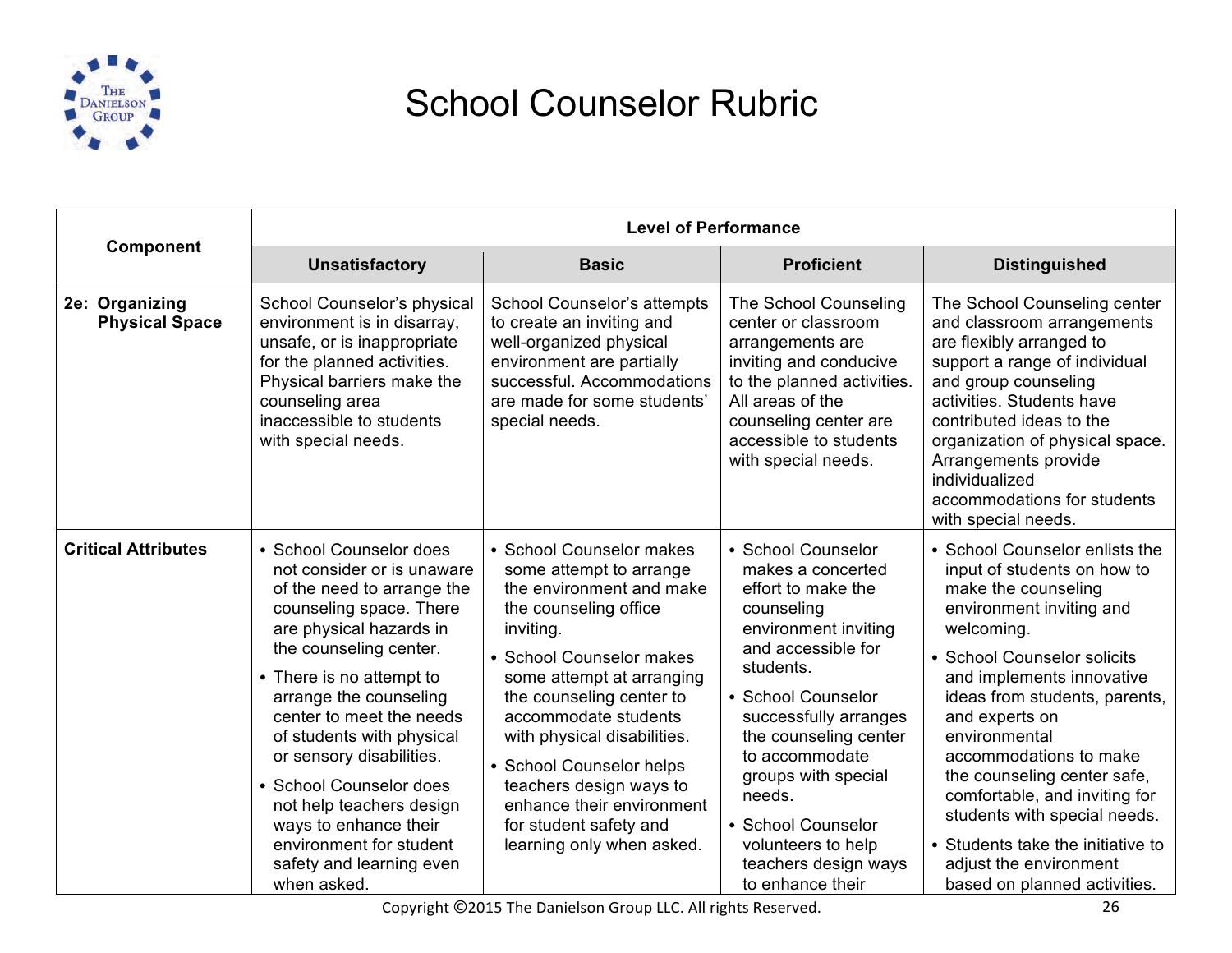

|                          |                                                                                                                                                                                                                                                                                                                                                                                                                                                                | <b>Level of Performance</b>                                                                                                                                                                                                                                                                                                                                                                                              |                                                                                                                                                                                                                                                                                                                                                                                                                                 |                                                                                                                                                                                                                                                                                                                                                                                                                                                                                                               |
|--------------------------|----------------------------------------------------------------------------------------------------------------------------------------------------------------------------------------------------------------------------------------------------------------------------------------------------------------------------------------------------------------------------------------------------------------------------------------------------------------|--------------------------------------------------------------------------------------------------------------------------------------------------------------------------------------------------------------------------------------------------------------------------------------------------------------------------------------------------------------------------------------------------------------------------|---------------------------------------------------------------------------------------------------------------------------------------------------------------------------------------------------------------------------------------------------------------------------------------------------------------------------------------------------------------------------------------------------------------------------------|---------------------------------------------------------------------------------------------------------------------------------------------------------------------------------------------------------------------------------------------------------------------------------------------------------------------------------------------------------------------------------------------------------------------------------------------------------------------------------------------------------------|
| Component                | <b>Unsatisfactory</b>                                                                                                                                                                                                                                                                                                                                                                                                                                          | <b>Basic</b>                                                                                                                                                                                                                                                                                                                                                                                                             | <b>Proficient</b>                                                                                                                                                                                                                                                                                                                                                                                                               | <b>Distinguished</b>                                                                                                                                                                                                                                                                                                                                                                                                                                                                                          |
|                          |                                                                                                                                                                                                                                                                                                                                                                                                                                                                |                                                                                                                                                                                                                                                                                                                                                                                                                          | environment for<br>student safety and<br>learning.                                                                                                                                                                                                                                                                                                                                                                              | • School Counselor serves as<br>a district-wide resource for<br>space arrangement and<br>accommodation issues.                                                                                                                                                                                                                                                                                                                                                                                                |
| <b>Possible Examples</b> | • Students say they do not<br>want to share concerns in<br>the center because. "It is<br>a fishbowl and everyone<br>can hear what you are<br>saying and see you when<br>you are upset."<br>• Books and resources are<br>piled in disarray around<br>the counseling center.<br>• School Counselor can<br>offer no suggestions to a<br>classroom teacher who<br>inquires about reducing<br>environmental distractions<br>for a student who is often<br>off task. | • School Counselor offers a<br>suggestion to a classroom<br>teacher regarding physical<br>space, but the ideas are<br>neither evidence-based nor<br>effective.<br>• Books and other resources<br>are neatly shelved, but<br>some are placed too high<br>for students to reach.<br>• The School Counselor<br>places sound machines in<br>the waiting area outside of<br>the office, but often forgets<br>to turn them on. | • School Counselor has<br>posted guidelines for<br>how students can<br>access the computer<br>station in the<br>counseling center.<br>• Comfortable chairs<br>are arranged in a<br>semicircle to support<br>the social skills group.<br>• School Counselor<br>suggests to classroom<br>teachers that they<br>place seating mats<br>facing away from a<br>hallway door in order<br>to reducing<br>environmental<br>distractions. | • School Counselor has<br>meetings with students<br>representing various<br>demographics to solicit ideas<br>on how to make the<br>counseling environment<br>inviting and welcoming.<br>• Students take initiative and<br>arrange chairs side by side<br>for a peer mediation session.<br>• School Counselor provides a<br>district-wide in-service<br>presentation on how to<br>organize physical space to<br>enhance the learning<br>environment and promote<br>student safety and a sense<br>of belonging. |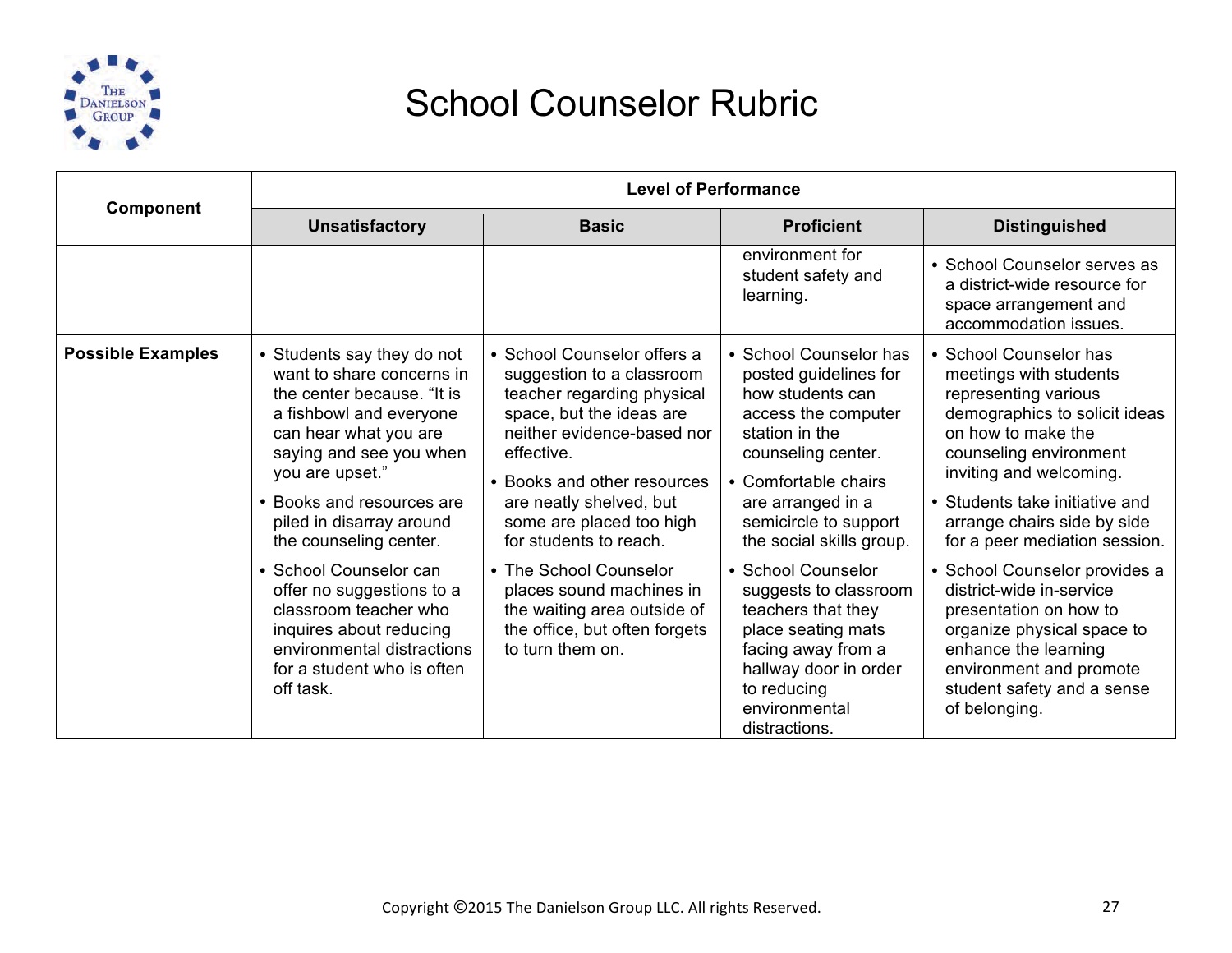

#### **Domain 3 for School Counselors: Delivery of Services**

|                                    |                                                                                                                                                                                                                                                                                                                        |                                                                                                                                                                                                                                                                                                                                                                                                                                                                                                                           | <b>Level of Performance</b>                                                                                                                                                                                                                                                                                                                                   |                                                                                                                                                                                                                                                                                                                                                                                                                                                                                                                                           |
|------------------------------------|------------------------------------------------------------------------------------------------------------------------------------------------------------------------------------------------------------------------------------------------------------------------------------------------------------------------|---------------------------------------------------------------------------------------------------------------------------------------------------------------------------------------------------------------------------------------------------------------------------------------------------------------------------------------------------------------------------------------------------------------------------------------------------------------------------------------------------------------------------|---------------------------------------------------------------------------------------------------------------------------------------------------------------------------------------------------------------------------------------------------------------------------------------------------------------------------------------------------------------|-------------------------------------------------------------------------------------------------------------------------------------------------------------------------------------------------------------------------------------------------------------------------------------------------------------------------------------------------------------------------------------------------------------------------------------------------------------------------------------------------------------------------------------------|
| Component                          | <b>Unsatisfactory</b>                                                                                                                                                                                                                                                                                                  | <b>Basic</b>                                                                                                                                                                                                                                                                                                                                                                                                                                                                                                              | <b>Proficient</b>                                                                                                                                                                                                                                                                                                                                             | <b>Distinguished</b>                                                                                                                                                                                                                                                                                                                                                                                                                                                                                                                      |
| 3a: Communicating<br>with Students | School Counselor rarely<br>communicates with<br>students. Communications<br>contains major errors<br>and/or are unclear. The<br>Counselor's vocabulary is<br>inappropriate, vague, or<br>used incorrectly, leaving<br>students confused.<br>Communication is strictly<br>one-way from School<br>Counselor to students. | <b>School Counselor</b><br>attempts to communicate<br>with students. Spoken<br>and written<br>communications contain<br>some errors or are<br>partially clear, requiring<br>clarification. School<br>Counselor's spoken<br>communication may be<br>correct, but vocabulary is<br>not fully appropriate for<br>students, School<br>Counselor does not take<br>opportunities to explain<br>academic or counseling<br>vocabulary. School<br>Counselor makes minimal<br>efforts at two-way<br>communication with<br>students. | School Counselor regularly<br>communicates with students.<br>School Counselor's oral and<br>written communications are<br>clear and accurate. School<br>Counselor's use of academic<br>and counseling vocabulary is<br>precise and serves to extend<br>understanding. School<br>Counselor makes regular<br>efforts at two-way<br>communication with students. | School Counselor's oral<br>and written communications<br>with students are ongoing,<br>clear, precise, and<br>expressive. Misconceptions<br>are anticipated by the<br>School Counselor and<br>prevented through use of<br>well-honed communication<br>skills. School Counselor<br>takes the opportunity to<br>extend students' knowledge<br>of concepts and<br>vocabulary. Students use<br>correct vocabulary. School<br>Counselor frequently uses<br>multiple means of soliciting<br>input from, and<br>communicating with,<br>students. |
| <b>Critical Attributes</b>         | • School Counselor does<br>not share information, or<br>makes serious errors that<br>will affect student<br>understanding.<br>• Students indicate, through                                                                                                                                                             | • School Counselor<br>shares limited<br>information or provides<br>only partially accurate<br>information to students.<br>• School Counselor                                                                                                                                                                                                                                                                                                                                                                              | • School Counselor<br>consistently shares<br>accurate information with<br>students.<br>• School Counselor clearly<br>states the purpose of the                                                                                                                                                                                                                | • School Counselor has<br>consistent and accurate<br>collaborative<br>communication with<br>students.<br>• Students contribute to                                                                                                                                                                                                                                                                                                                                                                                                         |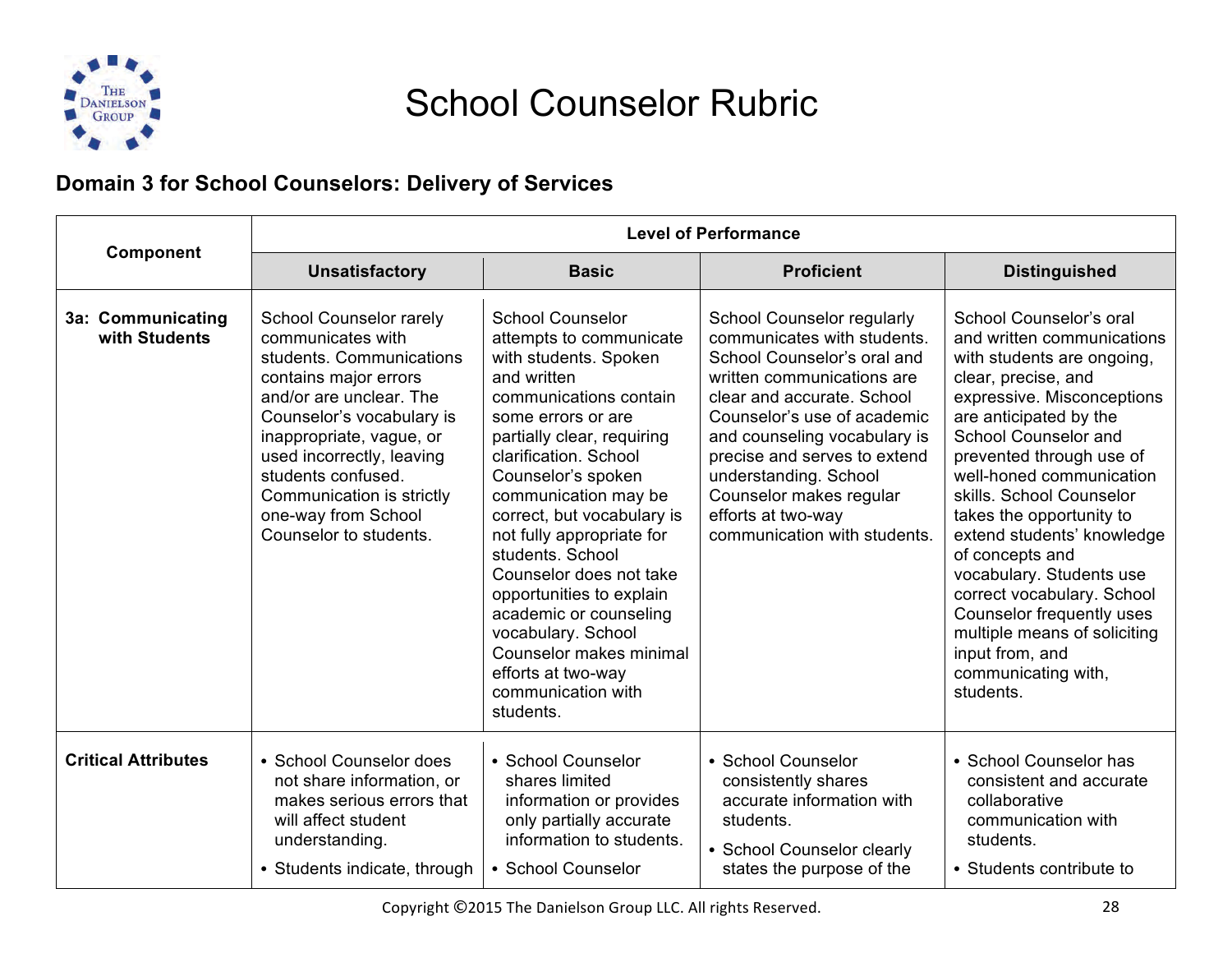

|                          |                                                                                                                                                                                                                     |                                                                                                                                                                                                                                                        | <b>Level of Performance</b>                                                                                                                                                                                                                                                                                                    |                                                                                                                                                                                                                                                                                                                                                                    |
|--------------------------|---------------------------------------------------------------------------------------------------------------------------------------------------------------------------------------------------------------------|--------------------------------------------------------------------------------------------------------------------------------------------------------------------------------------------------------------------------------------------------------|--------------------------------------------------------------------------------------------------------------------------------------------------------------------------------------------------------------------------------------------------------------------------------------------------------------------------------|--------------------------------------------------------------------------------------------------------------------------------------------------------------------------------------------------------------------------------------------------------------------------------------------------------------------------------------------------------------------|
| <b>Component</b>         | <b>Unsatisfactory</b>                                                                                                                                                                                               | <b>Basic</b>                                                                                                                                                                                                                                           | <b>Proficient</b>                                                                                                                                                                                                                                                                                                              | <b>Distinguished</b>                                                                                                                                                                                                                                                                                                                                               |
|                          | body language or<br>questions, that they do<br>not understand the<br>purpose or content of the<br>session provided by the<br><b>School Counselor</b><br>• School Counselor does<br>not seek input from<br>students. | provides little<br>explanation about the<br>purpose of the session.<br>• School Counselor seeks<br>input from students, but<br>is inconsistent or<br>sporadic in gathering or<br>acting on such input.                                                 | session, as well as session<br>goals.<br>• School Counselor regularly<br>seeks input from students,<br>and effectively acts on such<br>input.                                                                                                                                                                                  | defining the purpose of<br>the session; if asked,<br>students are able to<br>explain the purpose of the<br>session.<br>• School Counselor's<br>extensive gathering of<br>input from students is<br>skillfully applied to make<br>program improvements.                                                                                                             |
| <b>Possible Examples</b> | • The student says, "My<br>counselor has not gotten<br>back to me about the<br>college application<br>process."<br>• The student says that the<br>School Counselor gave<br>him the wrong date for the<br>SAT test.  | • The student says, "My<br>counselor did not keep<br>two appointments with<br>me, and didn't let me<br>know ahead of time."<br>• School Counselor says,<br>"I offered to help a<br>student with smoking<br>cessation, but they were<br>uncooperative." | • Before engaging in a<br>guided group discussion on<br>human sexuality, the<br><b>School Counselor</b><br>describes what topics will<br>be covered.<br>• School Counselor<br>discusses with a student<br>the conditions under which<br>sensitive information would<br>need to be shared with<br>crisis intervention services. | • School Counselor sets up<br>a meeting with a student<br>with special needs saying,<br>"Let's talk about your<br>upcoming IEP meeting<br>and see if we can look at<br>your progress and set<br>some new goals."<br>• School Counselor asks<br>students, "List the top two<br>things you would like to<br>learn from our<br>intergenerational service<br>project." |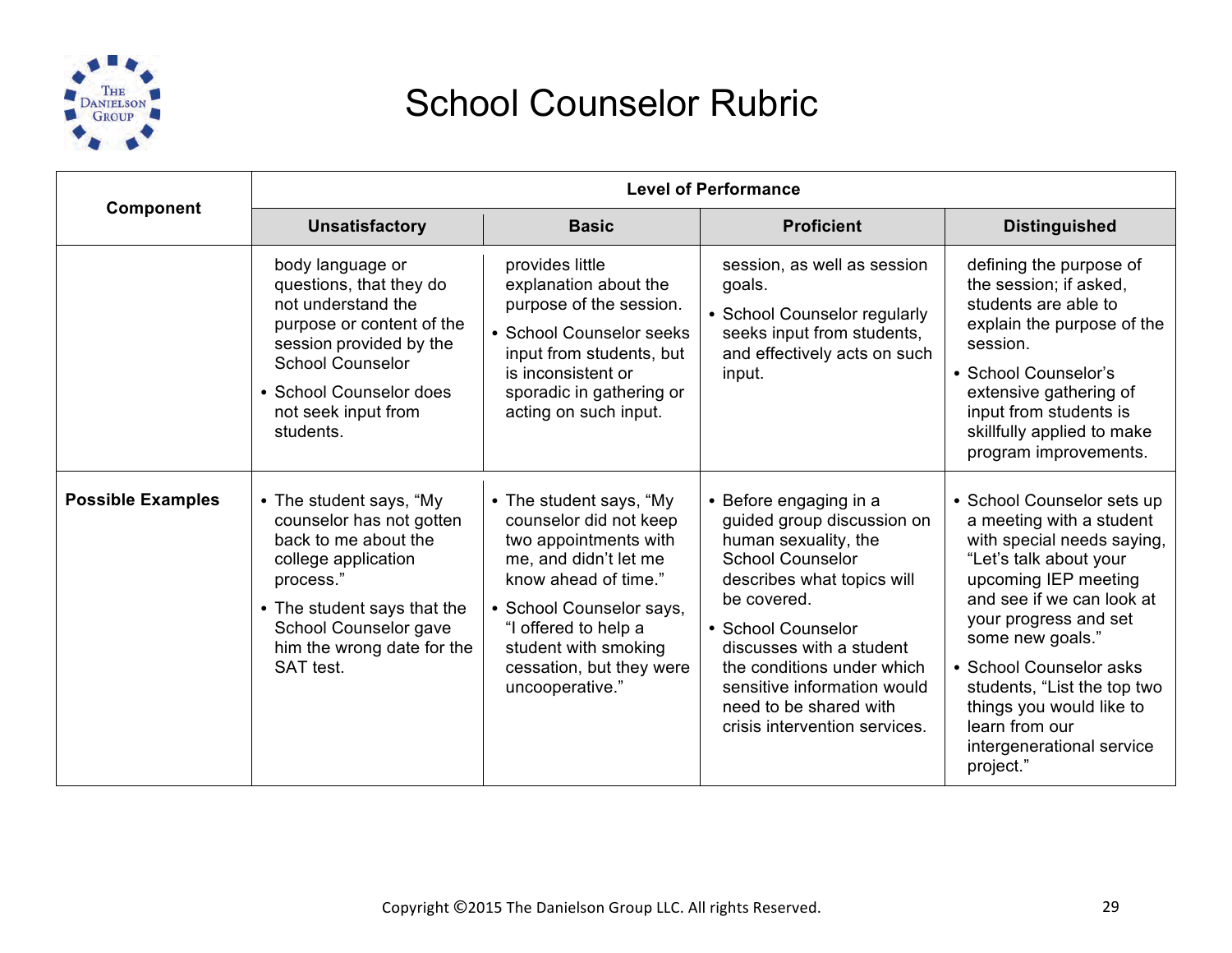

| Component                                                          | <b>Level of Performance</b>                                                                                                                                                                                   |                                                                                                                                                                                                                                     |                                                                                                                                                                                                                                                                                                                                    |                                                                                                                                                                                                                                                                                                                                         |
|--------------------------------------------------------------------|---------------------------------------------------------------------------------------------------------------------------------------------------------------------------------------------------------------|-------------------------------------------------------------------------------------------------------------------------------------------------------------------------------------------------------------------------------------|------------------------------------------------------------------------------------------------------------------------------------------------------------------------------------------------------------------------------------------------------------------------------------------------------------------------------------|-----------------------------------------------------------------------------------------------------------------------------------------------------------------------------------------------------------------------------------------------------------------------------------------------------------------------------------------|
|                                                                    | <b>Unsatisfactory</b>                                                                                                                                                                                         | <b>Basic</b>                                                                                                                                                                                                                        | <b>Proficient</b>                                                                                                                                                                                                                                                                                                                  | <b>Distinguished</b>                                                                                                                                                                                                                                                                                                                    |
| 3b: Using<br>Appropriate<br><b>Counseling</b><br><b>Techniques</b> | School Counselor has few<br>counseling techniques to<br>help students acquire skills<br>in decision-making and<br>problem solving for both<br>interactions with other<br>students and for future<br>planning. | School Counselor displays<br>a narrow range of<br>counseling techniques to<br>help students acquire skills<br>in decision-making and<br>problem solving for both<br>interactions with other<br>students and for future<br>planning. | School Counselor uses a<br>range of counseling<br>techniques to help<br>students acquire skills in<br>decision-making and<br>problem solving for both<br>interactions with other<br>students and for future<br>planning.                                                                                                           | School Counselor uses an<br>extensive range of<br>counseling techniques to help<br>students acquire skills in<br>decision-making and problem<br>solving for both interactions<br>with other students and for<br>future planning.                                                                                                        |
| <b>Critical Attributes</b>                                         | • School Counselor does<br>not attempt to assist<br>students in decision-<br>making, goal setting, or<br>problem solving.                                                                                     | • School Counselor<br>attempts to assist<br>students in decision-<br>making, goal setting, or<br>problem solving.                                                                                                                   | • School Counselor<br>assists students in<br>decision-making, goal<br>setting, or problem<br>solving.                                                                                                                                                                                                                              | • School Counselor mentors<br>students as they use<br>available data to make<br>decisions, set goals, or<br>solve problems.                                                                                                                                                                                                             |
|                                                                    | • School Counselor makes<br>poor use of questioning<br>techniques, using low<br>level or inappropriate<br>questions.<br>• School Counselor's<br>questions do not invite<br>student response.                  | • School Counselor's use<br>of questioning and<br>discussion techniques is<br>adequate.<br>• School Counselor's<br>questions invite students<br>to respond, but most do<br>not.                                                     | • Questioning and<br>discussion techniques<br>are employed effectively,<br>encouraging students to<br>comfortably disclose<br>information after having<br>established<br>confidentiality guidelines<br>for discussions.<br>• School Counselor uses<br>open-ended questions,<br>inviting students to think<br>and/or offer multiple | • Questioning and discussion<br>techniques provide<br>opportunities for students to<br>use higher order thinking<br>skills.<br>• School Counselor builds on<br>and uses student<br>responses to deepen<br>student understanding and<br>skill building. Students<br>initiate, maintain, and<br>extend discussions during<br>the session. |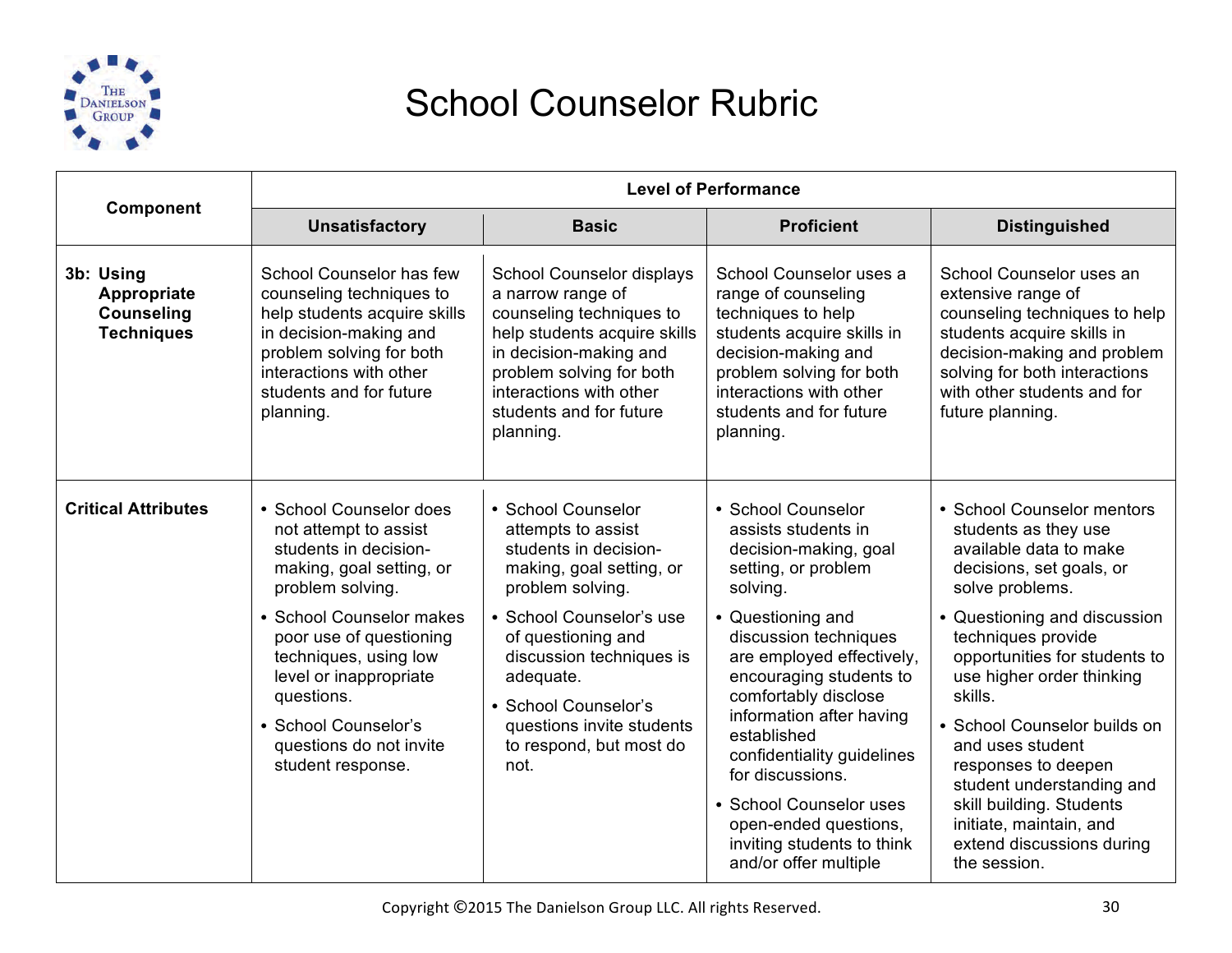

|                          | <b>Level of Performance</b>                                                                                                                                                                                                                                                 |                                                                                                                                                                                                                                                                                                                                                                                                                                  |                                                                                                                                                                                                                                                                                                                                                                         |                                                                                                                                                                                                                                                                                                                                       |
|--------------------------|-----------------------------------------------------------------------------------------------------------------------------------------------------------------------------------------------------------------------------------------------------------------------------|----------------------------------------------------------------------------------------------------------------------------------------------------------------------------------------------------------------------------------------------------------------------------------------------------------------------------------------------------------------------------------------------------------------------------------|-------------------------------------------------------------------------------------------------------------------------------------------------------------------------------------------------------------------------------------------------------------------------------------------------------------------------------------------------------------------------|---------------------------------------------------------------------------------------------------------------------------------------------------------------------------------------------------------------------------------------------------------------------------------------------------------------------------------------|
| Component                | <b>Unsatisfactory</b>                                                                                                                                                                                                                                                       | <b>Basic</b>                                                                                                                                                                                                                                                                                                                                                                                                                     | <b>Proficient</b>                                                                                                                                                                                                                                                                                                                                                       | <b>Distinguished</b>                                                                                                                                                                                                                                                                                                                  |
|                          |                                                                                                                                                                                                                                                                             |                                                                                                                                                                                                                                                                                                                                                                                                                                  | possible answers.                                                                                                                                                                                                                                                                                                                                                       |                                                                                                                                                                                                                                                                                                                                       |
| <b>Possible Examples</b> | • Student says, "I don't<br>want to talk to the School<br>Counselor. She never<br>helps me."<br>• School Counselor mainly<br>asks yes-no questions of<br>students.<br>• School Counselor<br>generally spends five<br>hours of his day working<br>on paperwork in an office. | • School Counselor<br>conducts group sessions<br>on coping with stress<br>and anger, but only<br>invites students with<br>significant behavioral<br>issues to the group,<br>limiting the possibility for<br>models of appropriate<br>behavior and problem<br>solving.<br>• School Counselor allows<br>discussions about topics<br>unrelated to those<br>previously identified to<br>dominate their small<br>group time together. | • School Counselor has<br>students work in pairs to<br>generate strategies that<br>people their age use for<br>dealing with anger, then<br>debrief with the group<br>about which strategies<br>are healthy/helpful vs.<br>unhealthy/harmful.<br>• School Counselor holds<br>small group and<br>individual sessions to<br>assist students with<br>personal goal setting. | • School Counselor holds an<br>individual goal setting<br>session with a student, as a<br>precursor to the student's<br>participation in her own<br>IEP.<br>• A student independently<br>decides to keep an "anger<br>journal" to track triggers,<br>levels, and responses after<br>attending a seminar with<br>the School Counselor. |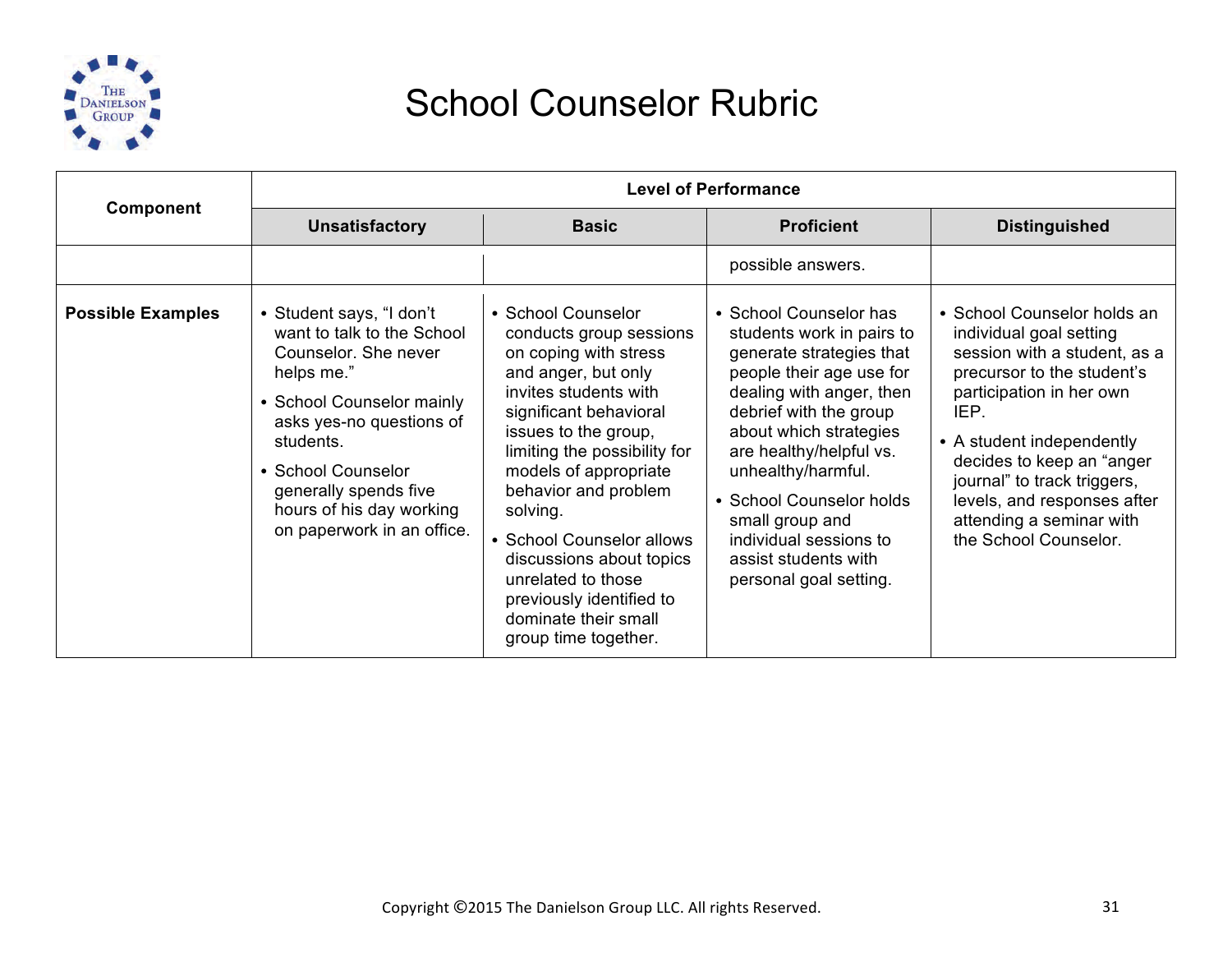

|                                                                                                              | <b>Level of Performance</b>                                                                                                                                                                                      |                                                                                                                                                                                                      |                                                                                                                                                                                                                   |                                                                                                                                                                                                                                                                                     |
|--------------------------------------------------------------------------------------------------------------|------------------------------------------------------------------------------------------------------------------------------------------------------------------------------------------------------------------|------------------------------------------------------------------------------------------------------------------------------------------------------------------------------------------------------|-------------------------------------------------------------------------------------------------------------------------------------------------------------------------------------------------------------------|-------------------------------------------------------------------------------------------------------------------------------------------------------------------------------------------------------------------------------------------------------------------------------------|
| Component                                                                                                    | <b>Unsatisfactory</b>                                                                                                                                                                                            | <b>Basic</b>                                                                                                                                                                                         | <b>Proficient</b>                                                                                                                                                                                                 | <b>Distinguished</b>                                                                                                                                                                                                                                                                |
| 3c: Engaging<br><b>Students in the</b><br><b>Formulation of</b><br><b>Current and</b><br><b>Future Plans</b> | School Counselor does not<br>assist students in<br>formulating personalized<br>plans.                                                                                                                            | <b>School Counselor attempts</b><br>to assist some students in<br>formulating personalized<br>plans, but efforts are<br>inconsistent.                                                                | <b>School Counselor assists</b><br>the students in formulating<br>clear, purposeful, and<br>personalized plans.                                                                                                   | <b>School Counselor supports</b><br>students as they formulate<br>personal academic, social/<br>emotional, and career<br>plans. The process has a<br>clearly defined structure<br>and provides students with<br>the time needed to engage<br>with and reflect on their<br>planning. |
| <b>Critical Attributes</b>                                                                                   | • School Counselor does<br>not assist students in<br>developing appropriate<br>skills needed for<br>formulating personalized<br>plans.                                                                           | • School Counselor<br>attempts to help students<br>develop the skills needed<br>for formulating<br>personalized plans.                                                                               | • School Counselor<br>provides clear strategies<br>that assist students in<br>developing successful<br>skills for formulating<br>personalized plans, goal<br>setting, and decision<br>making.                     | • School Counselor<br>enables student<br>exploration of multiple<br>strategies that will assist<br>them in developing solid,<br>lifetime skills for<br>formulating personalized<br>plans.                                                                                           |
| <b>Possible Examples</b>                                                                                     | • The student says, "I really<br>have no idea what my<br>course of study is<br>supposed to be next year.<br>My counselor can't find<br>time to meet with me."<br>• Students do not have<br>individual plans that | • The student says, "My<br>counselor just gives me a<br>list of courses to sign up<br>for. We don't discuss any<br>of it."<br>• School Counselor meets<br>with a few students to<br>help them create | • The student says, "Since I<br>want to be a sign<br>language interpreter, my<br>counselor is helping me<br>explore whether a sign<br>language class at the<br>community college might<br>be available to me next | • The student says, "My<br>counselor showed me<br>how I can use the new<br>computer system to<br>search for colleges in this<br>state that offer pre med<br>programs."<br>• The student says, "I went                                                                               |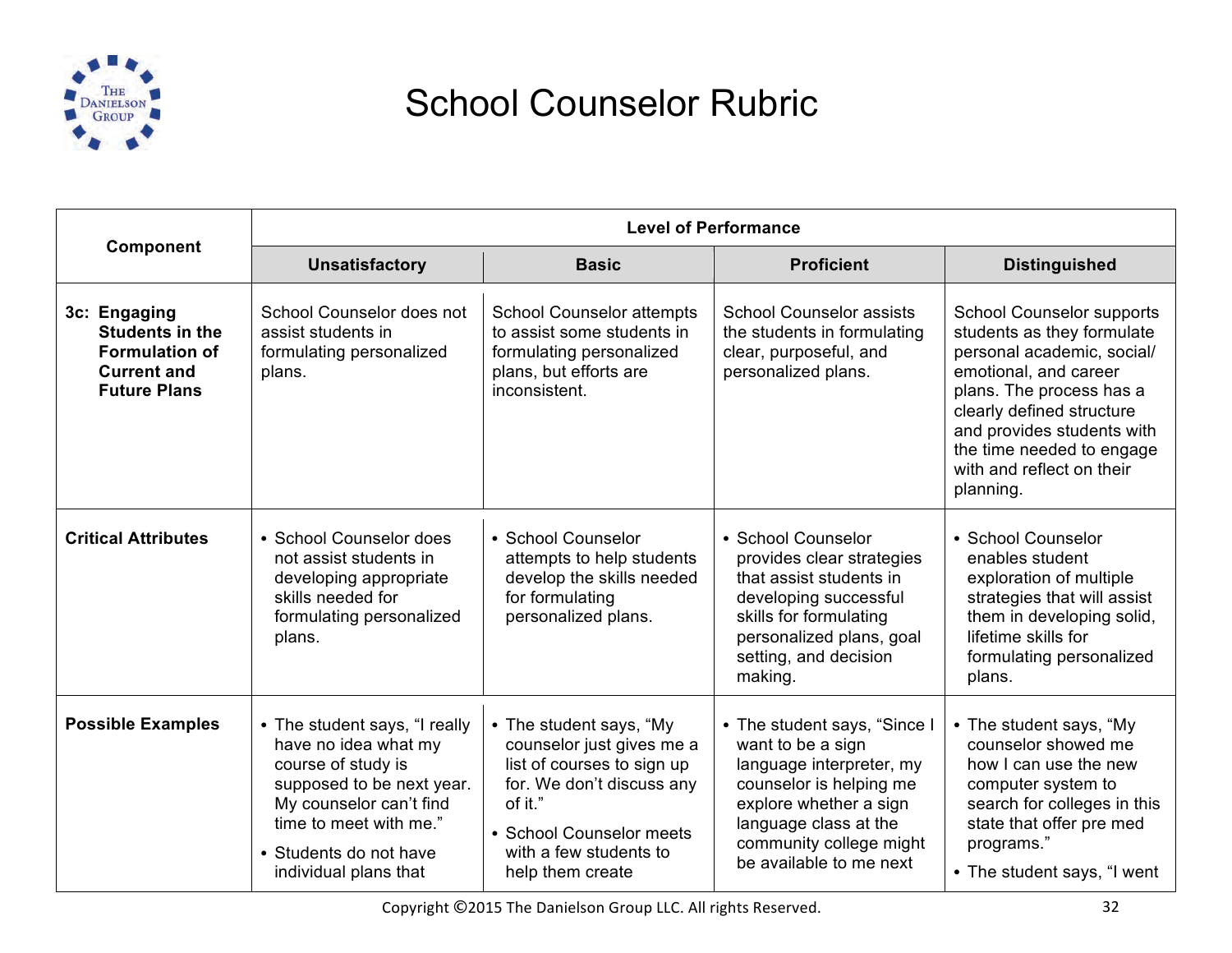

| <b>Component</b> | <b>Level of Performance</b>        |                                                             |                                                                                                                                                                  |                                                                                                                                                                                                                                                                       |
|------------------|------------------------------------|-------------------------------------------------------------|------------------------------------------------------------------------------------------------------------------------------------------------------------------|-----------------------------------------------------------------------------------------------------------------------------------------------------------------------------------------------------------------------------------------------------------------------|
|                  | <b>Unsatisfactory</b>              | <b>Basic</b>                                                | <b>Proficient</b>                                                                                                                                                | <b>Distinguished</b>                                                                                                                                                                                                                                                  |
|                  | address their future<br>interests. | individual plans that<br>address their future<br>interests. | fall."<br>• School Counselor holds a<br>series of small group<br>seminars to help students<br>create individual plans<br>that address their future<br>interests. | to the school's website<br>and found which courses<br>are required for<br>graduation."<br>• School Counselor meets<br>with individual students<br>and coaches them in<br>strategies for designing<br>individual plans that best<br>address their future<br>interests. |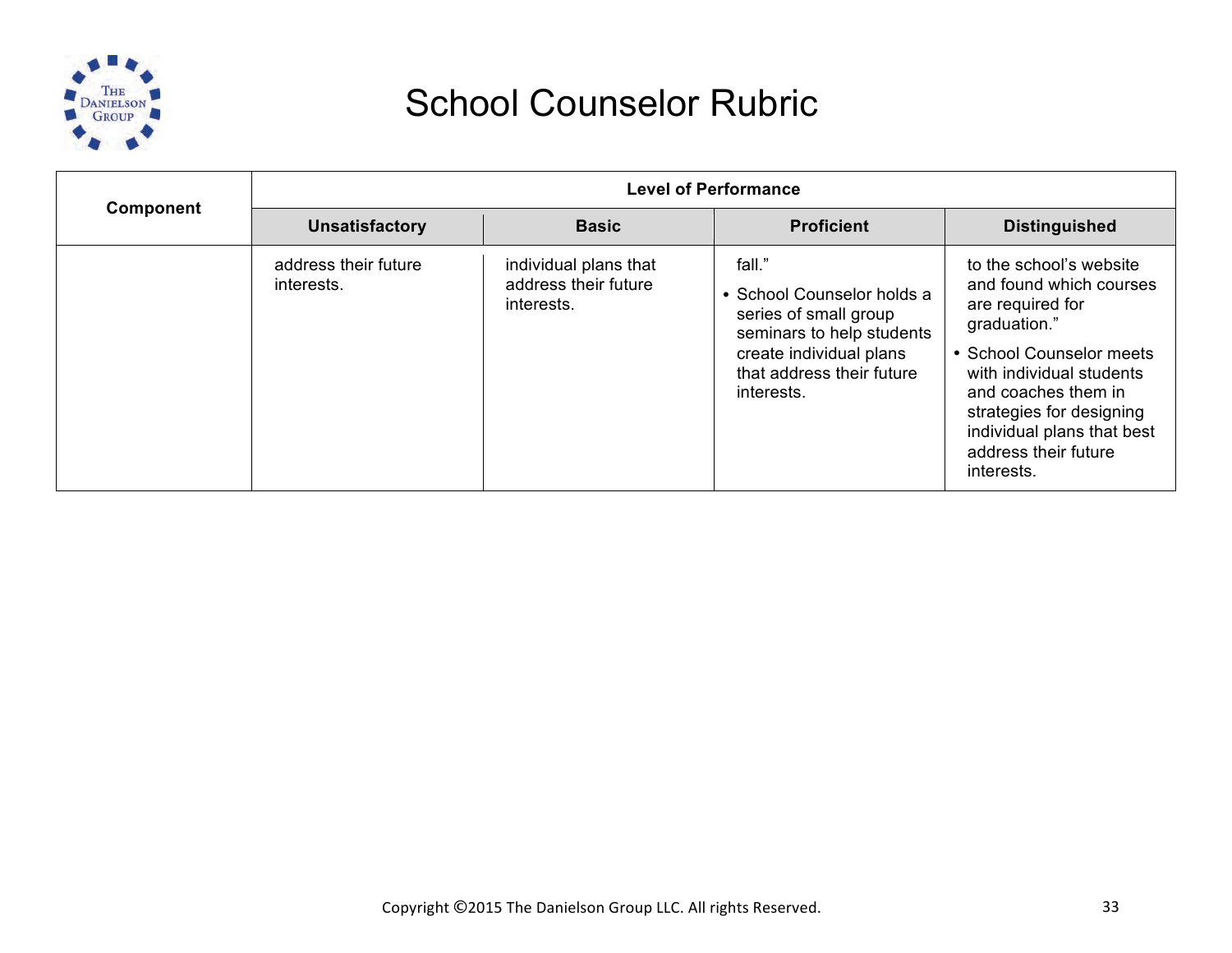

|                                       | <b>Level of Performance</b>                                                                                                                                                                                                                                                                                                                                             |                                                                                                                                                                                                                                                                                                                                                                                           |                                                                                                                                                                                                                                                                                                                                                                                                                                        |                                                                                                                                                                                                                                                                                                                                                                                                                                                                                                                                                                                      |
|---------------------------------------|-------------------------------------------------------------------------------------------------------------------------------------------------------------------------------------------------------------------------------------------------------------------------------------------------------------------------------------------------------------------------|-------------------------------------------------------------------------------------------------------------------------------------------------------------------------------------------------------------------------------------------------------------------------------------------------------------------------------------------------------------------------------------------|----------------------------------------------------------------------------------------------------------------------------------------------------------------------------------------------------------------------------------------------------------------------------------------------------------------------------------------------------------------------------------------------------------------------------------------|--------------------------------------------------------------------------------------------------------------------------------------------------------------------------------------------------------------------------------------------------------------------------------------------------------------------------------------------------------------------------------------------------------------------------------------------------------------------------------------------------------------------------------------------------------------------------------------|
| Component                             | <b>Unsatisfactory</b>                                                                                                                                                                                                                                                                                                                                                   | <b>Basic</b>                                                                                                                                                                                                                                                                                                                                                                              | <b>Proficient</b>                                                                                                                                                                                                                                                                                                                                                                                                                      | <b>Distinguished</b>                                                                                                                                                                                                                                                                                                                                                                                                                                                                                                                                                                 |
| 3d: Assessing<br><b>Student Needs</b> | <b>School Counselor neither</b><br>assesses the progress<br>students are making in<br>programs nor consults with<br>team members to address<br>students' needs. Feedback<br>is absent or of poor quality.<br>Students do not engage in<br>self-assessment.<br>School Counselor does not<br>use assessment to<br>determine services that will<br>address students' needs | <b>School Counselor</b><br>inconsistently assesses<br>progress students are<br>making in programs or<br>limits consultation with<br>team members to address<br>students' needs. Feedback<br>to students is general, and<br>few students assess their<br>own work. School<br><b>Counselor sometimes uses</b><br>assessments to determine<br>services that will address<br>students' needs. | <b>School Counselor</b><br>consistently assesses the<br>progress students are<br>making in programs and<br>consults with team<br>members to discuss<br>students' needs. Feedback<br>to students is accurate and<br>specific; students frequently<br>engage in self-assessment.<br><b>School Counselor uses</b><br>assessment to determine<br>appropriate school-wide<br>services to address the<br>needs of the student<br>population. | <b>School Counselor</b><br>consistently assesses<br>students' progress in<br>programs, using multiple<br>measures and regularly<br>consults with students.<br>parents, and team<br>members to discuss<br>students' needs. A variety<br>of forms and methods are<br>used to provide accurate<br>and specific feedback.<br>Students self-assess and<br>monitor their progress, and<br>use the data to identify<br>appropriate improvement<br>strategies. School<br>Counselor successfully<br>assesses individual<br>students' needs and<br>differentiates services to<br>address them. |
| <b>Critical Attributes</b>            | • School Counselor makes<br>no effort to determine<br>students' understanding<br>of assessment results.<br>• School Counselor has no                                                                                                                                                                                                                                    | • School Counselor<br>attempts to determine<br>student understanding of<br>assessment results.<br>• School Counselor makes                                                                                                                                                                                                                                                                | • School Counselor elicits<br>clear evidence of student<br>understanding of<br>assessment results.<br>• School Counselor                                                                                                                                                                                                                                                                                                               | • Students demonstrate a<br>solid understanding of<br>assessment results and<br>the ability to identify their<br>own needs based on the<br>data.                                                                                                                                                                                                                                                                                                                                                                                                                                     |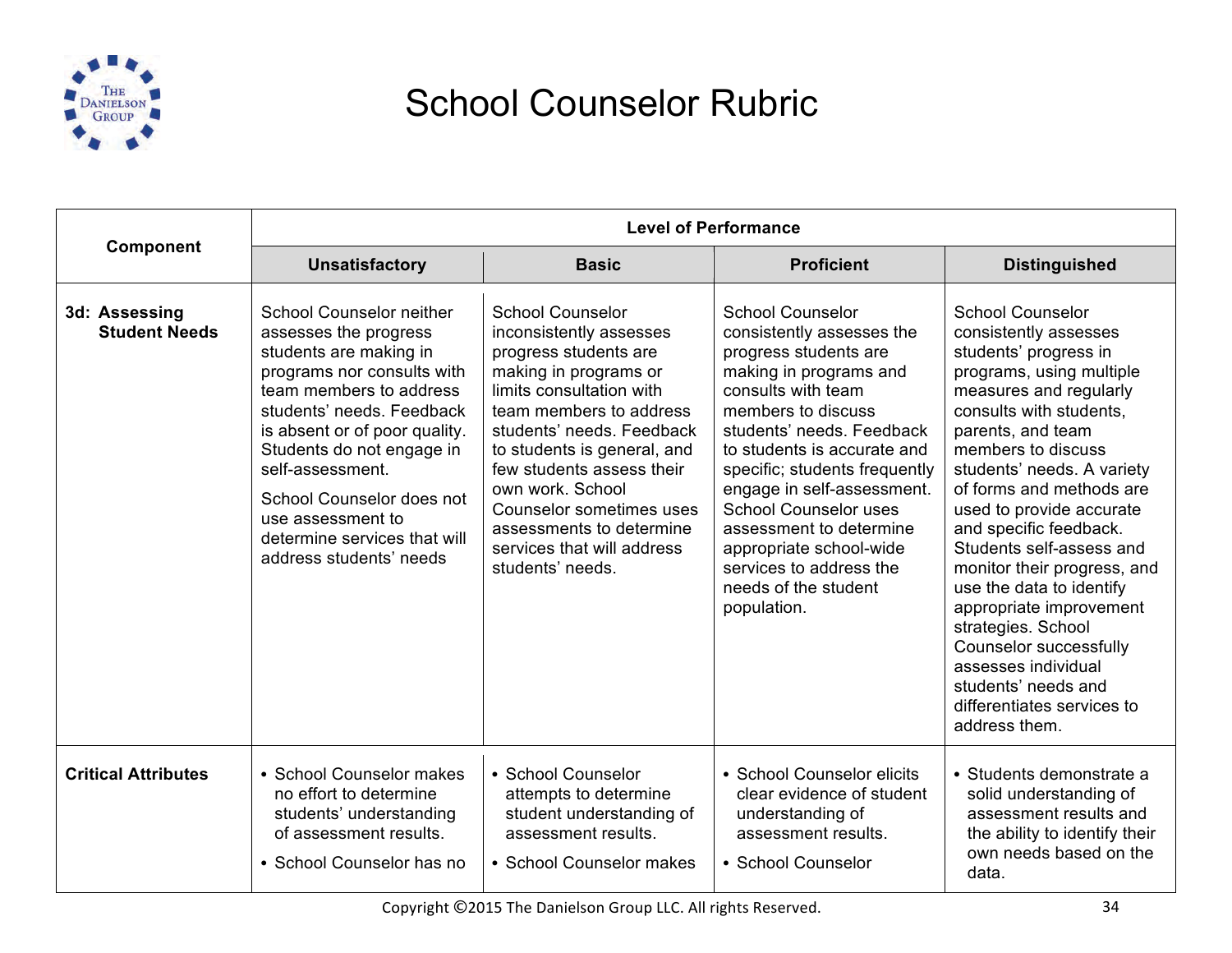

|                          |                                                                                                                                                                                                                                                                                                                                                                 | <b>Level of Performance</b>                                                                                                                                                                                                                                                                                                                                                                   |                                                                                                                                                                                                                                                                                                                                                                                                                                                                                                                       |                                                                                                                                                                                                                                                                                                                                                                                                                                                                                                                                                                                                |
|--------------------------|-----------------------------------------------------------------------------------------------------------------------------------------------------------------------------------------------------------------------------------------------------------------------------------------------------------------------------------------------------------------|-----------------------------------------------------------------------------------------------------------------------------------------------------------------------------------------------------------------------------------------------------------------------------------------------------------------------------------------------------------------------------------------------|-----------------------------------------------------------------------------------------------------------------------------------------------------------------------------------------------------------------------------------------------------------------------------------------------------------------------------------------------------------------------------------------------------------------------------------------------------------------------------------------------------------------------|------------------------------------------------------------------------------------------------------------------------------------------------------------------------------------------------------------------------------------------------------------------------------------------------------------------------------------------------------------------------------------------------------------------------------------------------------------------------------------------------------------------------------------------------------------------------------------------------|
| Component                | <b>Unsatisfactory</b>                                                                                                                                                                                                                                                                                                                                           | <b>Basic</b>                                                                                                                                                                                                                                                                                                                                                                                  | <b>Proficient</b>                                                                                                                                                                                                                                                                                                                                                                                                                                                                                                     | <b>Distinguished</b>                                                                                                                                                                                                                                                                                                                                                                                                                                                                                                                                                                           |
|                          | plan to engage students<br>in self-assessment.<br>• School Counselor uses<br>inappropriate assessment<br>techniques for the student<br>or setting.<br>• School Counselor<br>provides feedback that is<br>inaccurate, non-specific<br>and/or lacks timeliness.<br>• School Counselor ignores<br>or does not know how to<br>interpret student<br>assessment data. | only minimal attempts to<br>engage students in self-<br>assessment.<br>• School Counselor<br>attempts to use<br>appropriate assessment<br>techniques for the general<br>student population.<br>• School Counselor<br>provides feedback that is<br>timely, but is not specific<br>or consistent.<br>• School Counselor<br>displays limited ability to<br>interpret student<br>assessment data. | frequently invites students<br>to engage in self-<br>assessment, and provides<br>appropriate strategies for<br>doing so.<br>• School Counselor uses<br>assessment techniques<br>that are differentiated for<br>specific student<br>population groups.<br>• School Counselor<br>provides feedback that is<br>specific, timely, and<br>consistent.<br>• School Counselor<br>accurately interprets<br>student assessment data<br>and makes program<br>decisions or recommends<br>courses of action based<br>on the data. | • Students assess their<br>own needs/progress<br>using assessment criteria<br>they have helped<br>establish.<br>• School Counselor skillfully<br>determines and uses<br>assessment techniques<br>that are differentiated for<br>individual students.<br>• School Counselor and<br>students discuss high<br>quality feedback that is<br>proactive, pertinent and<br>focused on improvement.<br>• School Counselor<br>partners with individual<br>students to interpret<br>assessment data, and<br>discusses program<br>direction and individual<br>action plans with them<br>based on the data. |
| <b>Possible Examples</b> | • School Counselor takes<br>assessment results and<br>files them without<br>reviewing them or sharing<br>them with students.                                                                                                                                                                                                                                    | • School Counselor gives<br>the student the raw score<br>of a workplace readiness<br>assessment, but does not<br>interpret results or make                                                                                                                                                                                                                                                    | • School Counselor meets<br>with a group of students<br>who are struggling with<br>English II and analyzes<br>test errors with them.                                                                                                                                                                                                                                                                                                                                                                                  | • School Counselor assists<br>students in establishing a<br>homework self-study<br>group that meets weekly<br>in the conference room.                                                                                                                                                                                                                                                                                                                                                                                                                                                          |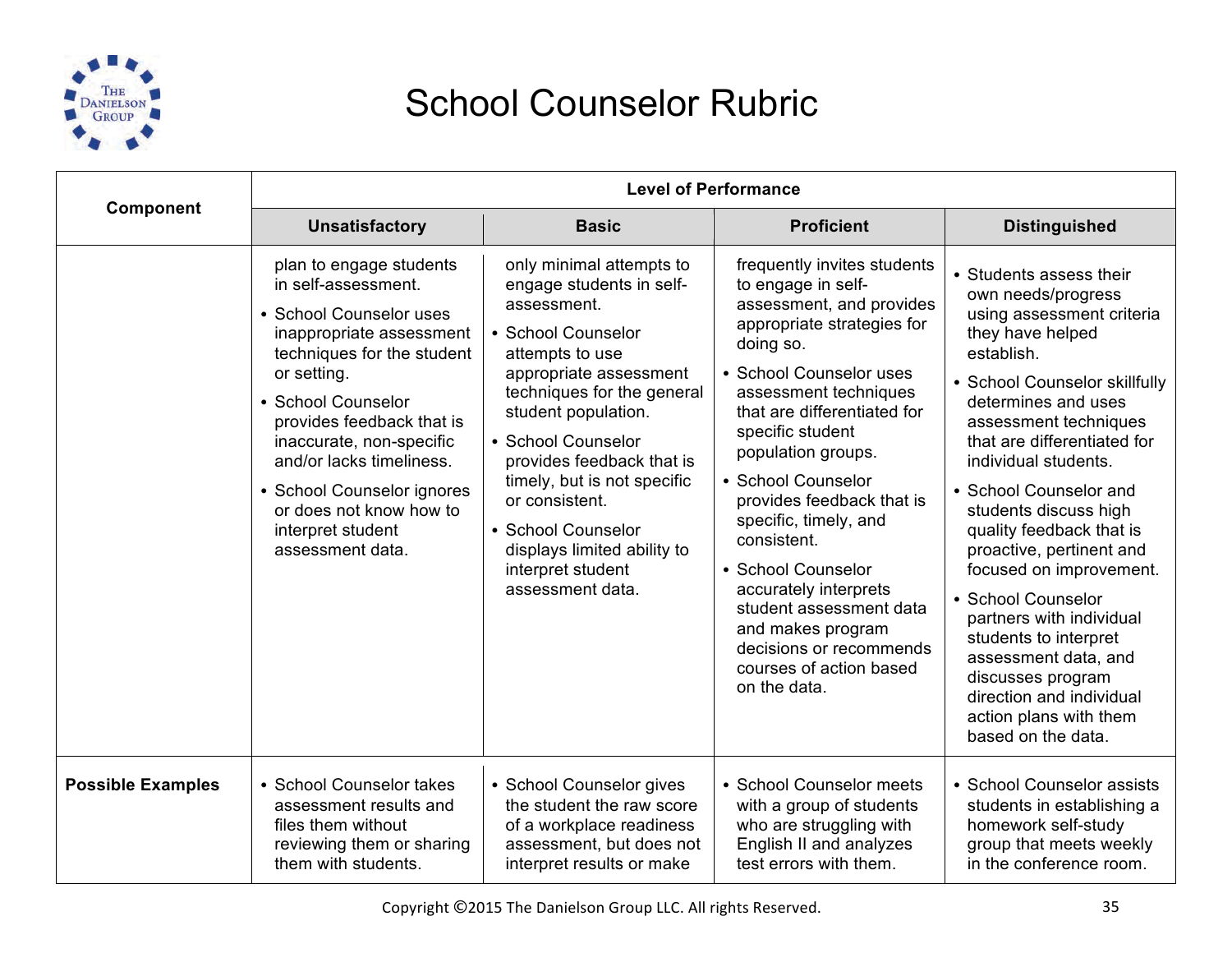

| <b>Component</b> | <b>Level of Performance</b>                              |                                                                                                                                                                                                 |                                                                                                                                                                                       |                                                                                                                                                                                                                                                                                                                     |
|------------------|----------------------------------------------------------|-------------------------------------------------------------------------------------------------------------------------------------------------------------------------------------------------|---------------------------------------------------------------------------------------------------------------------------------------------------------------------------------------|---------------------------------------------------------------------------------------------------------------------------------------------------------------------------------------------------------------------------------------------------------------------------------------------------------------------|
|                  | <b>Unsatisfactory</b>                                    | <b>Basic</b>                                                                                                                                                                                    | <b>Proficient</b>                                                                                                                                                                     | <b>Distinguished</b>                                                                                                                                                                                                                                                                                                |
|                  | • A student says, "How do I<br>know if I am doing well?" | plans for improvement<br>with the student.<br>• School Counselor tells a<br>student that she should<br>try harder, but does not<br>analyze areas in need of<br>additional support and<br>study. | • School Counselor shows<br>benchmarking data to a<br>student with special<br>needs. Based on the<br>data, the counselor sets<br>up after-school assistance<br>in the target subject. | • School Counselor<br>analyzes available course<br>of study data compared to<br>college admissions rates<br>to recommend successful<br>strategies to students who<br>want to enter pre-med<br>programs.<br>• Students access their<br>own progress reports,<br>then sign up for online<br>help with their teachers. |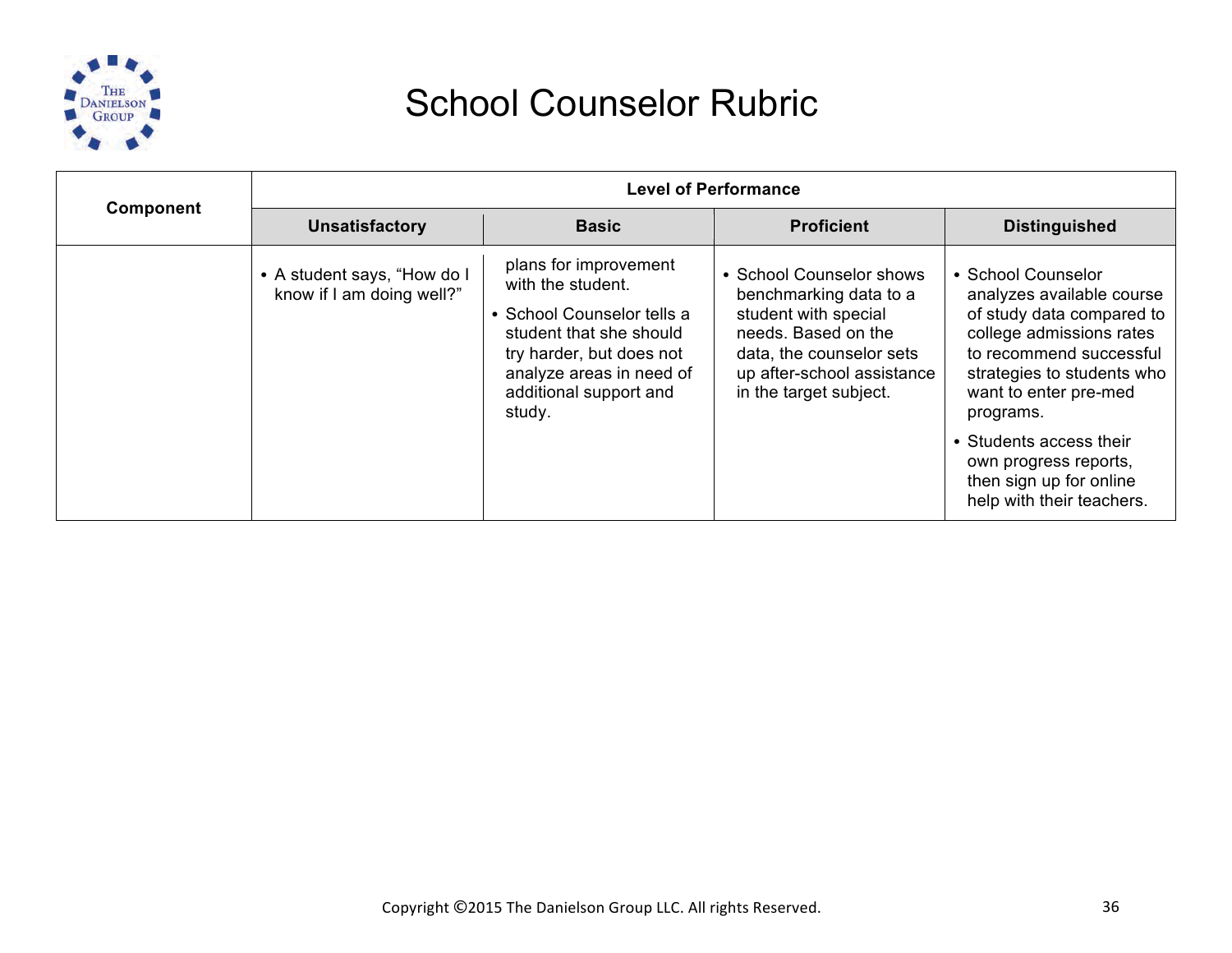

| Component                                                |                                                                                                                                                                                                                                                                                                              |                                                                                                                                                                                                                                                                                                                         | <b>Level of Performance</b>                                                                                                                                                                                                                                                                                                  |                                                                                                                                                                                                                                                                                                                                                                                                                            |
|----------------------------------------------------------|--------------------------------------------------------------------------------------------------------------------------------------------------------------------------------------------------------------------------------------------------------------------------------------------------------------|-------------------------------------------------------------------------------------------------------------------------------------------------------------------------------------------------------------------------------------------------------------------------------------------------------------------------|------------------------------------------------------------------------------------------------------------------------------------------------------------------------------------------------------------------------------------------------------------------------------------------------------------------------------|----------------------------------------------------------------------------------------------------------------------------------------------------------------------------------------------------------------------------------------------------------------------------------------------------------------------------------------------------------------------------------------------------------------------------|
|                                                          | <b>Unsatisfactory</b>                                                                                                                                                                                                                                                                                        | <b>Basic</b>                                                                                                                                                                                                                                                                                                            | <b>Proficient</b>                                                                                                                                                                                                                                                                                                            | <b>Distinguished</b>                                                                                                                                                                                                                                                                                                                                                                                                       |
| 3e: Implementing<br><b>Responsive</b><br><b>Services</b> | School Counselor does not<br>provide counseling<br>sessions for individual<br>students and/or small<br>groups to help them<br>overcome issues that arise.                                                                                                                                                    | <b>School Counselor makes</b><br>an attempt to meet with<br>some individual students<br>and/or small groups in<br>response to emergent<br>student needs and<br>concerns. Sessions are not<br>goal-focused and offer only<br>moderate assistance.                                                                        | <b>School Counselor holds</b><br>individual and/or small<br>group counseling sessions<br>to assist students with<br>academic, career, and<br>personal/social issues in<br>response to emergent<br>student needs and<br>concerns.                                                                                             | <b>School Counselor holds</b><br>individual and/or small<br>group counseling sessions,<br>that help students identify<br>problems, causes,<br>alternatives, and possible<br>consequences. Students<br>make thoughtful decisions<br>and take appropriate<br>actions in response to<br>emergent needs and<br>concerns.                                                                                                       |
| <b>Critical Attributes</b>                               | • School Counselor does<br>not provide responsive<br>services to address<br>students' needs.<br>• School Counselor does<br>not adjust priority of tasks<br>with student or school<br>goals in mind.<br>• School Counselor is<br>unable adjust a session<br>when students are<br>confused or<br>unresponsive. | • School Counselor<br>inconsistently provides<br>responsive services to<br>address students' needs.<br>• School Counselor<br>attempts to adjust<br>priorities to address<br>student needs.<br>• School Counselor is<br>partially successful in<br>adjusting a session when<br>students are confused or<br>unresponsive. | • School Counselor<br>recognizes change in<br>students' needs and<br>provides responsive<br>services to meet the<br>current, identified needs.<br>• School Counselor<br>routinely adjusts priorities<br>to meet the needs of<br>students.<br>• School Counselor<br>routinely makes<br>adjustments to a session<br>as needed. | • School Counselor's<br>anticipates adjustments to<br>services based on deep<br>knowledge of students<br>and current social and<br>environmental events and<br>conditions.<br>• School Counselor uses<br>various data sources and<br>input from stakeholders to<br>anticipate the needs of<br>students, and adjusts<br>priorities accordingly.<br>• School Counselor seizes<br>a teachable moment to<br>enhance a session. |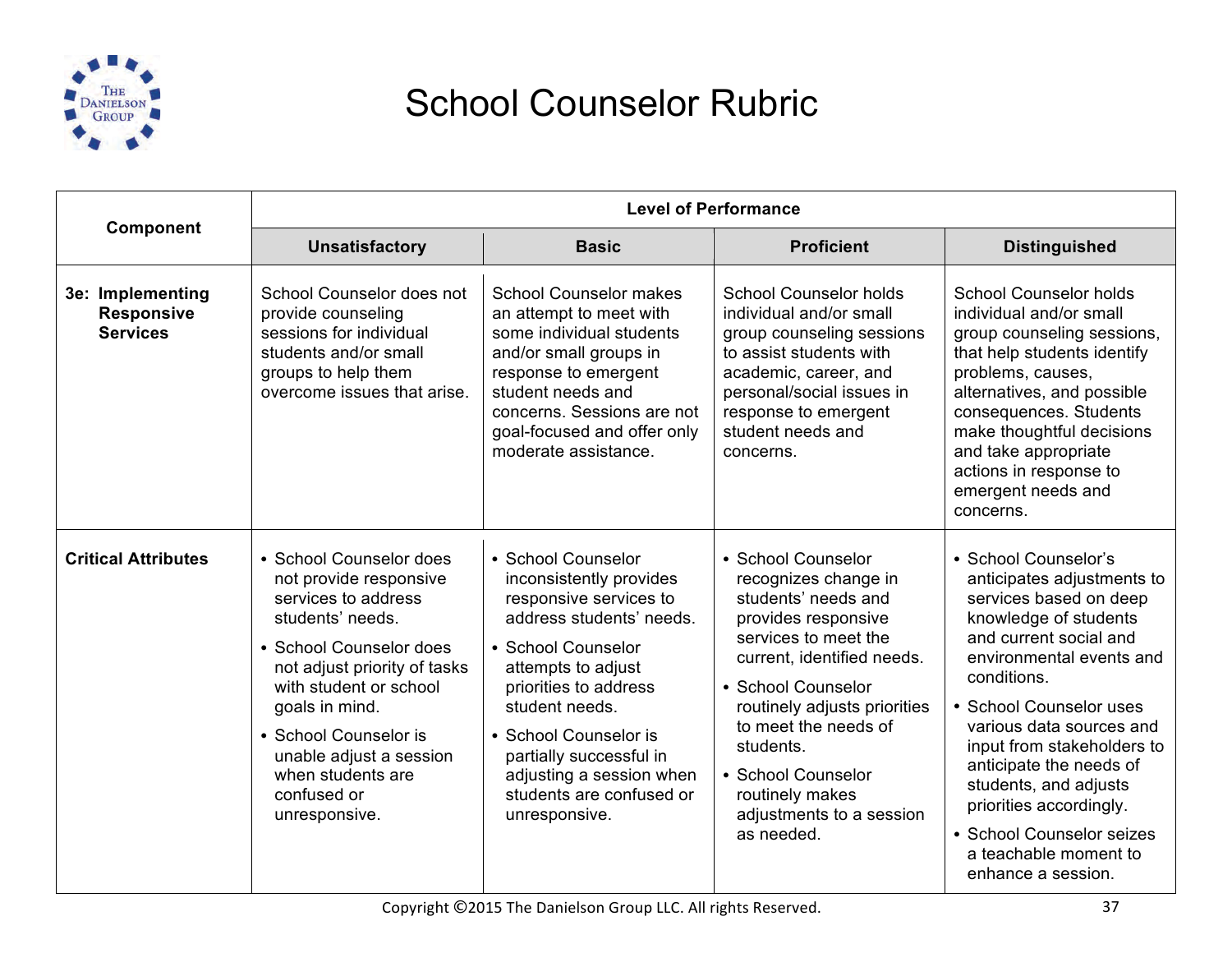

|                          | <b>Level of Performance</b>                                                                                                                                                                                                                                                                    |                                                                                                                                                                                                                           |                                                                                                                                                                                                                                                                                                                                                                   |                                                                                                                                                                                                                                                                                                                                                                                                                                                                                       |
|--------------------------|------------------------------------------------------------------------------------------------------------------------------------------------------------------------------------------------------------------------------------------------------------------------------------------------|---------------------------------------------------------------------------------------------------------------------------------------------------------------------------------------------------------------------------|-------------------------------------------------------------------------------------------------------------------------------------------------------------------------------------------------------------------------------------------------------------------------------------------------------------------------------------------------------------------|---------------------------------------------------------------------------------------------------------------------------------------------------------------------------------------------------------------------------------------------------------------------------------------------------------------------------------------------------------------------------------------------------------------------------------------------------------------------------------------|
| <b>Component</b>         | <b>Unsatisfactory</b>                                                                                                                                                                                                                                                                          | <b>Basic</b>                                                                                                                                                                                                              | <b>Proficient</b>                                                                                                                                                                                                                                                                                                                                                 | <b>Distinguished</b>                                                                                                                                                                                                                                                                                                                                                                                                                                                                  |
| <b>Possible Examples</b> | • School Counselor tells a<br>student, "I know you are<br>upset, but I don't have<br>time in my schedule to<br>see you today."<br>• School Counselor tells a<br>student that he can't<br>come running to the<br>counseling office for every<br>little thing and to sort<br>issues out himself. | • School Counselor tells a<br>student whom she knows<br>is upset, "I don't have an<br>opening in my schedule<br>until tomorrow afternoon.<br>Please come back and<br>see me then and we will<br>problem-solve the issue." | • School Counselor asks a<br>colleague to cover her<br>office for an hour so that<br>she can accompany a<br>student to the crisis<br>center.<br>• School Counselor reviews<br>possible strategies to deal<br>with a student pregnancy<br>and decides to cancel a<br>scheduled peer mediation<br>session in favor of a one-<br>on-one session with the<br>student. | • School Counselor meets<br>with a student with a<br>physical disability and<br>shares a variety of<br>community resources<br>related to driver's ed<br>training with modified<br>vehicles.<br>• School Counselor helps a<br>student to complete a<br>shared assessment of risk<br>when the student<br>discloses thoughts of<br>harming herself. School<br>Counselor brings in<br>parents and sets up an<br>immediate appointment<br>with the crisis center of<br>the local hospital. |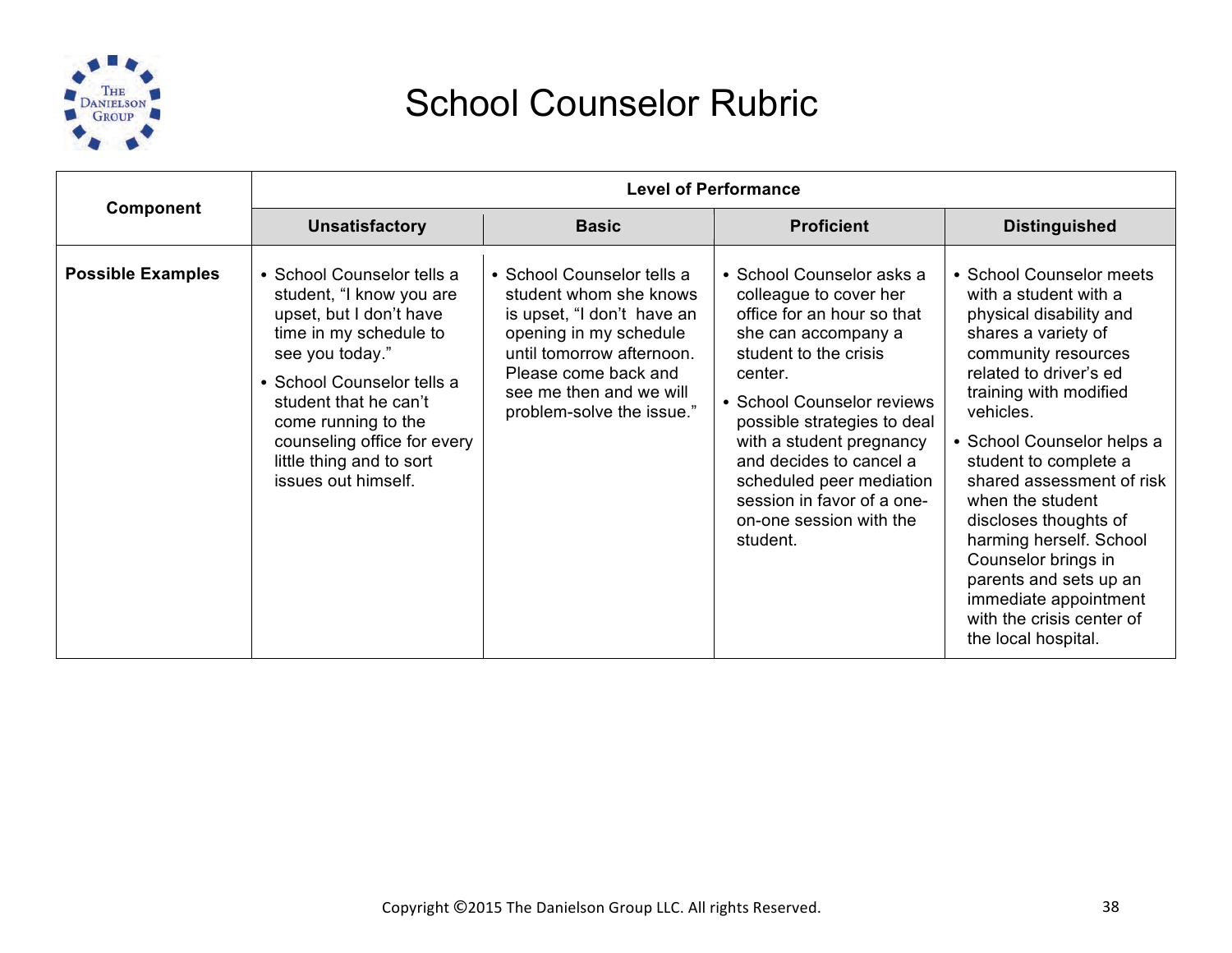

#### **Domain 4 for School Counselors: Professional Responsibilities**

|                                      | <b>Level of Performance</b>                                                                                                                                                                                                                                                                                                                                                                     |                                                                                                                                                                                                                                                                                                                                                                                                                    |                                                                                                                                                                                                                                                                                                                                                                                                                      |                                                                                                                                                                                                                                                                                                                                                                                                                             |
|--------------------------------------|-------------------------------------------------------------------------------------------------------------------------------------------------------------------------------------------------------------------------------------------------------------------------------------------------------------------------------------------------------------------------------------------------|--------------------------------------------------------------------------------------------------------------------------------------------------------------------------------------------------------------------------------------------------------------------------------------------------------------------------------------------------------------------------------------------------------------------|----------------------------------------------------------------------------------------------------------------------------------------------------------------------------------------------------------------------------------------------------------------------------------------------------------------------------------------------------------------------------------------------------------------------|-----------------------------------------------------------------------------------------------------------------------------------------------------------------------------------------------------------------------------------------------------------------------------------------------------------------------------------------------------------------------------------------------------------------------------|
| Component                            | <b>Unsatisfactory</b>                                                                                                                                                                                                                                                                                                                                                                           | <b>Basic</b>                                                                                                                                                                                                                                                                                                                                                                                                       | <b>Proficient</b>                                                                                                                                                                                                                                                                                                                                                                                                    | <b>Distinguished</b>                                                                                                                                                                                                                                                                                                                                                                                                        |
| 4a: Reflecting on<br><b>Practice</b> | School Counselor's<br>reflection on practice is<br>inaccurate and not based<br>on evidence-based<br>standards. School<br>Counselor has no<br>suggestions for how<br>counseling services could<br>be improved.                                                                                                                                                                                   | School Counselor's reflection<br>on practice is sometimes<br>accurate and objective, but<br>not based on evidence-based<br>standards. Reflection includes<br>some general suggestions for<br>how counseling services<br>might be improved.                                                                                                                                                                         | School Counselor's<br>reflection on practice is<br>accurate and objective,<br>based on evidence-based<br>standards, and cites both<br>positive and negative<br>characteristics. School<br>Counselor makes specific<br>suggestions for improving<br>practice based on the ASCA<br>Model.                                                                                                                              | School Counselor's<br>reflection on practice is<br>thoughtful and accurate,<br>citing specific examples of<br>practices and the reasons for<br>their degree of success.<br>School Counselor draws on<br>an extensive body of<br>evidence-based practices to<br>suggest alternative practice<br>strategies according to the<br>ASCA Model.                                                                                   |
| <b>Critical Attributes</b>           | • School Counselor does<br>not use ASCA Model of<br>Competencies or data to<br>reflect on counseling<br>practices.<br>• School Counselor<br>makes no suggestions<br>for professional<br>improvement.<br>• School Counselor is not<br>aware of the ASCA<br><b>School Counseling</b><br><b>Program Assessment</b><br>and does not create the<br><b>ASCA School Counselor</b><br>Annual Agreement. | • School Counselor uses<br>ASCA Model of<br>Competencies but does not<br>gather data to reflect on<br>counseling practices.<br>• School Counselor suggests<br>general modifications for<br>professional improvement.<br>• School Counselor is aware<br>of the ASCA School<br><b>Counseling Program</b><br>Assessment but does not<br>use it as a guide to create<br>the ASCA School Counselor<br>Annual Agreement. | • School Counselor uses<br>the ASCA Model of<br>Competencies and data to<br>guide decision-making<br>and to standardize and<br>reflect on counseling<br>practice.<br>• School Counselor draws<br>upon appropriate<br>resources to suggest<br>alternative strategies to<br>refine professional<br>performance.<br>• School Counselor uses<br>the ASCA School<br><b>Counseling Program</b><br>Assessment as a guide to | • School Counselor uses<br>program assessment data;<br>input from school officials,<br>Advisory Council, and<br>students; and the ASCA<br>Model of Competencies to<br>guide decision-making and<br>reflect on counseling<br>practice.<br>• School Counselor uses<br>extensive resources to<br>identify areas for<br>improvement and<br>professional growth<br>opportunities.<br>• School Counselor uses<br>deep and nuanced |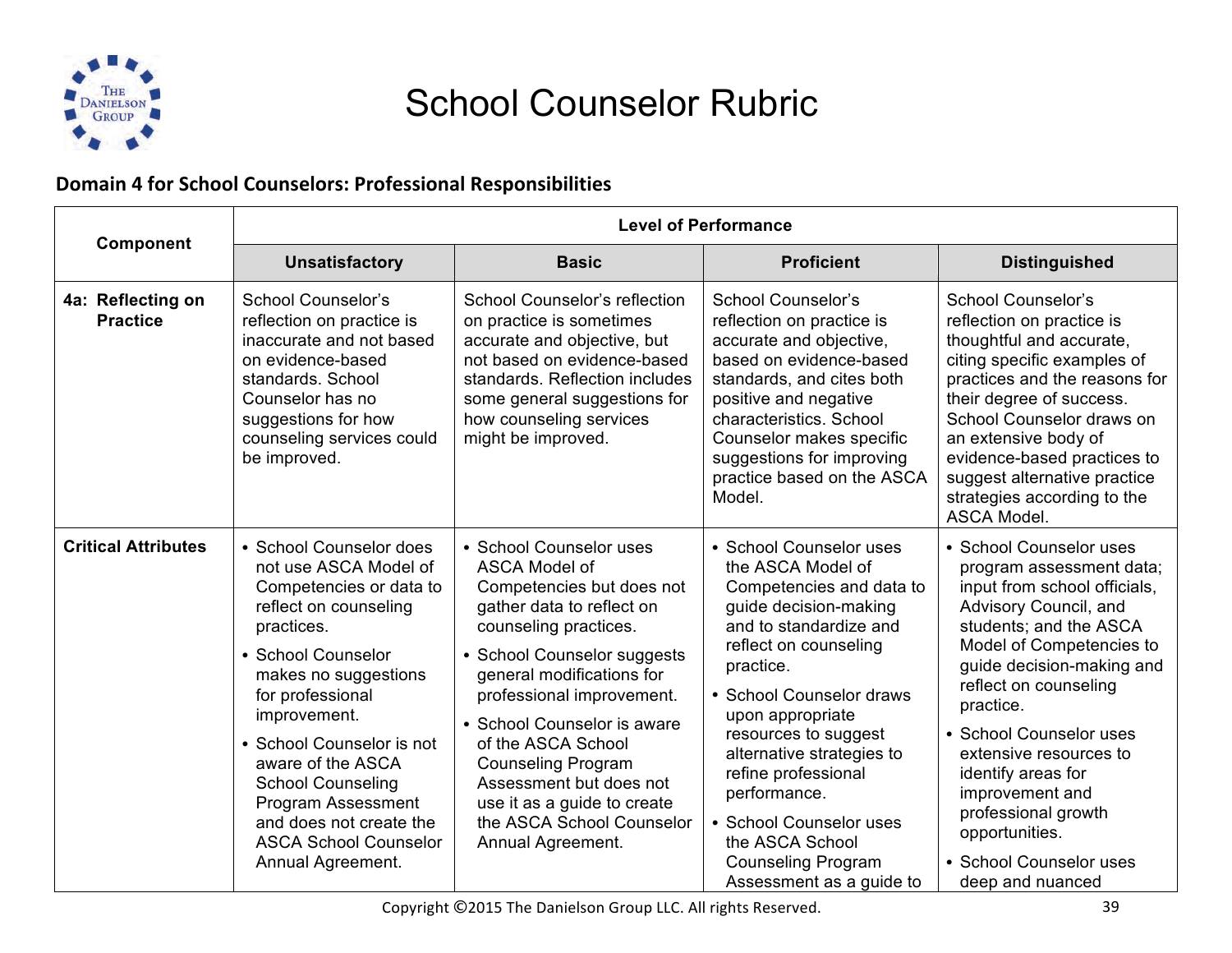

| Component                | <b>Level of Performance</b>                                                                                                                                                                                                                                                                                                                                             |                                                                                                                                                                                                                                                                                                                          |                                                                                                                                                                                                                                                                                                                                                                                                                                                                                         |                                                                                                                                                                                                                                                                                                                                                                                                                                                                                      |
|--------------------------|-------------------------------------------------------------------------------------------------------------------------------------------------------------------------------------------------------------------------------------------------------------------------------------------------------------------------------------------------------------------------|--------------------------------------------------------------------------------------------------------------------------------------------------------------------------------------------------------------------------------------------------------------------------------------------------------------------------|-----------------------------------------------------------------------------------------------------------------------------------------------------------------------------------------------------------------------------------------------------------------------------------------------------------------------------------------------------------------------------------------------------------------------------------------------------------------------------------------|--------------------------------------------------------------------------------------------------------------------------------------------------------------------------------------------------------------------------------------------------------------------------------------------------------------------------------------------------------------------------------------------------------------------------------------------------------------------------------------|
|                          | <b>Unsatisfactory</b>                                                                                                                                                                                                                                                                                                                                                   | <b>Basic</b>                                                                                                                                                                                                                                                                                                             | <b>Proficient</b>                                                                                                                                                                                                                                                                                                                                                                                                                                                                       | <b>Distinguished</b>                                                                                                                                                                                                                                                                                                                                                                                                                                                                 |
|                          |                                                                                                                                                                                                                                                                                                                                                                         |                                                                                                                                                                                                                                                                                                                          | create and revise the<br><b>ASCA School Counselor</b><br>Annual Agreement.                                                                                                                                                                                                                                                                                                                                                                                                              | understanding of the ASCA<br>Model of Competencies<br>and the School Counseling<br>Program Assessment to<br>make a subtle but<br>impactful supplement to<br>the ASCA School<br><b>Counselor Annual</b><br>Agreement.                                                                                                                                                                                                                                                                 |
| <b>Possible Examples</b> | • The counselor says, "I<br>have identified students'<br>needs and helped<br>many," but is unable to<br>provide data to support<br>the statement.<br>• School Counselor says,<br>"Few students come to<br>seek me out, and when<br>they do, I am not sure<br>what they want."<br>• School Counselor says,<br>"I don't need standards; I<br>know what ethical<br>means." | • Without evidence, the<br>School Counselor says, "I<br>hope I am meeting the<br>needs of most students."<br>• School Counselor says, "I<br>suppose I could ask a<br>colleague about some<br>strategies to use."<br>• School Counselor says, "Are<br>there professional practice<br>and ethical standards<br>available?" | • School Counselor says, "I<br>use the ASCA Model of<br>Competencies and the<br><b>School Counseling</b><br>Program Assessment<br>when determining if the<br>needs of students are<br>being met."<br>• The School Counselor<br>uses the ASCA Model to<br>study School Counselor<br>competencies and<br>determine areas for<br>improvement.<br>• The School Counselor<br>decides on a course of<br>action based on the ASCA<br><b>Ethical Standards for</b><br><b>School Counselors.</b> | • School Counselor says,<br>"Evidence tells me these<br>strategies are working with<br>the majority of the students<br>most of the time. I am<br>exploring additional<br>resources to address the<br>needs of student outliers."<br>• School Counselor shows<br>data collected from all<br>students and stakeholders;<br>he works with stakeholders<br>to interpret the data and<br>make improvements in the<br><b>ASCA School Counselor</b><br>Annual Agreement and<br>Action Plan. |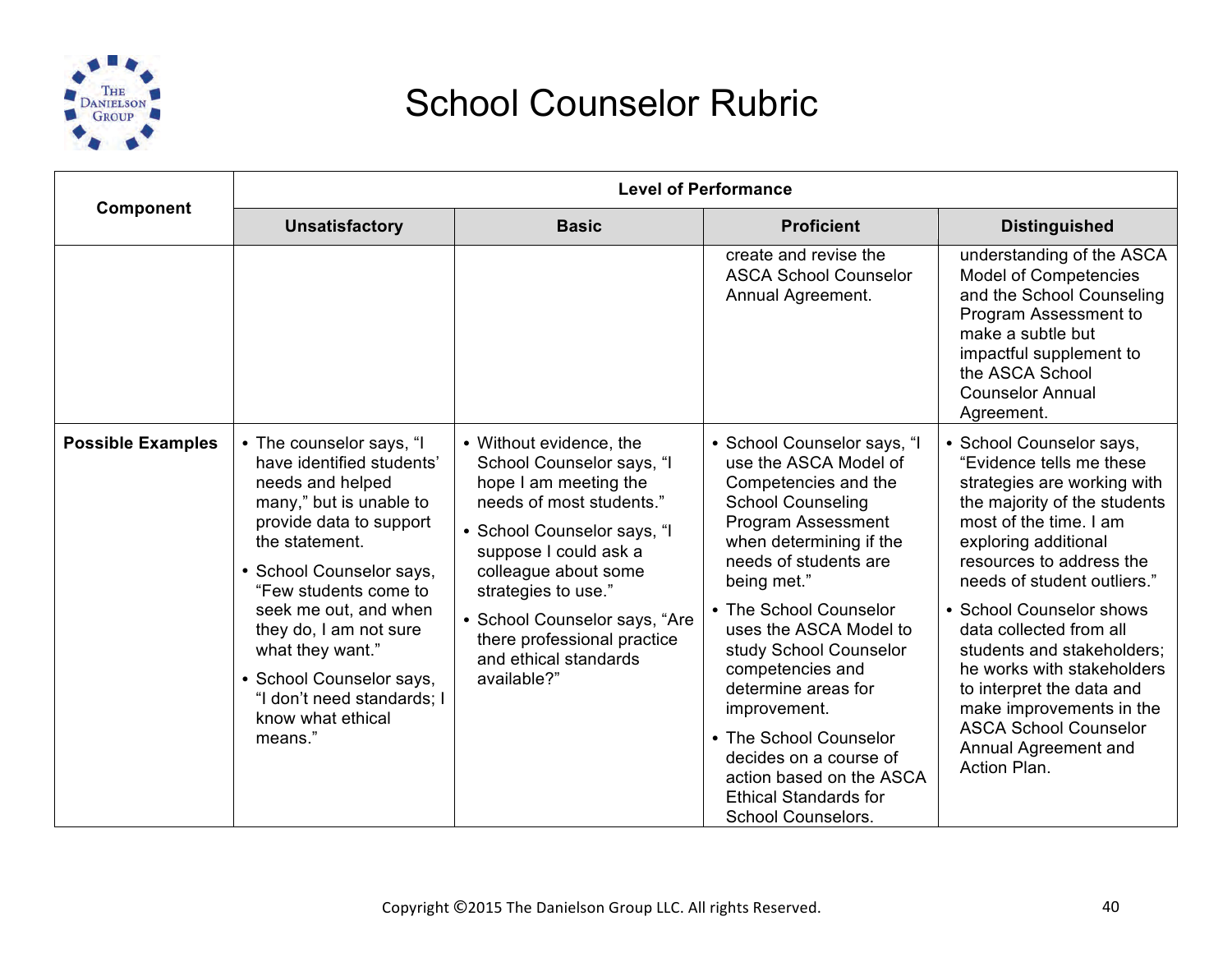

|                                                                                                                                    | <b>Level of Performance</b>                                                                                                                                                                                                                                                                                                             |                                                                                                                                                                                                                                                                                                               |                                                                                                                                                                                                                                                                                                                                                            |                                                                                                                                                                                                                                                                                                                                                                                                                        |  |
|------------------------------------------------------------------------------------------------------------------------------------|-----------------------------------------------------------------------------------------------------------------------------------------------------------------------------------------------------------------------------------------------------------------------------------------------------------------------------------------|---------------------------------------------------------------------------------------------------------------------------------------------------------------------------------------------------------------------------------------------------------------------------------------------------------------|------------------------------------------------------------------------------------------------------------------------------------------------------------------------------------------------------------------------------------------------------------------------------------------------------------------------------------------------------------|------------------------------------------------------------------------------------------------------------------------------------------------------------------------------------------------------------------------------------------------------------------------------------------------------------------------------------------------------------------------------------------------------------------------|--|
| Component                                                                                                                          | <b>Unsatisfactory</b>                                                                                                                                                                                                                                                                                                                   | <b>Basic</b>                                                                                                                                                                                                                                                                                                  | <b>Proficient</b>                                                                                                                                                                                                                                                                                                                                          | <b>Distinguished</b>                                                                                                                                                                                                                                                                                                                                                                                                   |  |
| 4b: Maintaining<br><b>Accurate</b><br><b>Records and</b><br><b>Using</b><br>Appropriate<br><b>Data to Guide</b><br><b>Practice</b> | School Counselor's reports,<br>records, and documentation<br>are missing, late, or<br>inaccurate, resulting in<br>confusion. School<br>Counselor does not<br>understand the importance<br>of safekeeping and<br>maintenance of student<br>records. School Counselor<br>does not use student data<br>to guide decision-making.           | School Counselor's reports,<br>records, and documentation<br>are uneven and occasionally<br>late. School Counselor has a<br>rudimentary understanding of<br>the safekeeping and<br>maintenance of student<br>information. School<br>Counselor makes scant use<br>of student data to guide<br>decision-making. | School Counselor's reports,<br>records, and documentation<br>are accurate and are<br>submitted in a timely<br>manner. School Counselor's<br>practices related to<br>safekeeping and<br>maintenance of student<br>records are consistent with<br>district and national<br>standards, School<br>Counselor uses student<br>data to guide decision-<br>making. | School Counselor's practices<br>related to record keeping are<br>highly systematic and<br>efficient. Maintenance and<br>safekeeping practices serve<br>as a model for colleagues in<br>other schools, School<br>Counselor engages parents<br>and students in using student<br>data to guide decision-<br>making. Students contribute<br>information to their portfolios.                                               |  |
| <b>Critical Attributes</b>                                                                                                         | • School Counselor has no<br>system for record<br>keeping. Records are in<br>disarray and provide<br>incorrect or confusing<br>information.<br>• School Counselor does<br>not maintain and submit<br>records/reports in a timely<br>manner when requested.<br>• School Counselor does<br>not know how to use data<br>to guide students. | • School Counselor has a<br>process for recording<br>information; however it is<br>out of date, incomplete, or<br>inaccurate.<br>• School Counselor<br>inconsistently maintains<br>and submits<br>records/reports.<br>• School Counselor has<br>limited knowledge of how to<br>use data to guide students.    | • School Counselor's<br>process for record keeping<br>is efficient and effective.<br>• School Counselor<br>consistently maintains and<br>submits records/reports in<br>a timely manner.<br>• School Counselor has a<br>clear understanding of<br>how to use data to guide<br>students.                                                                     | • School Counselor<br>collaborates with<br>colleagues regarding best<br>practice for record-keeping<br>and shares systems and<br>processes.<br>• School Counselor<br>consistently makes<br>records/reports available to<br>stakeholders to support<br>self-advocacy and future<br>planning.<br>• School Counselor engages<br>and educates appropriate<br>stakeholders on how to<br>best use data to guide<br>students. |  |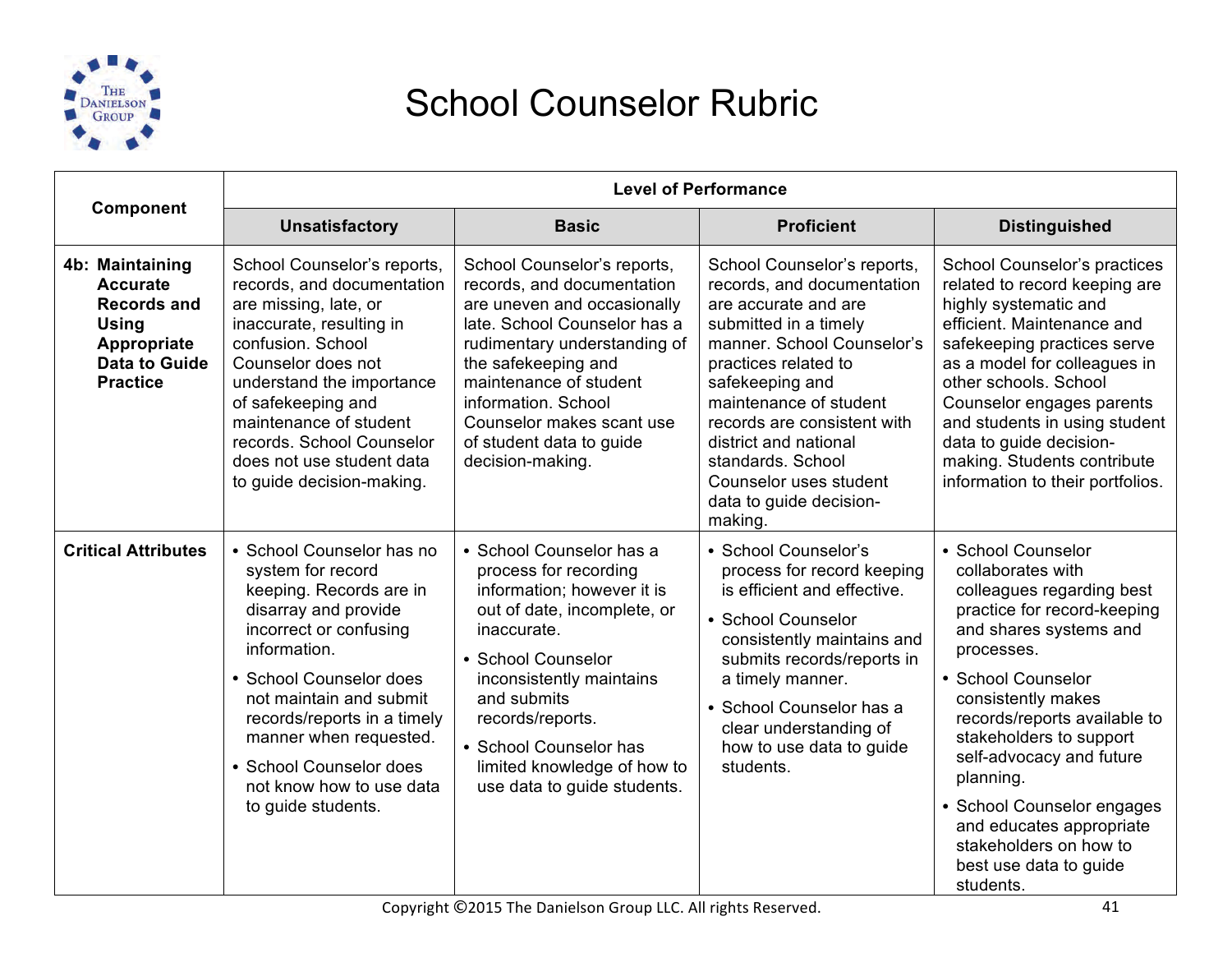

|                                    | <b>Level of Performance</b>                                                                                                                                                                                                                                                                                                                                                                                                                         |                                                                                                                                                                                                                                                                                                                                                                  |                                                                                                                                                                                                                                                                                                                                                           |                                                                                                                                                                                                                                                                                                                                                                                                                                                                                                                                                                                                       |  |
|------------------------------------|-----------------------------------------------------------------------------------------------------------------------------------------------------------------------------------------------------------------------------------------------------------------------------------------------------------------------------------------------------------------------------------------------------------------------------------------------------|------------------------------------------------------------------------------------------------------------------------------------------------------------------------------------------------------------------------------------------------------------------------------------------------------------------------------------------------------------------|-----------------------------------------------------------------------------------------------------------------------------------------------------------------------------------------------------------------------------------------------------------------------------------------------------------------------------------------------------------|-------------------------------------------------------------------------------------------------------------------------------------------------------------------------------------------------------------------------------------------------------------------------------------------------------------------------------------------------------------------------------------------------------------------------------------------------------------------------------------------------------------------------------------------------------------------------------------------------------|--|
| <b>Component</b>                   | <b>Unsatisfactory</b><br><b>Basic</b><br><b>Proficient</b>                                                                                                                                                                                                                                                                                                                                                                                          | <b>Distinguished</b>                                                                                                                                                                                                                                                                                                                                             |                                                                                                                                                                                                                                                                                                                                                           |                                                                                                                                                                                                                                                                                                                                                                                                                                                                                                                                                                                                       |  |
| <b>Possible</b><br><b>Examples</b> | • School Counselor does<br>not keep a daily journal.<br>• School Counselor says, "I<br>did not keep a record of<br>the students' classes, but<br>I can remember."<br>• School Counselor says,<br>"Several students were<br>scheduled to stop by, but<br>I didn't write down the<br>times or what they<br>needed."<br>• School Counselor says, "I<br>don't have time to look at<br>student data and don't<br>know why I should; I'm a<br>counselor!" | • School Counselor says, "I<br>have met with several<br>students, but was able to<br>take notes on only half of<br>the meetings."<br>• The student says, "I don't<br>know what classes to<br>register for because the<br>requirements are not in my<br>e-file."<br>• School Counselor<br>inconsistently reviews<br>student data prior to<br>counseling sessions. | • School Counselor keeps a<br>confidential daily journal<br>that contains a record of<br>meetings.<br>• The student says, "I used<br>the guidelines that you<br>gave me, logged on to the<br>website, and found which<br>courses are required."<br>• School Counselor reviews<br>data with a student prior to<br>guiding the student in<br>setting goals. | • School Counselor consults<br>her confidential daily<br>journal to aid in making<br>decisions with students.<br>• When a student is asked<br>about how she will register<br>for courses, she quickly<br>demonstrates and explains<br>the updated website for her<br>parents.<br>• School Counselor analyzes<br>data from a confidential<br>student survey about<br>bullying to support the<br>proposal for a new program<br>addressing the issue.<br>• School Counselor refers to<br>testing, conduct, and report<br>card data on each of her<br>students when designing<br>intervention strategies. |  |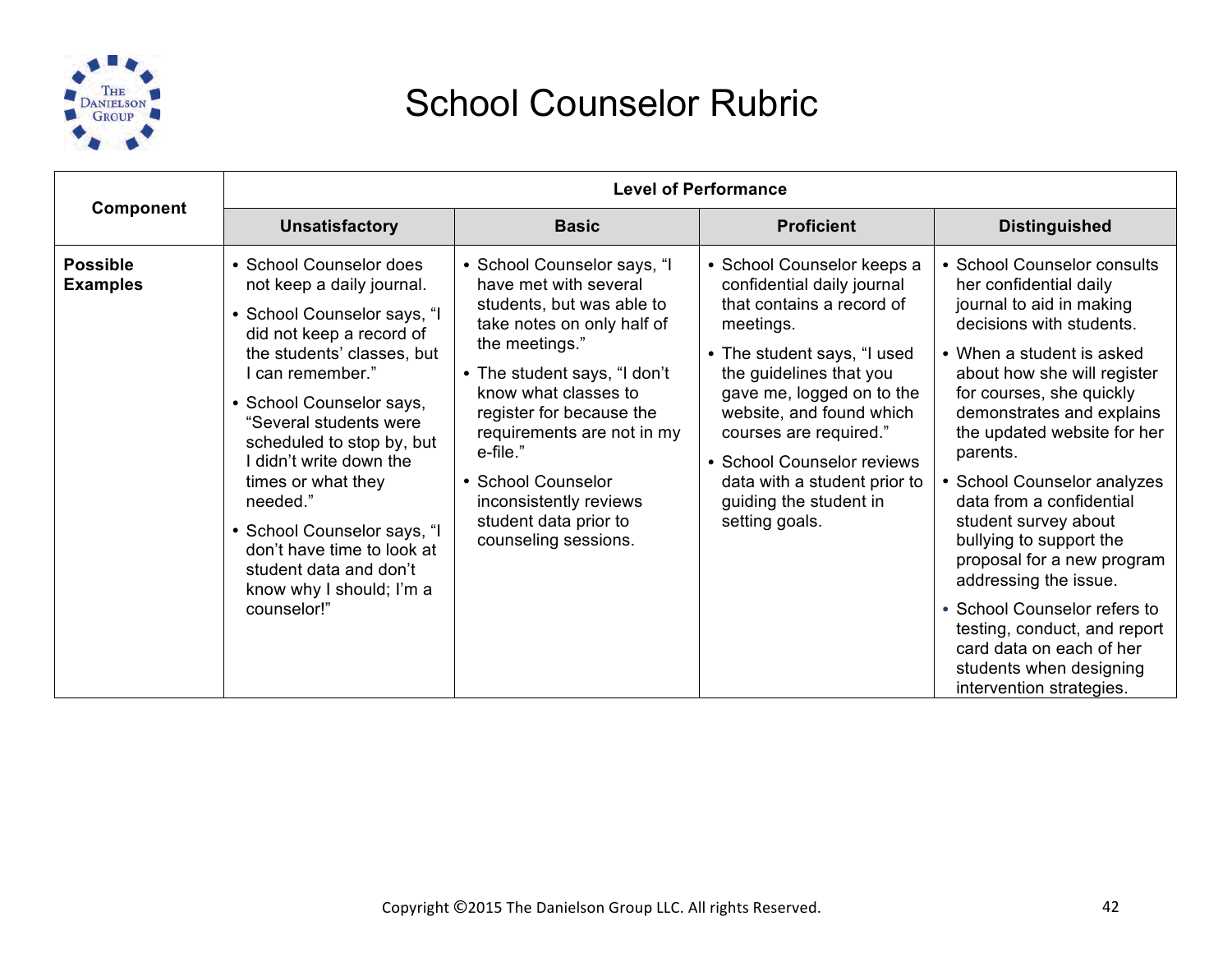

|                                                                              | <b>Level of Performance</b>                                                                                                                                                                                                                                                                                                                                                                                                                                                                                                                                                                  |                                                                                                                                                                                                                                                                                                                                                                                                                                                                                                                                                                             |                                                                                                                                                                                                                                                                                                                                                                                                                                                                                                                                                                                     |                                                                                                                                                                                                                                                                                                                                                                                                                                                                                                                                                                                                                                                                                                                                                                               |  |
|------------------------------------------------------------------------------|----------------------------------------------------------------------------------------------------------------------------------------------------------------------------------------------------------------------------------------------------------------------------------------------------------------------------------------------------------------------------------------------------------------------------------------------------------------------------------------------------------------------------------------------------------------------------------------------|-----------------------------------------------------------------------------------------------------------------------------------------------------------------------------------------------------------------------------------------------------------------------------------------------------------------------------------------------------------------------------------------------------------------------------------------------------------------------------------------------------------------------------------------------------------------------------|-------------------------------------------------------------------------------------------------------------------------------------------------------------------------------------------------------------------------------------------------------------------------------------------------------------------------------------------------------------------------------------------------------------------------------------------------------------------------------------------------------------------------------------------------------------------------------------|-------------------------------------------------------------------------------------------------------------------------------------------------------------------------------------------------------------------------------------------------------------------------------------------------------------------------------------------------------------------------------------------------------------------------------------------------------------------------------------------------------------------------------------------------------------------------------------------------------------------------------------------------------------------------------------------------------------------------------------------------------------------------------|--|
| Component                                                                    | <b>Unsatisfactory</b>                                                                                                                                                                                                                                                                                                                                                                                                                                                                                                                                                                        | <b>Basic</b>                                                                                                                                                                                                                                                                                                                                                                                                                                                                                                                                                                | <b>Proficient</b>                                                                                                                                                                                                                                                                                                                                                                                                                                                                                                                                                                   | <b>Distinguished</b>                                                                                                                                                                                                                                                                                                                                                                                                                                                                                                                                                                                                                                                                                                                                                          |  |
| <b>4c: Communicating</b><br>with Families,<br>Staff, and<br><b>Community</b> | <b>School Counselor provides</b><br>little, if any, information to<br>families, staff or community<br>about the counseling<br>program as a whole or about<br>individual students. School<br>Counselor does not publicize<br>vision and mission statement<br>of the program. School<br>Counselor does not attempt<br>to engage families in the<br>programs offered by the<br>counseling department.<br>Communications with staff<br>and families violate<br>confidentiality guidelines.<br>Some communications<br>contain socially or culturally<br>inappropriate or offensive<br>references. | <b>School Counselor</b><br>provides limited though<br>accurate information to<br>families, staff or<br>community about the<br>counseling program as a<br>whole and about individual<br>students, School<br>Counselor shares vision<br>and mission statement of<br>the program if asked.<br><b>School Counselor</b><br>attempts to engage<br>families in the programs<br>offered by the counseling<br>department.<br><b>School Counselor is</b><br>somewhat familiar with<br>confidentiality guidelines.<br>Communication may not<br>be socially or culturally<br>sensitive. | <b>School Counselor provides</b><br>thorough and accurate<br>information to families, staff<br>or the community about the<br>counseling program as a<br>whole and about individual<br>students. School Counselor<br>successfully communicates<br>the vision and mission<br>statement of the program.<br><b>School Counselor frequently</b><br>engages families in the<br>programs offered by the<br>counseling department.<br><b>School Counselor</b><br>consistently follows<br>confidentiality guidelines.<br>Communications are<br>conveyed in a culturally<br>sensitive manner. | <b>School Counselor is</b><br>proactive in providing<br>information to families about<br>the counseling program and<br>about individual students<br>through a variety of means.<br><b>School Counselor makes</b><br>certain that community, staff,<br>parents, and students are<br>aware of and contribute to<br>the vision and missions<br>statement of the program.<br>School Counselor engages<br>families in using and<br>contributing to the resources<br>of the counseling<br>department.<br><b>School Counselor</b><br>consistently maintains and<br>models confidentiality for all<br>while appropriately<br>communicating student<br>needs with family, staff and<br>community. School<br>Counselor responds to<br>concerns with social and<br>cultural sensitivity. |  |
| <b>Critical Attributes</b>                                                   | • School Counselor provides<br>limited or inaccurate                                                                                                                                                                                                                                                                                                                                                                                                                                                                                                                                         | • School Counselor<br>infrequently provides                                                                                                                                                                                                                                                                                                                                                                                                                                                                                                                                 | • School Counselor regularly<br>makes information about                                                                                                                                                                                                                                                                                                                                                                                                                                                                                                                             | • School Counselor is<br>innovative in finding                                                                                                                                                                                                                                                                                                                                                                                                                                                                                                                                                                                                                                                                                                                                |  |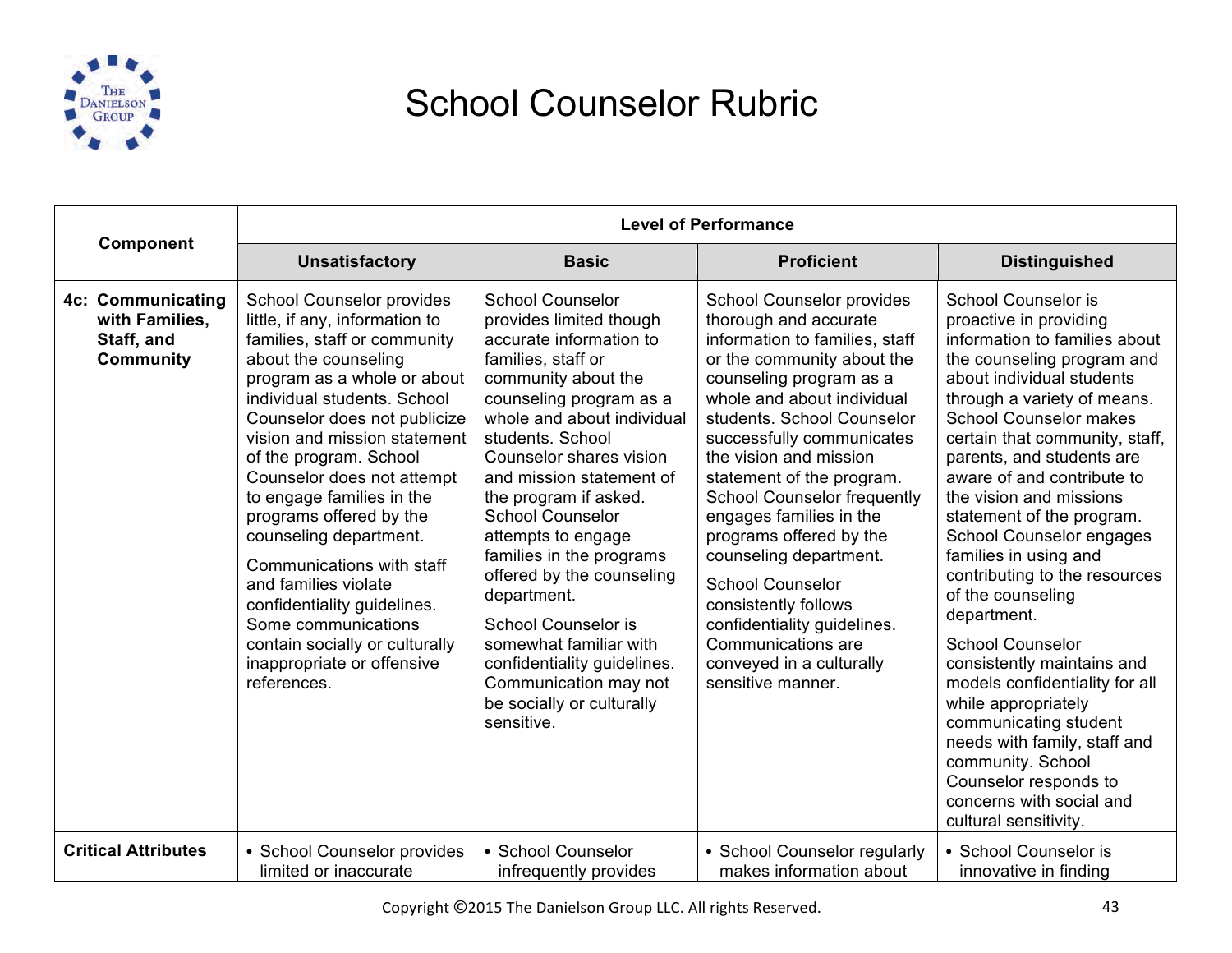

|           | <b>Level of Performance</b>                                                                                                                                                                                                                                                                                                                                                                                                                                                                                                                                       |                                                                                                                                                                                                                                                                                                                                                                                                                                                                                                                                                                                                                                                                                                                                                                   |                                                                                                                                                                                                                                                                                                                                                                                                                                                                                                                                                                                                                                                                                                                              |                                                                                                                                                                                                                                                                                                                                                                                                                                                                                                                                                                                                                                                                                                                                                                                                                                               |
|-----------|-------------------------------------------------------------------------------------------------------------------------------------------------------------------------------------------------------------------------------------------------------------------------------------------------------------------------------------------------------------------------------------------------------------------------------------------------------------------------------------------------------------------------------------------------------------------|-------------------------------------------------------------------------------------------------------------------------------------------------------------------------------------------------------------------------------------------------------------------------------------------------------------------------------------------------------------------------------------------------------------------------------------------------------------------------------------------------------------------------------------------------------------------------------------------------------------------------------------------------------------------------------------------------------------------------------------------------------------------|------------------------------------------------------------------------------------------------------------------------------------------------------------------------------------------------------------------------------------------------------------------------------------------------------------------------------------------------------------------------------------------------------------------------------------------------------------------------------------------------------------------------------------------------------------------------------------------------------------------------------------------------------------------------------------------------------------------------------|-----------------------------------------------------------------------------------------------------------------------------------------------------------------------------------------------------------------------------------------------------------------------------------------------------------------------------------------------------------------------------------------------------------------------------------------------------------------------------------------------------------------------------------------------------------------------------------------------------------------------------------------------------------------------------------------------------------------------------------------------------------------------------------------------------------------------------------------------|
| Component | <b>Unsatisfactory</b>                                                                                                                                                                                                                                                                                                                                                                                                                                                                                                                                             | <b>Basic</b>                                                                                                                                                                                                                                                                                                                                                                                                                                                                                                                                                                                                                                                                                                                                                      | <b>Proficient</b>                                                                                                                                                                                                                                                                                                                                                                                                                                                                                                                                                                                                                                                                                                            | <b>Distinguished</b>                                                                                                                                                                                                                                                                                                                                                                                                                                                                                                                                                                                                                                                                                                                                                                                                                          |
|           | information regarding the<br>counseling program to<br>stakeholders.<br>• School Counselor does not<br>seek input from<br>stakeholders regarding the<br>most effective means of<br>communicating.<br>• School Counselor does not<br>comply with school/district<br>procedures for<br>communicating with<br>families.<br>• School Counselor doesn't<br>know who should have<br>access to information or<br>what can be disseminated.<br>• School Counselor does not<br>know about the ASCA<br>National Model, that<br>includes the program's<br>mission and vision. | information about the<br>counseling program to<br>stakeholders; parents<br>are randomly informed.<br>• School Counselor seeks<br>input only from district<br>stakeholders regarding<br>the most effective means<br>of communicating.<br>• School Counselor<br>complies with<br>school/district<br>procedures for<br>communicating with<br>families but efforts are<br>inconsistent.<br>• School Counselor has<br>limited knowledge of<br>who should have access<br>to information, or does<br>not communicate helpful<br>confidential information<br>to those with whom it<br>would be appropriate.<br>• School Counselor knows<br>how to access the ASCA<br>Model website, but does<br>not communicate the<br>program's mission and<br>vision with stakeholders. | the program available and<br>uses more than one means<br>to disseminate information.<br>• School Counselor seeks<br>input from all stakeholders,<br>including community<br>organizations, regarding<br>the most effective means<br>of communication.<br>• School Counselor complies<br>with all school/district<br>procedures for<br>communicating with<br>families and successfully<br>engages them at the<br>appropriate times.<br>• School Counselor is aware<br>of what information is<br>confidential; timing,<br>content, and audience for<br>sharing information is<br>always appropriate.<br>• School Counselor directs<br>stakeholders to the ASCA<br>National Model and<br>communicates its mission<br>and vision. | multiple means to provide<br>information to<br>stakeholders.<br>• School Counselor is a<br>leader in facilitating a<br>communication network of<br>district and diverse<br>community organizations<br>and seeks input from<br>stakeholders regarding the<br>most effective means of<br>communicating.<br>• School Counselor complies<br>with all school/district<br>procedures and initiates<br>additional interactions,<br>encouraging collaboration<br>with all stakeholders.<br>School Counselor provides<br>appropriate information at<br>appropriate times.<br>• School Counselor serves<br>as the district consultant for<br>the appropriate<br>dissemination of records<br>and educates all<br>stakeholders about<br>confidentiality policies.<br>• School Counselor engages<br>stakeholders, particularly<br>the Advisory Council, in |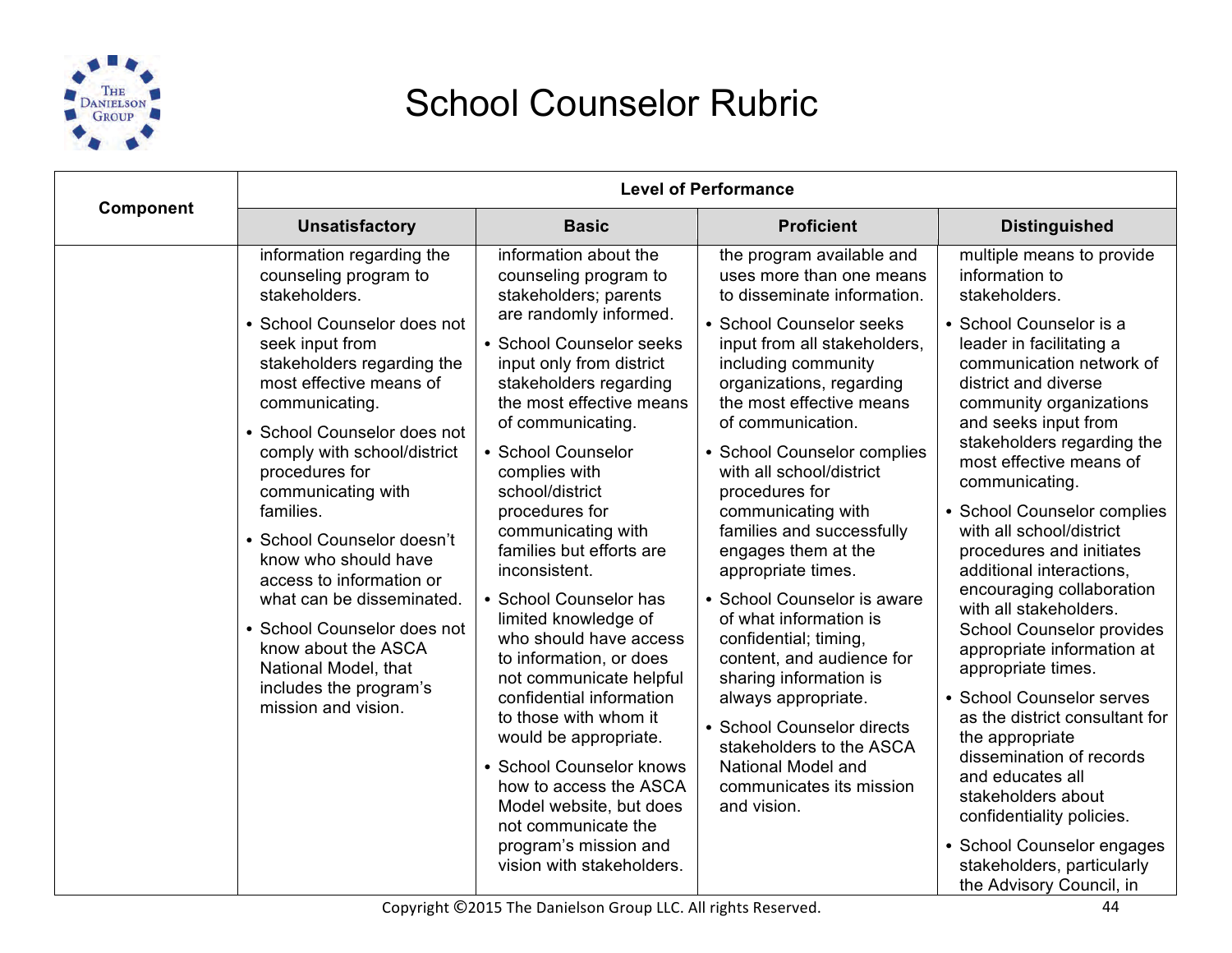

|                          | <b>Level of Performance</b>                                                                                                                                                                                                                                                                                                                                                                                                                                                                                                                                                                                                                                                    |                                                                                                                                                                                                                                                                                                                                                                                                                                                                                                                                                                              |                                                                                                                                                                                                                                                                                                                                                                                                                                                                                                                                                                                                                                    |                                                                                                                                                                                                                                                                                                                                                                                                                                                                                                                                                                                                                                                                                           |
|--------------------------|--------------------------------------------------------------------------------------------------------------------------------------------------------------------------------------------------------------------------------------------------------------------------------------------------------------------------------------------------------------------------------------------------------------------------------------------------------------------------------------------------------------------------------------------------------------------------------------------------------------------------------------------------------------------------------|------------------------------------------------------------------------------------------------------------------------------------------------------------------------------------------------------------------------------------------------------------------------------------------------------------------------------------------------------------------------------------------------------------------------------------------------------------------------------------------------------------------------------------------------------------------------------|------------------------------------------------------------------------------------------------------------------------------------------------------------------------------------------------------------------------------------------------------------------------------------------------------------------------------------------------------------------------------------------------------------------------------------------------------------------------------------------------------------------------------------------------------------------------------------------------------------------------------------|-------------------------------------------------------------------------------------------------------------------------------------------------------------------------------------------------------------------------------------------------------------------------------------------------------------------------------------------------------------------------------------------------------------------------------------------------------------------------------------------------------------------------------------------------------------------------------------------------------------------------------------------------------------------------------------------|
| Component                | <b>Unsatisfactory</b>                                                                                                                                                                                                                                                                                                                                                                                                                                                                                                                                                                                                                                                          | <b>Basic</b>                                                                                                                                                                                                                                                                                                                                                                                                                                                                                                                                                                 | <b>Proficient</b>                                                                                                                                                                                                                                                                                                                                                                                                                                                                                                                                                                                                                  | <b>Distinguished</b>                                                                                                                                                                                                                                                                                                                                                                                                                                                                                                                                                                                                                                                                      |
|                          |                                                                                                                                                                                                                                                                                                                                                                                                                                                                                                                                                                                                                                                                                |                                                                                                                                                                                                                                                                                                                                                                                                                                                                                                                                                                              |                                                                                                                                                                                                                                                                                                                                                                                                                                                                                                                                                                                                                                    | conversations about the<br>mission and vision of the<br><b>ASCA National Model,</b><br>focusing on plans for the<br>future of the program.                                                                                                                                                                                                                                                                                                                                                                                                                                                                                                                                                |
| <b>Possible Examples</b> | • School Counselor does not<br>respond to requests to<br>provide information to the<br>school/district newsletters.<br>• Registration booklets are<br>not up to date for parents<br>and the School Counselor<br>refuses to post information<br>online.<br>• The School Counselor<br>does not know that<br>financial information is<br>confidential and posts a list<br>of student financial<br>waivers.<br>• The School Counselor<br>says, "Why would the<br>counseling program need<br>a vision and mission<br>statement?"<br>• School Counselor says<br>she only sends information<br>to parents via email and if<br>families don't have email at<br>home they can go to the | • School Counselor<br>periodically shares a<br>schedule of office hours<br>in a newsletter. Changes<br>to hours or procedures<br>are not updated.<br>• Parent says, "I wish I<br>could find out more<br>about the counseling<br>program and registration<br>online, but there is little<br>information posted."<br>• School Counselor says,<br>"I am not always sure<br>what information can be<br>shared and don't have<br>time to research it."<br>• School Counselor says,<br>"I am not aware of a<br>National Model; we have<br>local vision and mission<br>statements." | • School Counselor regularly<br>submits articles to the<br>school/district website and<br>community newspapers<br>about the local counseling<br>program.<br>• Student says, "I was<br>struggling with some<br>friends and found<br>information about how to<br>contact our school<br>counselor on the district<br>website."<br>• School Counselor says,<br>"This information is<br>confidential and only<br>available to the custodial<br>parents."<br>• School Counselor<br>coordinates with<br>colleagues to communicate<br>to stakeholders the<br>changes to the counseling<br>program's mission and<br>vision statements after | • School Counselor works<br>with the district to survey<br>parents and students to<br>determine their available<br>and preferred modes of<br>communication and<br>provides communication<br>formats based on the<br>survey data.<br>• Parent says, "I do not have<br>access to the internet, but<br>my child brings home hard<br>copies of newsletters so I<br>know what is going on with<br>the counseling services at<br>her school."<br>• School Counselor meets<br>with translators to inform<br>them of confidentiality<br>guidelines.<br>• School Counselor<br>schedules a time at the<br>staff meeting and provides<br>detailed information about<br>the rules of confidentiality. |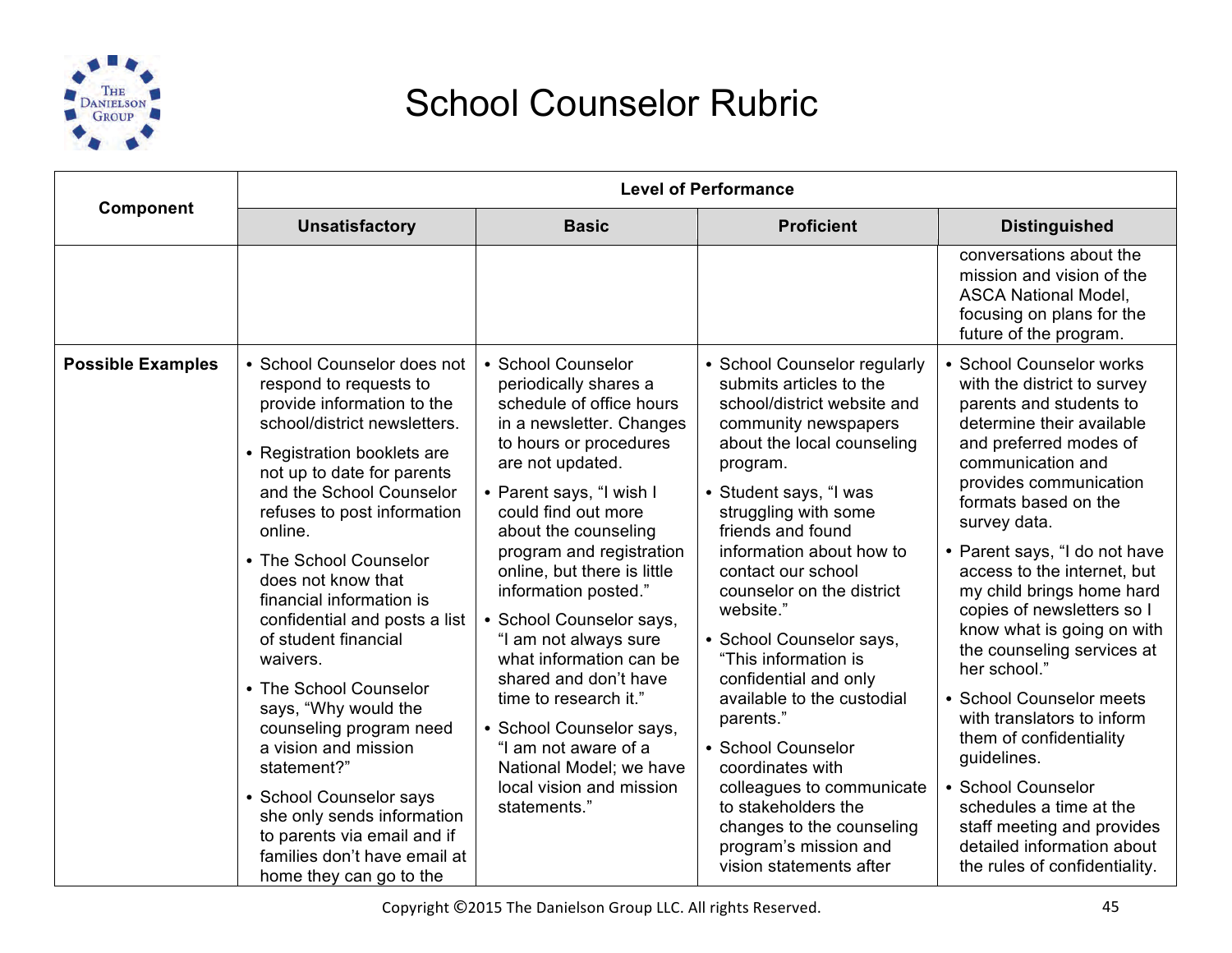

| Component | <b>Level of Performance</b>                                                                           |              |                                                                                                                                                                                            |                                                                                                                                                                                           |  |
|-----------|-------------------------------------------------------------------------------------------------------|--------------|--------------------------------------------------------------------------------------------------------------------------------------------------------------------------------------------|-------------------------------------------------------------------------------------------------------------------------------------------------------------------------------------------|--|
|           | <b>Unsatisfactory</b>                                                                                 | <b>Basic</b> | <b>Proficient</b>                                                                                                                                                                          | <b>Distinguished</b>                                                                                                                                                                      |  |
|           | library.<br>• A parent says, "I had no<br>idea students were doing<br>course selection this<br>week." |              | aligning them with ASCA<br>National Model.<br>• School Counselor ensures<br>that a sign language<br>interpreter is present at<br>meetings with parents who<br>are deaf or hard of hearing. | • School Counselor assists<br>other schools/districts to<br>understand the local and<br>ASCA mission and vision<br>statements and how to<br>communicate their<br>meaning to stakeholders. |  |

| <b>Component</b>                                                       | <b>Unsatisfactory</b>                                                                                                                                                                                                                                                                                            | <b>Basic</b>                                                                                                                                                                                                                                                                   | <b>Proficient</b>                                                                                                                                                                                                                                                                                                                                                                 | <b>Distinguished</b>                                                                                                                                                                                                                                                                                                                                                                                                                                                                                                                                          |
|------------------------------------------------------------------------|------------------------------------------------------------------------------------------------------------------------------------------------------------------------------------------------------------------------------------------------------------------------------------------------------------------|--------------------------------------------------------------------------------------------------------------------------------------------------------------------------------------------------------------------------------------------------------------------------------|-----------------------------------------------------------------------------------------------------------------------------------------------------------------------------------------------------------------------------------------------------------------------------------------------------------------------------------------------------------------------------------|---------------------------------------------------------------------------------------------------------------------------------------------------------------------------------------------------------------------------------------------------------------------------------------------------------------------------------------------------------------------------------------------------------------------------------------------------------------------------------------------------------------------------------------------------------------|
| <b>4d: Participating</b><br>in the<br><b>Professional</b><br>Community | School Counselor's<br>interactions with other<br>counselors and/or other<br>colleagues in the<br>school/district are negative.<br>The counselor avoids<br>becoming involved in<br>school or district events or<br>projects. School Counselor<br>does not participate in a<br>professional learning<br>community. | <b>School Counselor interacts</b><br>with other counselors and/or<br>colleagues to fulfill required<br>duties. The School<br>Counselor participates in<br>school events, district<br>projects, and professional<br>learning communities when<br>specifically asked or invited. | <b>School Counselor's</b><br>interactions with other<br>counselors and colleagues<br>are characterized by mutual<br>support and collaboration.<br>The counselor volunteers to<br>participate in school events<br>and school/district projects,<br>making a substantial<br>contribution. The School<br>Counselor actively<br>participates in a professional<br>learning community. | <b>School Counselor interactions</b><br>are characterized by mutual<br>support and collaboration, with<br>the School Counselor taking<br>initiative in assuming<br>leadership among other<br>counselors and colleagues.<br>The School Counselor<br>volunteers to participate in<br>school/district events and<br>projects, making a substantial<br>contribution and assuming a<br>leadership role in at least one<br>aspect of school/district life.<br>The School Counselor takes a<br>leadership role in promoting a<br>professional learning<br>community. |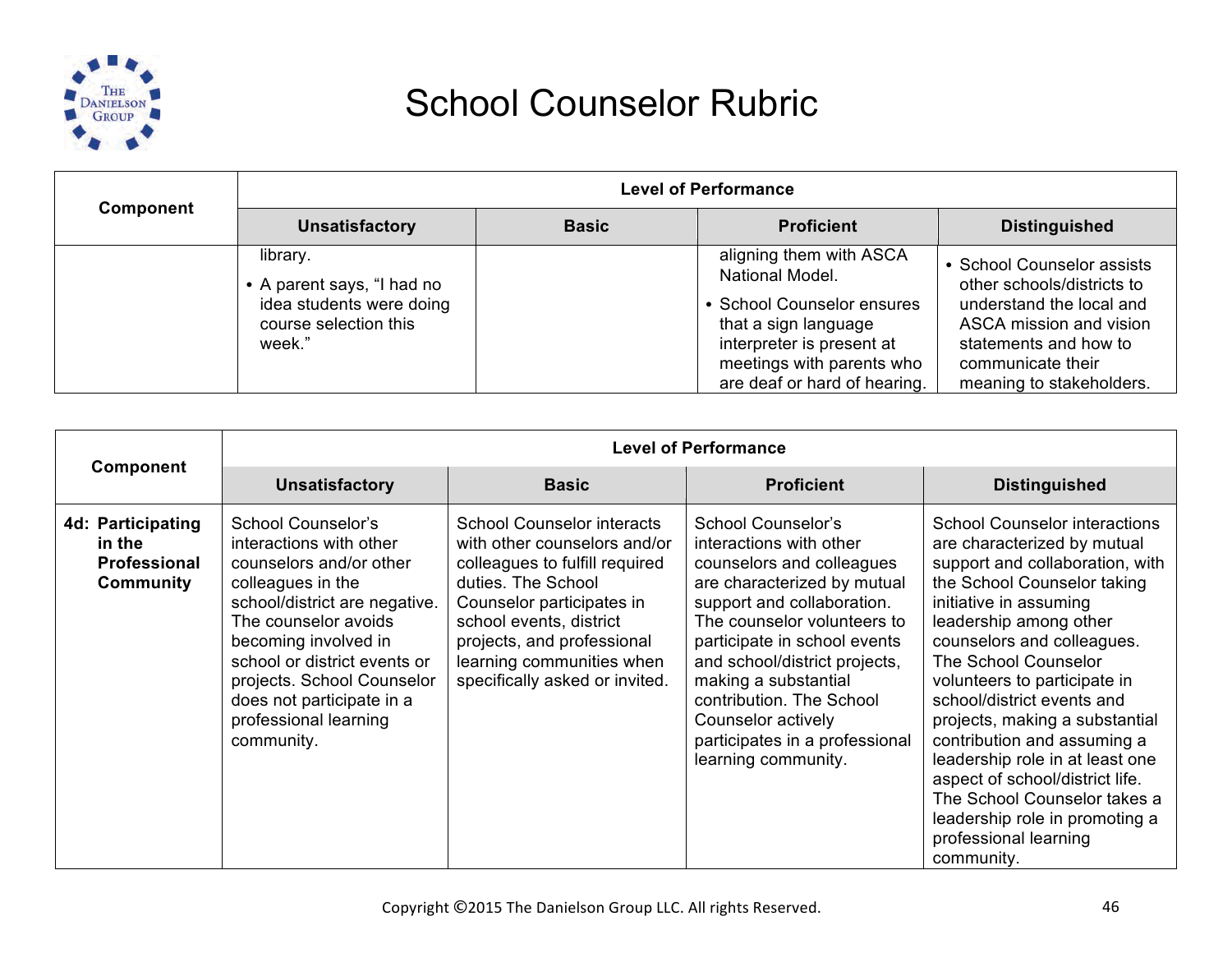

|                                    | <b>Level of Performance</b>                                                                                                                                                                                                                                                                                                                                        |                                                                                                                                                                                                                                                                                                                                                                                                       |                                                                                                                                                                                                                                                                                                                                                          |                                                                                                                                                                                                                                                                                                                                                                                                          |
|------------------------------------|--------------------------------------------------------------------------------------------------------------------------------------------------------------------------------------------------------------------------------------------------------------------------------------------------------------------------------------------------------------------|-------------------------------------------------------------------------------------------------------------------------------------------------------------------------------------------------------------------------------------------------------------------------------------------------------------------------------------------------------------------------------------------------------|----------------------------------------------------------------------------------------------------------------------------------------------------------------------------------------------------------------------------------------------------------------------------------------------------------------------------------------------------------|----------------------------------------------------------------------------------------------------------------------------------------------------------------------------------------------------------------------------------------------------------------------------------------------------------------------------------------------------------------------------------------------------------|
| Component                          | <b>Unsatisfactory</b>                                                                                                                                                                                                                                                                                                                                              | <b>Basic</b>                                                                                                                                                                                                                                                                                                                                                                                          | <b>Proficient</b>                                                                                                                                                                                                                                                                                                                                        | <b>Distinguished</b>                                                                                                                                                                                                                                                                                                                                                                                     |
| <b>Critical Attributes</b>         | • School Counselor's<br>interactions with other<br>counselors and<br>colleagues are<br>characterized by<br>negativity or<br>combativeness.<br>• School Counselor<br>purposefully avoids<br>involvement in<br>school/district events and<br>projects.<br>• School Counselor avoids<br>contributing to activities<br>promoting professional<br>learning communities. | • School Counselor engages<br>in interactions with<br>colleagues to fulfill<br>department mandates, but<br>does not initiate<br>collaborative, professional<br>conversations.<br>• When asked, the School<br>Counselor participates in<br>school events and<br>projects.<br>• When invited, the School<br>Counselor participates in<br>activities related to<br>professional learning<br>communities. | • School Counselor has<br>supportive, collaborative<br>and professional<br>interactions with other<br>counselors and<br>colleagues.<br>• School Counselor<br>frequently volunteers to<br>participate in school events<br>and projects.<br>• School Counselor regularly<br>participates in activities<br>related to professional<br>learning communities. | • School Counselor initiates<br>and models collaborative<br>interactions with other<br>counselors, colleagues and<br>organizations.<br>• School Counselor<br>contributes to and leads<br>significant school/district and<br>community projects.<br>• School Counselor takes a<br>leadership role in promoting<br>activities related to<br>professional learning<br>communities.                          |
| <b>Possible</b><br><b>Examples</b> | • School Counselor<br>doesn't share positive<br>behavioral intervention<br>strategies with other<br>school counselors and<br>colleagues.<br>• School Counselor does<br>not attend school/district<br>meetings.<br>• School Counselor does<br>not serve on any<br>committees because he<br>says his workday is from<br>8:30 to 3:30.                                | • School Counselor<br>reluctantly shares<br>strategies with other<br>counselors and<br>colleagues.<br>• School Counselor attends<br>school/district meetings<br>when reminded by<br>supervisor.<br>• The principal says, "I wish I<br>didn't have to ask the<br>counselor to 'volunteer'<br>every time we need<br>someone to chaperone a                                                              | • School Counselor<br>frequently volunteers to<br>share strategies with other<br>counselors and<br>colleagues.<br>• School Counselor<br>volunteers to share<br>program information at a<br>school meeting.<br>• School Counselor<br>volunteers to chaperone<br>the middle school<br>Valentine's Day dance.                                               | • School Counselor mentors<br>other counselors and<br>colleagues as they work with<br>students to implement new<br>strategies. Mentees highly<br>value the School<br>Counselor's guidance.<br>· School Counselor creates a<br>webinar to share program<br>information with parents who<br>could not attend a meeting.<br>• School Counselor<br>coordinates the Awards Day<br>at the high school, working |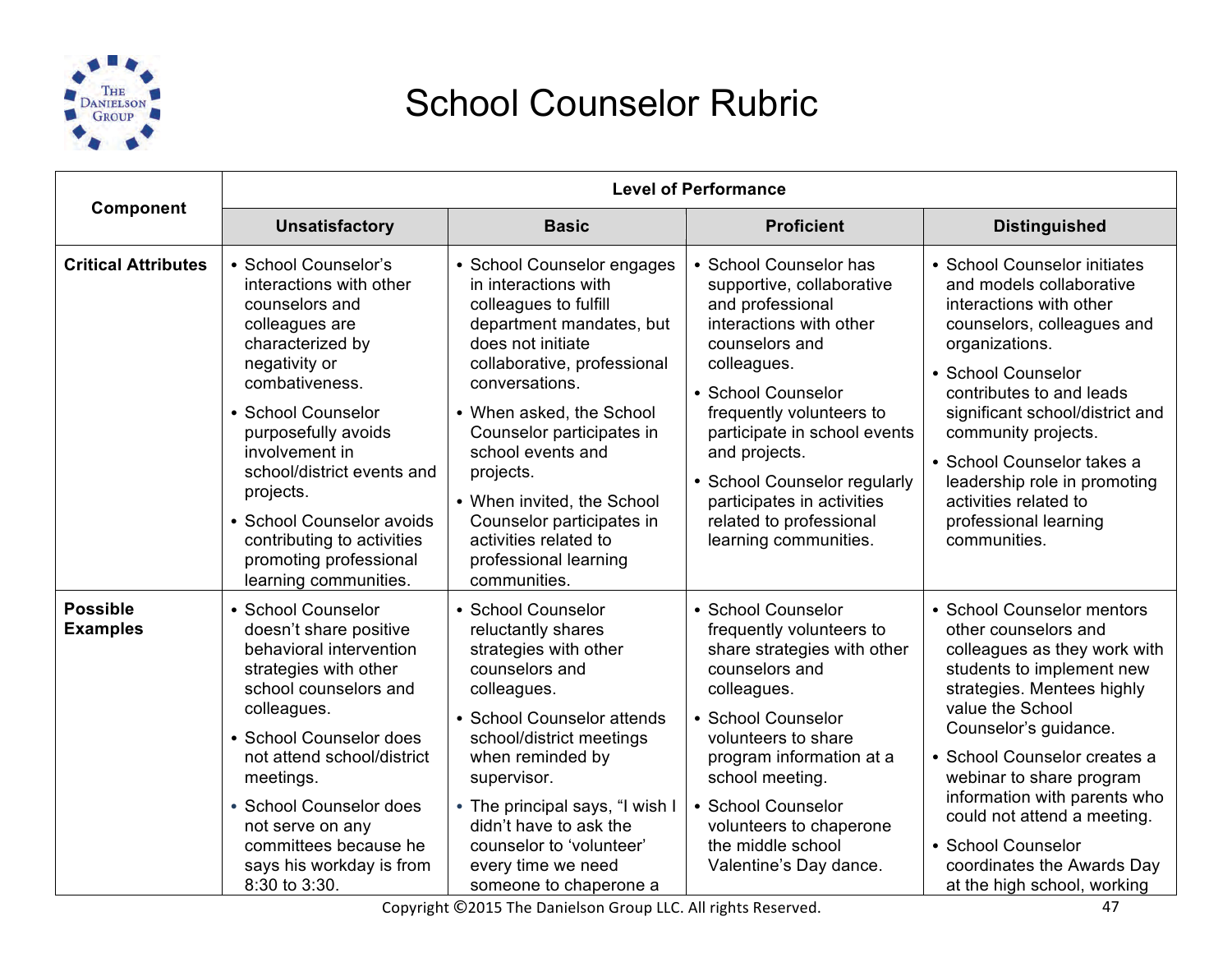

| <b>Unsatisfactory</b><br><b>Basic</b><br><b>Proficient</b><br><b>Distinguished</b><br>dance."<br>with the community to<br>• School Counselor is on<br>• School Counselor<br>secure scholarships.<br>• School Counselor attends<br>the professional learning<br>volunteers to have the<br>• School Counselor<br>committee agenda to<br>the one professional<br>professional learning<br>learning committee<br>committee meetings in the<br>collaborates with colleagues<br>present program<br>information and does not<br>meeting in which s/he<br>counselor's office at a time<br>to create meaningful,<br>attend the meeting.<br>when there are no student<br>student-focused agendas for<br>presents program<br>information.<br>the professional learning<br>drop-ins.<br>community.<br>• School Counselor leads the<br>group of veteran mentor<br>counselors that is devoted to<br>supporting peers during their<br>first years of school<br>counseling.<br>• School Counselor asks a<br>teacher who is having<br>difficulty with group | Component | <b>Level of Performance</b> |  |  |                            |  |
|--------------------------------------------------------------------------------------------------------------------------------------------------------------------------------------------------------------------------------------------------------------------------------------------------------------------------------------------------------------------------------------------------------------------------------------------------------------------------------------------------------------------------------------------------------------------------------------------------------------------------------------------------------------------------------------------------------------------------------------------------------------------------------------------------------------------------------------------------------------------------------------------------------------------------------------------------------------------------------------------------------------------------------------------|-----------|-----------------------------|--|--|----------------------------|--|
|                                                                                                                                                                                                                                                                                                                                                                                                                                                                                                                                                                                                                                                                                                                                                                                                                                                                                                                                                                                                                                            |           |                             |  |  |                            |  |
| "Would you like me to come<br>in and hold a classroom<br>meeting so you can observe<br>some group management                                                                                                                                                                                                                                                                                                                                                                                                                                                                                                                                                                                                                                                                                                                                                                                                                                                                                                                               |           |                             |  |  | dynamics in the classroom, |  |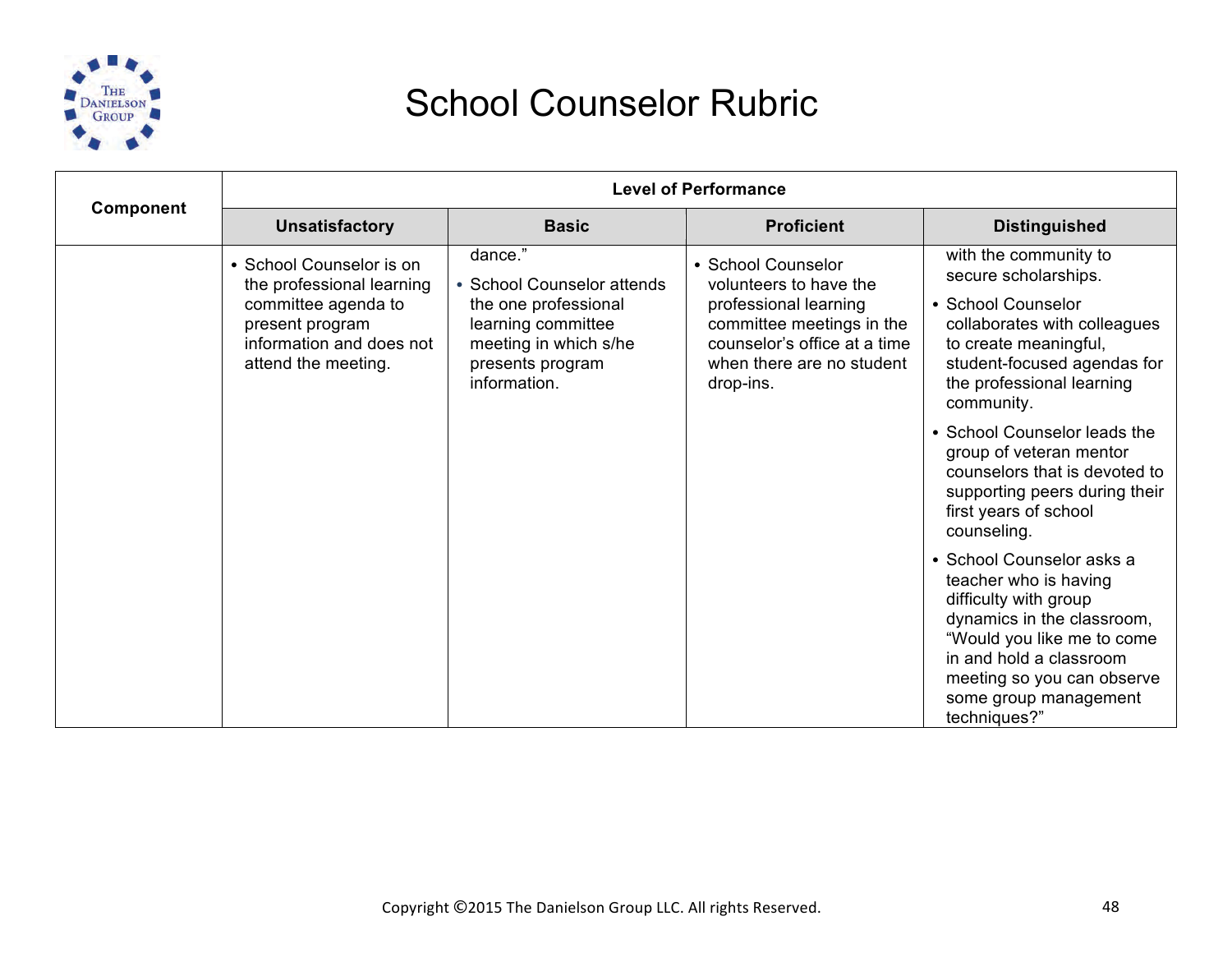

| <b>Component</b>                                       | <b>Level of Performance</b>                                                                                                                                                                                                                                                                                                                                                                                                                     |                                                                                                                                                                                                                                                                                                                                                                     |                                                                                                                                                                                                                                                                                                                                                                                                                                         |                                                                                                                                                                                                                                                                                                                                                                                                                                                                                                                       |
|--------------------------------------------------------|-------------------------------------------------------------------------------------------------------------------------------------------------------------------------------------------------------------------------------------------------------------------------------------------------------------------------------------------------------------------------------------------------------------------------------------------------|---------------------------------------------------------------------------------------------------------------------------------------------------------------------------------------------------------------------------------------------------------------------------------------------------------------------------------------------------------------------|-----------------------------------------------------------------------------------------------------------------------------------------------------------------------------------------------------------------------------------------------------------------------------------------------------------------------------------------------------------------------------------------------------------------------------------------|-----------------------------------------------------------------------------------------------------------------------------------------------------------------------------------------------------------------------------------------------------------------------------------------------------------------------------------------------------------------------------------------------------------------------------------------------------------------------------------------------------------------------|
|                                                        | <b>Unsatisfactory</b>                                                                                                                                                                                                                                                                                                                                                                                                                           | <b>Basic</b>                                                                                                                                                                                                                                                                                                                                                        | <b>Proficient</b>                                                                                                                                                                                                                                                                                                                                                                                                                       | <b>Distinguished</b>                                                                                                                                                                                                                                                                                                                                                                                                                                                                                                  |
| 4e: Growing and<br><b>Developing</b><br>Professionally | School Counselor does not<br>participate in individual<br>and/or collaborative<br>professional development<br>activities even when such<br>activities are clearly needed<br>for the development of<br>counseling skills. School<br>Counselor actively avoids<br>professional conversations<br>with colleagues and<br>supervisors. School<br>Counselor does not<br>contribute to the collective<br>knowledge of colleagues or<br>the profession. | <b>School Counselor</b><br>participates in limited<br>individual and/or<br>collaborative professional<br>development activities.<br>School Counselor engages in<br>limited professional<br>conversations with<br>colleagues and supervisors.<br>School Counselor rarely<br>assists other counselors or<br>contributes to the profession.                            | School Counselor seeks out<br>opportunities for individual<br>and/or collaborative<br>professional development<br>based on an individual<br>assessment of need. School<br>Counselor actively engages<br>with colleagues and<br>supervisors in professional<br>conversations about<br>practice, including feedback<br>about practice. School<br><b>Counselor frequently</b><br>contributes to the collective<br>knowledge of colleagues. | <b>School Counselor actively</b><br>pursues individual and/or<br>collaborative professional<br>development opportunities<br>based on individual or<br>departmental assessment of<br>need, and makes a<br>substantial contribution to the<br>profession. School Counselor<br>takes a leadership role in<br>organizing opportunities for<br>professional conversation,<br>including feedback about<br>practice. School Counselor<br>initiates important research or<br>activities that contribute to the<br>profession. |
| <b>Critical Attributes</b>                             | • School Counselor is not<br>involved in any activity<br>that might enhance<br>his/her knowledge or<br>skills.<br>• School Counselor<br>purposefully resists<br>discussing performance<br>with supervisors or<br>colleagues.<br>• School Counselor does<br>not participate in<br>school/district<br>professional development                                                                                                                    | • School Counselor<br>participates in professional<br>development activities<br>when required by district or<br>for recertification.<br>• School Counselor<br>reluctantly accepts<br>feedback from supervisors<br>and colleagues.<br>• School Counselor<br>participates in<br>school/district professional<br>development activities<br>when specifically assigned, | • School Counselor<br>participates in individual<br>professional development<br>to enhance knowledge<br>and skills beyond district<br>and recertification<br>requirements.<br>• School Counselor<br>welcomes colleague and<br>supervisor input in order<br>to gain insight into<br>improving practice.<br>• School Counselor<br>participates actively in a                                                                              | • School Counselor provides<br>professional development<br>activities in the district to<br>create opportunities for<br>counselors and/or<br>colleagues to collaboratively<br>enhance knowledge and<br>skills.<br>• School Counselor actively<br>seeks feedback from<br>supervisors and colleagues<br>on a regular basis.<br>• School Counselor works<br>with school/district                                                                                                                                         |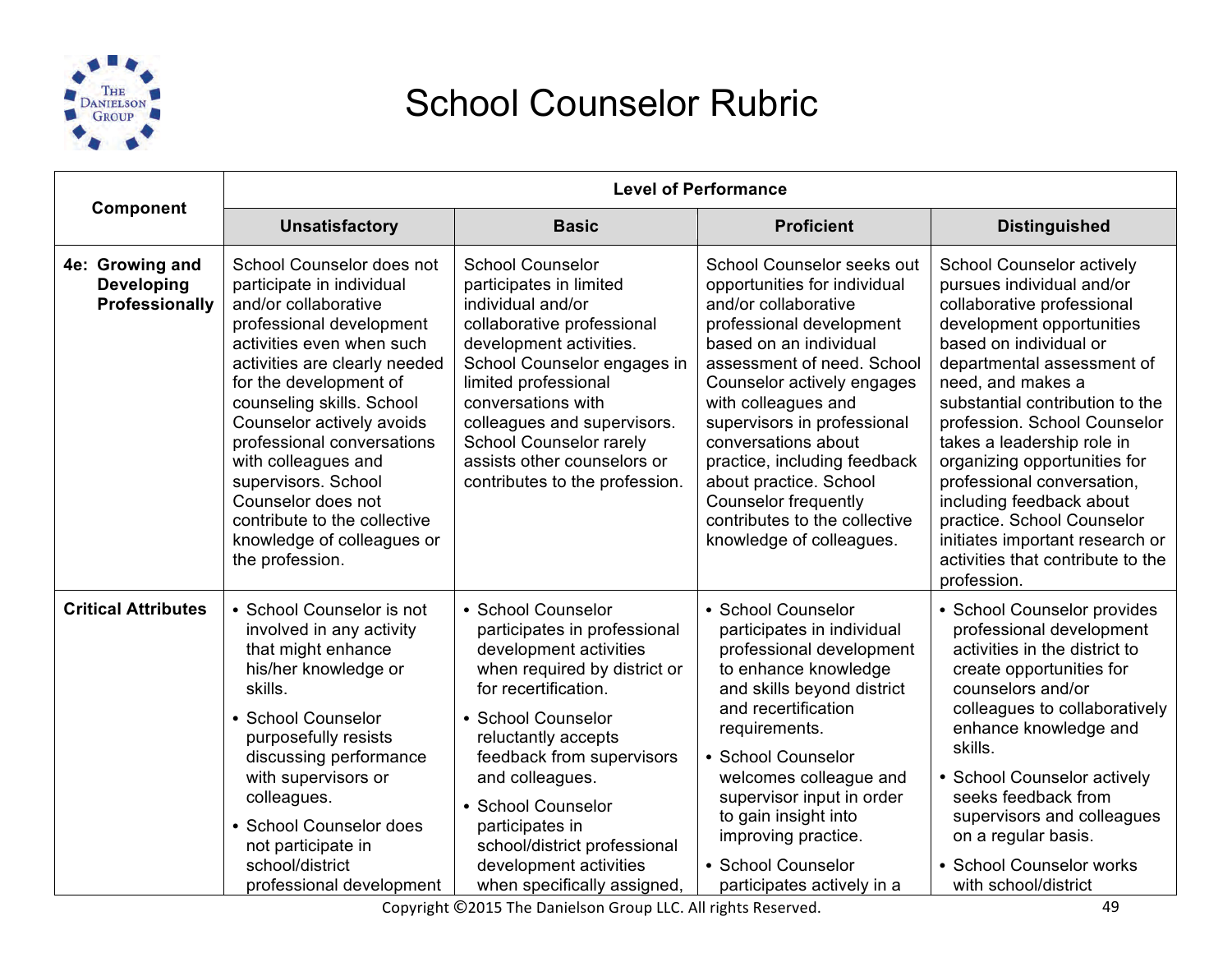

|                                    | <b>Level of Performance</b>                                                                                                                                                                                                                                                                                                                                                |                                                                                                                                                                                                                                                                                                                                                                                                               |                                                                                                                                                                                                                                                                                                                                                                                                        |                                                                                                                                                                                                                                                                                                                                                                                                                                           |
|------------------------------------|----------------------------------------------------------------------------------------------------------------------------------------------------------------------------------------------------------------------------------------------------------------------------------------------------------------------------------------------------------------------------|---------------------------------------------------------------------------------------------------------------------------------------------------------------------------------------------------------------------------------------------------------------------------------------------------------------------------------------------------------------------------------------------------------------|--------------------------------------------------------------------------------------------------------------------------------------------------------------------------------------------------------------------------------------------------------------------------------------------------------------------------------------------------------------------------------------------------------|-------------------------------------------------------------------------------------------------------------------------------------------------------------------------------------------------------------------------------------------------------------------------------------------------------------------------------------------------------------------------------------------------------------------------------------------|
| Component                          | <b>Unsatisfactory</b>                                                                                                                                                                                                                                                                                                                                                      | <b>Basic</b>                                                                                                                                                                                                                                                                                                                                                                                                  | <b>Proficient</b>                                                                                                                                                                                                                                                                                                                                                                                      | <b>Distinguished</b>                                                                                                                                                                                                                                                                                                                                                                                                                      |
|                                    | activities and makes no<br>effort to share knowledge.<br>• School Counselor does<br>not know the ASCA<br>Competencies.                                                                                                                                                                                                                                                     | providing limited<br>opportunities for sharing<br>knowledge.<br>• School Counselor is aware<br>of the ASCA Competencies<br>but does not make the<br>connection to professional<br>growth.                                                                                                                                                                                                                     | variety of required and<br>optional school/district<br>professional development<br>activities and shares<br>knowledge with<br>colleagues.<br>• School Counselor uses<br>the ASCA Competencies<br>to guide professional<br>growth.                                                                                                                                                                      | professional development<br>leaders to assess<br>professional development<br>needs, and finds or creates<br>activities that promote<br>knowledge sharing that will<br>have a positive impact on<br>students.<br>• School Counselor works<br>with other School<br>Counselors to create<br>understanding of the ASCA<br>Competencies and uses the<br>competencies to guide<br>professional growth.                                          |
| <b>Possible</b><br><b>Examples</b> | • School Counselor says, "I<br>don't need to attend any<br>professional<br>development; I earned my<br>degree."<br>• School Counselor refuses<br>to attend the post-<br>observation conference<br>and receive feedback.<br>• School Counselor says,<br>"Local professional<br>development does not<br>apply to me," and does<br>not attend.<br>• School Counselor says, "I | • School Counselor attends<br>only the required<br>professional development<br>for all counselors in the<br>district and doesn't make<br>much use of the materials<br>received.<br>• School Counselor attends<br>the post-observation<br>conference but has few<br>comments or does limited<br>follow-up on feedback.<br>• School Counselor says, "I<br>know there are published<br>competencies, but I am so | · School Counselor says, "I<br>would benefit from more<br>professional development<br>offered about the cultural<br>diversity of students.<br>• School Counselor thanks<br>a colleague for feedback<br>given after a classroom<br>counseling session.<br>• School Counselor serves<br>on the school/district<br>professional development<br>committee.<br>• School Counselor<br>identifies an area for | • School Counselor seeks out<br>and attends professional<br>development specific to<br>individual students' needs.<br>• School Counselor sends a<br>survey to parents, students,<br>and staff to gather feedback<br>for individual professional<br>development.<br>• School Counselor takes a<br>leadership role in planning,<br>scheduling, advertising, and<br>leading a district-wide<br>"Toolkit for Writing IEPs"<br>training event. |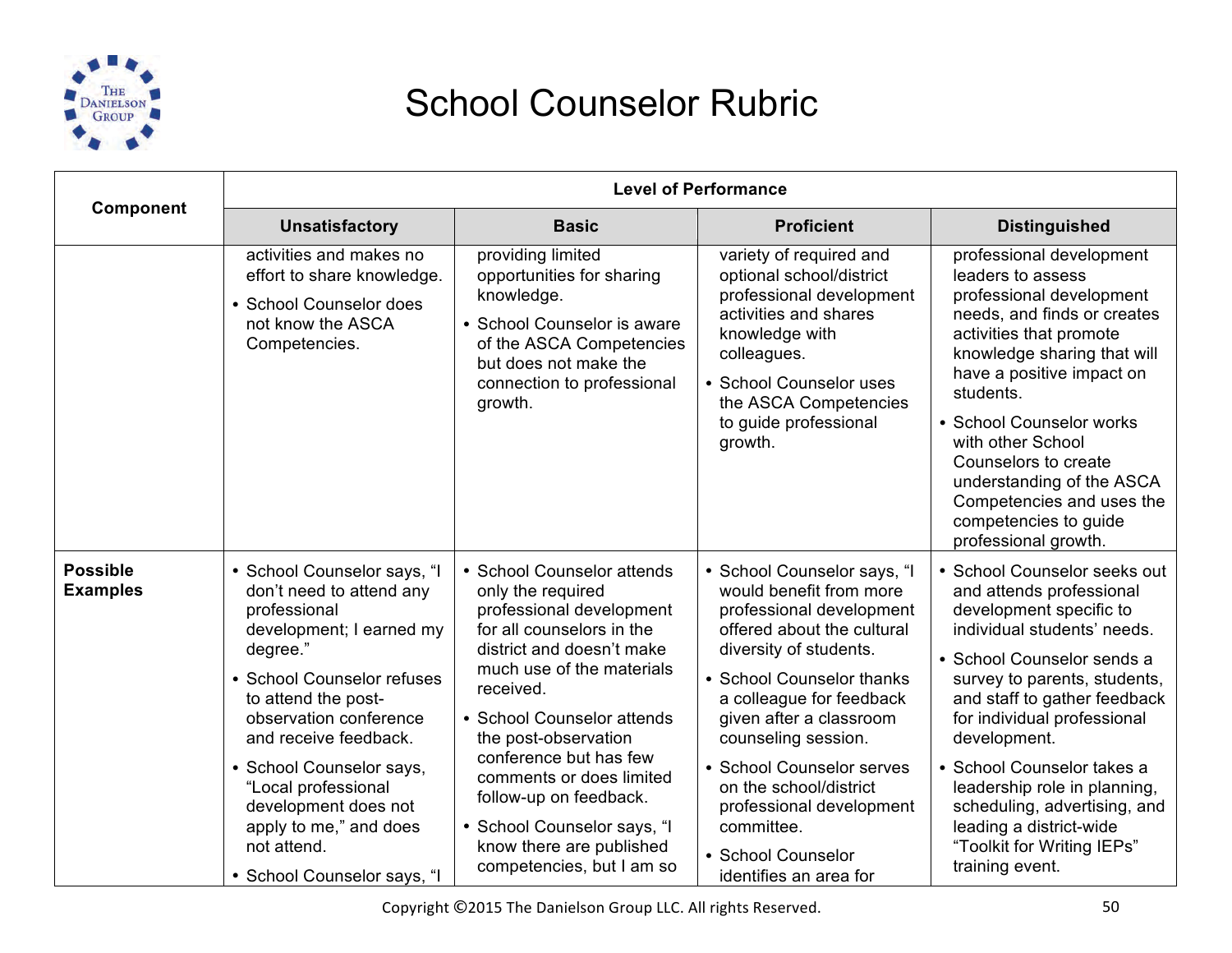

| Component | <b>Level of Performance</b>                                                                                                                                                                 |                                                                                                                                                                              |                                                                                                                                                                                                                |                                                                                                                                               |
|-----------|---------------------------------------------------------------------------------------------------------------------------------------------------------------------------------------------|------------------------------------------------------------------------------------------------------------------------------------------------------------------------------|----------------------------------------------------------------------------------------------------------------------------------------------------------------------------------------------------------------|-----------------------------------------------------------------------------------------------------------------------------------------------|
|           | <b>Unsatisfactory</b>                                                                                                                                                                       | <b>Basic</b>                                                                                                                                                                 | <b>Proficient</b>                                                                                                                                                                                              | <b>Distinguished</b>                                                                                                                          |
|           | don't know about<br>competencies; I am on<br>my own."<br>• School Counselor says, "I<br>am too busy to talk with<br>colleagues because I am<br>responsible for all (too<br>many) students." | busy it is hard for me to find<br>time to become more<br>familiar with them."<br>School Counselor says, "I<br>have office hours and will<br>confer with colleagues<br>then." | growth after an ASCA<br>Competencies-based<br>assessment, and creates<br>an action plan to address<br>the growth goal.<br>• School Counselor says, "I<br>know you need additional<br>support. I can be there." | • School Counselor<br>establishes an ASCA<br>Competencies study group<br>for counselors to explore<br>how to implement them with<br>fidelity. |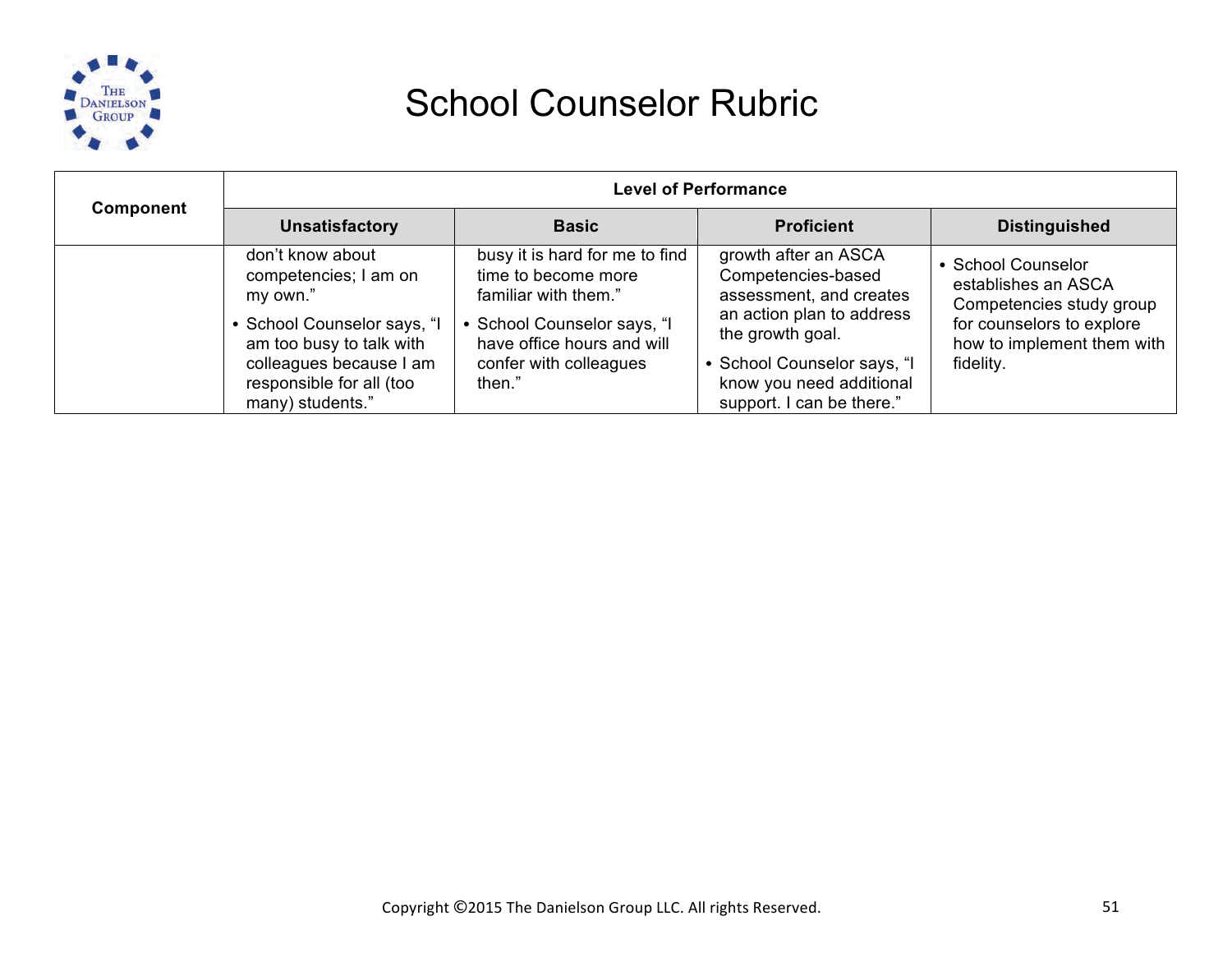

|                                | <b>Level of Performance</b>                                                                                                                                                                                                                                                                                                                                                                             |                                                                                                                                                                                                                                                                                                                                                                                                              |                                                                                                                                                                                                                                                                                                                                                                                                               |                                                                                                                                                                                                                                                                                                                                                                                                                                                                                        |
|--------------------------------|---------------------------------------------------------------------------------------------------------------------------------------------------------------------------------------------------------------------------------------------------------------------------------------------------------------------------------------------------------------------------------------------------------|--------------------------------------------------------------------------------------------------------------------------------------------------------------------------------------------------------------------------------------------------------------------------------------------------------------------------------------------------------------------------------------------------------------|---------------------------------------------------------------------------------------------------------------------------------------------------------------------------------------------------------------------------------------------------------------------------------------------------------------------------------------------------------------------------------------------------------------|----------------------------------------------------------------------------------------------------------------------------------------------------------------------------------------------------------------------------------------------------------------------------------------------------------------------------------------------------------------------------------------------------------------------------------------------------------------------------------------|
| Component                      | <b>Unsatisfactory</b>                                                                                                                                                                                                                                                                                                                                                                                   | <b>Basic</b>                                                                                                                                                                                                                                                                                                                                                                                                 | <b>Proficient</b>                                                                                                                                                                                                                                                                                                                                                                                             | <b>Distinguished</b>                                                                                                                                                                                                                                                                                                                                                                                                                                                                   |
| 4f: Showing<br>Professionalism | School Counselor displays<br>dishonesty or<br>unprofessional behavior in<br>interactions with<br>colleagues, students,<br>families and the<br>community. School<br>Counselor does not<br>advocate for families or for<br>the students' social.<br>behavioral or academic<br>needs. School Counselor<br>does not comply with<br>school, district, and<br>professional regulations<br>even when directed. | <b>School Counselor is honest</b><br>in interactions and<br>appropriate in professional<br>actions with colleagues,<br>students, families and the<br>community. School<br>Counselor inconsistently<br>advocates for families' or<br>students' social, behavioral<br>or academic needs. School<br><b>Counselor requires</b><br>prompting to comply with<br>school, district, and<br>professional regulations. | School Counselor displays<br>high standards of honesty,<br>integrity, and professional<br>behaviors in interactions<br>with colleagues, students,<br>families and the community.<br><b>School Counselor</b><br>consistently advocates for<br>families' or students' social.<br>behavioral or academic<br>needs. School Counselor<br>fully complies with school,<br>district, and professional<br>regulations. | School Counselor models the<br>highest standards of honesty,<br>integrity, and professional<br>behavior in interactions with<br>other colleagues, students,<br>families and community<br>members. School Counselor<br>provides leadership to<br>colleagues in advocating for<br>families' or students' social,<br>behavioral or academic<br>needs. School Counselor<br>takes on a leadership role<br>regarding implementation of<br>school, district, and<br>professional regulations. |
| <b>Critical Attributes</b>     | • School Counselor<br>demonstrates lack of<br>honesty and integrity<br>according to the ASCA<br><b>Ethical Standards.</b><br>• School Counselor does<br>not exhibit willingness or<br>ability to work<br>collaboratively with other<br>professionals.<br>• School Counselor does<br>not notice or advocate<br>for the needs of students<br>and families.                                                | • School Counselor<br>demonstrates honesty<br>and general compliance<br>with the ASCA Ethical<br>Standards.<br>• School Counselor is<br>willing to collaborate<br>occasionally with other<br>professionals.<br>• School Counselor notices<br>needs of students and<br>families but is<br>inconsistent in advocating<br>for their needs.                                                                      | • School Counselor is<br>honest and is known for<br>having high standards of<br>integrity according to the<br><b>ASCA Ethical Standards.</b><br>• School Counselor seeks<br>opportunities to participate<br>in ongoing collaboration<br>with other professionals.<br>• School Counselor actively<br>and consistently<br>advocates for student and<br>family needs.                                            | • School Counselor provides<br>opportunities for other<br>counselors and staff to<br>engage in professional<br>conversations to ensure<br>shared understanding of<br>honesty and integrity<br>according to the ASCA<br><b>Ethical Standards.</b><br>• School Counselor exhibits<br>skill and leadership in<br>professional collaboration.<br>· School Counselor takes a<br>leadership role in the                                                                                      |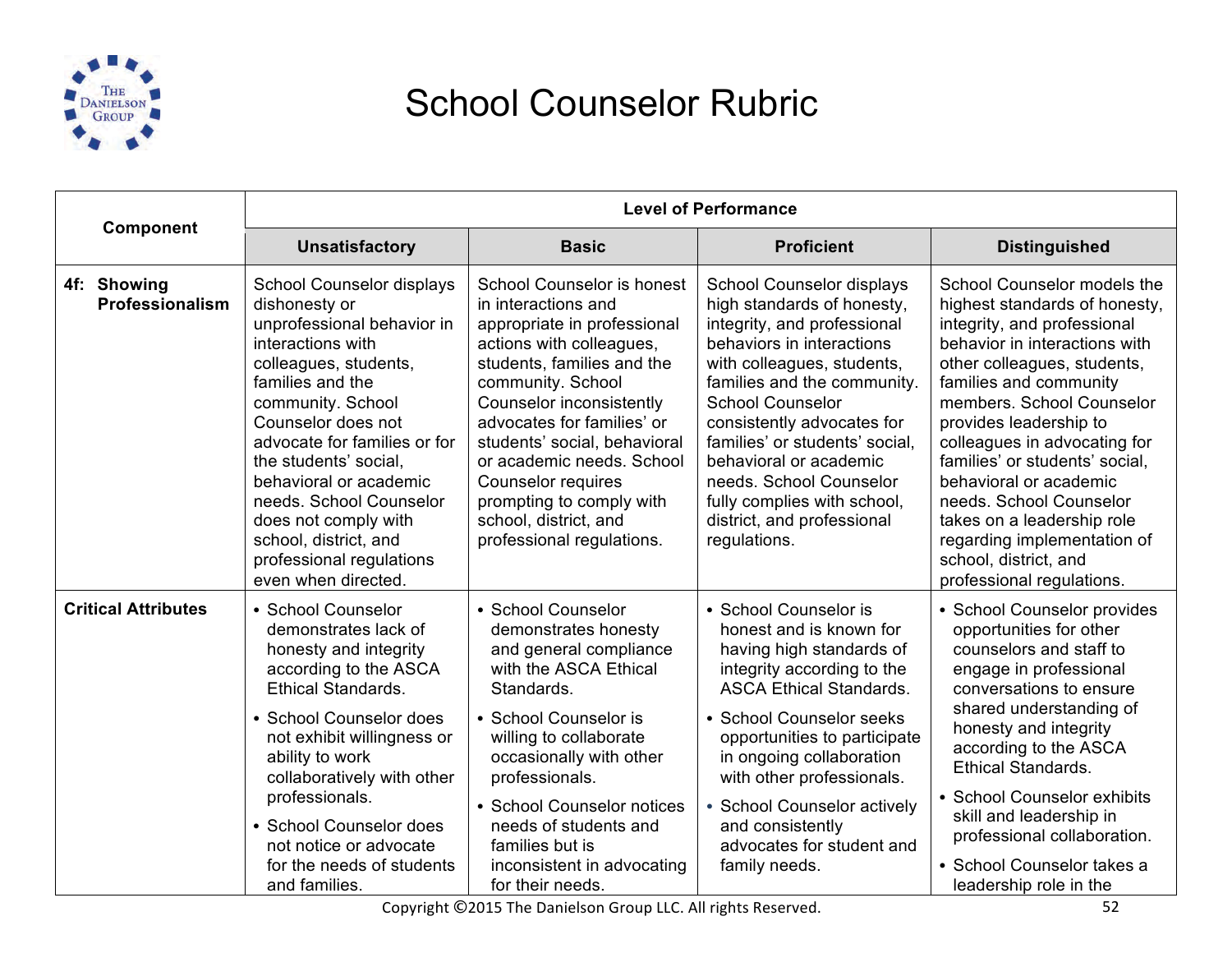

| Component                | <b>Level of Performance</b>                                                                                                                                                                                                                                                                                                                                    |                                                                                                                                                                                                                                                                                                                                                                                      |                                                                                                                                                                                                                                                                                                                                                                                                          |                                                                                                                                                                                                                                                                                                                                                                                                                                      |
|--------------------------|----------------------------------------------------------------------------------------------------------------------------------------------------------------------------------------------------------------------------------------------------------------------------------------------------------------------------------------------------------------|--------------------------------------------------------------------------------------------------------------------------------------------------------------------------------------------------------------------------------------------------------------------------------------------------------------------------------------------------------------------------------------|----------------------------------------------------------------------------------------------------------------------------------------------------------------------------------------------------------------------------------------------------------------------------------------------------------------------------------------------------------------------------------------------------------|--------------------------------------------------------------------------------------------------------------------------------------------------------------------------------------------------------------------------------------------------------------------------------------------------------------------------------------------------------------------------------------------------------------------------------------|
|                          | <b>Unsatisfactory</b>                                                                                                                                                                                                                                                                                                                                          | <b>Basic</b>                                                                                                                                                                                                                                                                                                                                                                         | <b>Proficient</b>                                                                                                                                                                                                                                                                                                                                                                                        | <b>Distinguished</b>                                                                                                                                                                                                                                                                                                                                                                                                                 |
|                          | • School Counselor does<br>not provide opportunities<br>for student success as<br>described in the Annual<br>Agreement.<br>• School Counselor<br>willfully rejects district<br>regulations.                                                                                                                                                                    | • School Counselor is<br>inconsistent in providing<br>opportunities for student<br>success as described in<br>the Annual Agreement.<br>• School Counselor<br>complies with district<br>regulations only when<br>prompted.                                                                                                                                                            | • School Counselor<br>consistently provides<br>opportunities for student<br>success as described in<br>the Annual Agreement.<br>• School Counselor<br>continually assesses<br>planned actions to insure<br>compliance with district<br>regulations.                                                                                                                                                      | school, district and<br>community, proactively<br>advocating for the needs of<br>students and families.<br>• School Counselor makes<br>differentiated efforts to<br>ensure opportunities are<br>available for individual<br>students to be successful<br>as described in the Annual<br>Agreement.<br>• School Counselor takes a<br>leadership role in complying                                                                      |
|                          |                                                                                                                                                                                                                                                                                                                                                                |                                                                                                                                                                                                                                                                                                                                                                                      |                                                                                                                                                                                                                                                                                                                                                                                                          | with and training colleagues<br>on district regulations.                                                                                                                                                                                                                                                                                                                                                                             |
| <b>Possible Examples</b> | • School Counselor<br>manipulated a student<br>transcript to show an<br>inflated grade.<br>• School Counselor<br>knowingly shares<br>confidential information.<br>· School Counselor says,<br>"I only do group<br>counseling because<br>that's all I have time for.<br>Individual students and<br>families' needs have to<br>wait."<br>• School Counselor does | • School Counselor was<br>asked by a student to<br>check her transcript for<br>errors, but the School<br>Counselor only makes<br>the check after two<br>reminders from the<br>student.<br>• School Counselor says, "I<br>only have time to work<br>with groups this week;<br>next week I'll try to work<br>with some individuals and<br>their families."<br>• School Counselor sends | • The principal states, "The<br>School Counselor is a<br>trusted individual. She<br>always does what she<br>says she is going to do."<br>• School Counselor says,<br>"That information is<br>confidential and I am not<br>able to share it."<br>• School Counselor knows<br>the students' individual<br>needs and works<br>collaboratively with<br>administration and staff to<br>find time to work with | • Parents, staff and students<br>seek out School Counselor<br>because s/he is known to<br>be trustworthy.<br>• School Counselor explains<br>to staff, students and<br>parents what information is<br>confidential and what types<br>of information has to be<br>shared with authorities.<br>• School Counselor brings<br>stakeholders together to<br>address students' needs.<br>• School Counselor guides<br>the classroom teacher, |